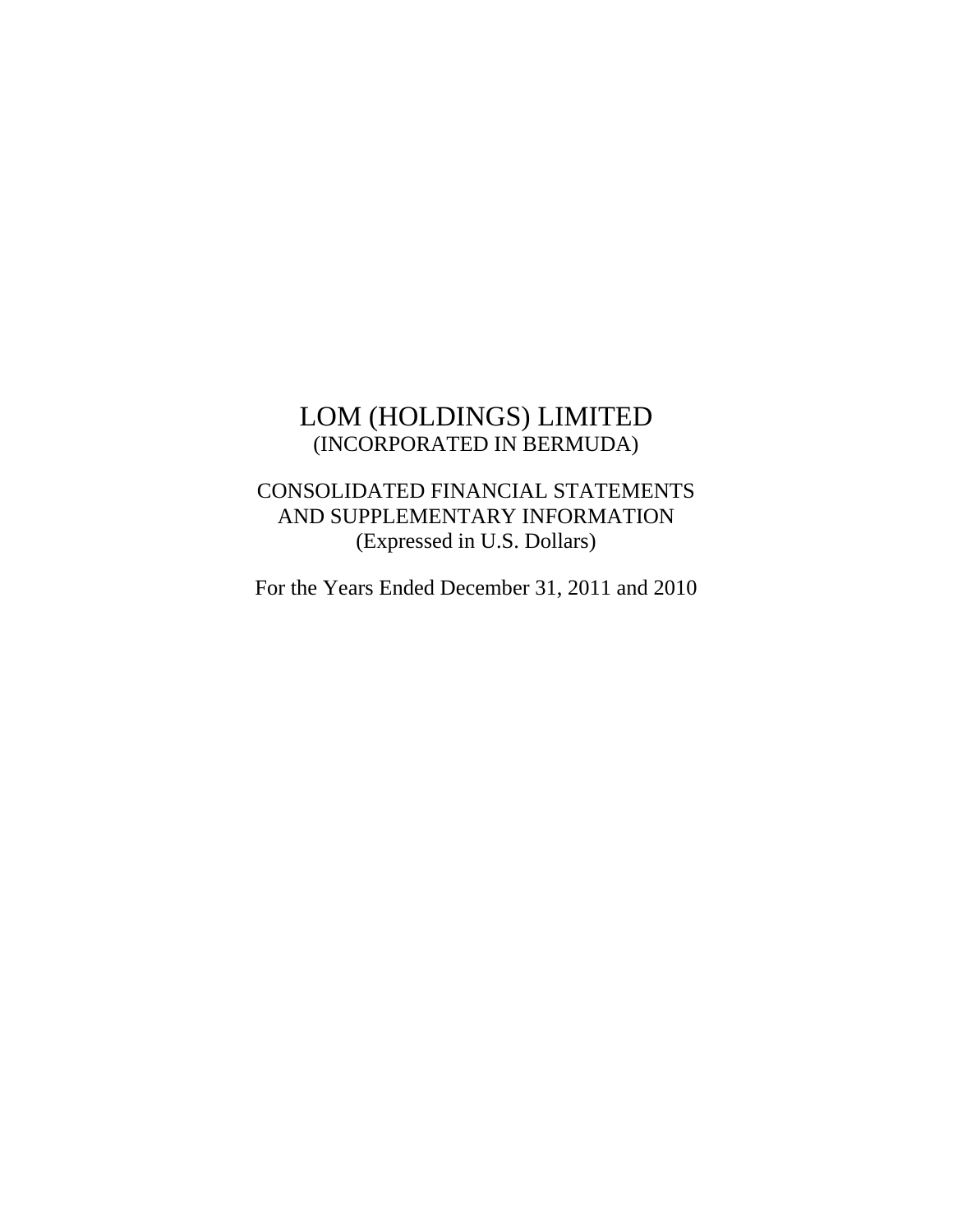# **CONTENTS**

|                                                                                                            | Page       |
|------------------------------------------------------------------------------------------------------------|------------|
| <b>INDEPENDENT AUDITORS' REPORT</b>                                                                        | $1 - 2$    |
| <b>FINANCIAL STATEMENTS</b>                                                                                |            |
| <b>Consolidated Balance Sheets</b>                                                                         | 3          |
| <b>Consolidated Statements of Operations</b>                                                               | 4<br>$5-6$ |
| Consolidated Statements of Changes in Stockholders' Equity<br><b>Consolidated Statements of Cash Flows</b> | $7 - 8$    |
| NOTES TO CONSOLIDATED FINANCIAL STATEMENTS                                                                 | 9-38       |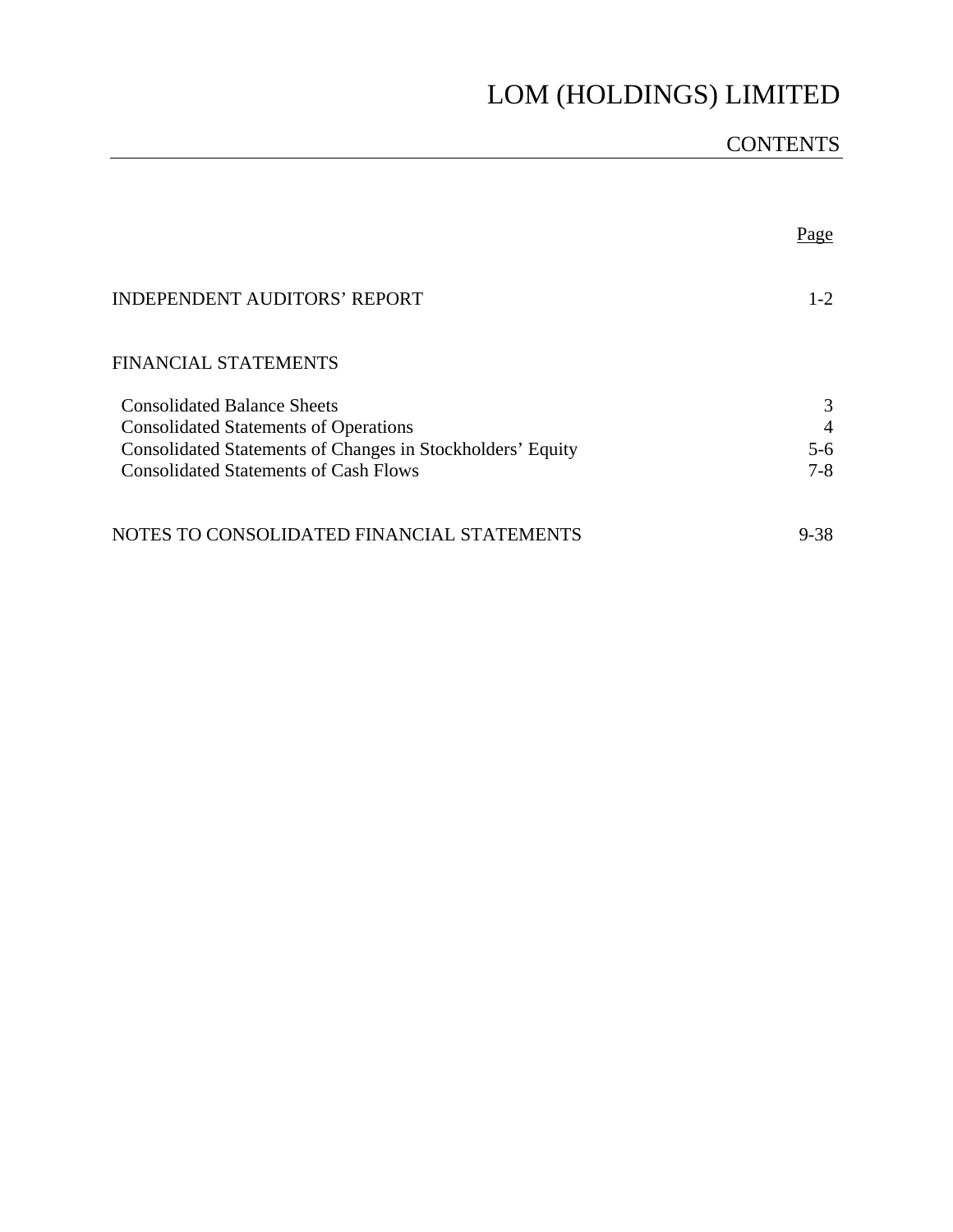

## INDEPENDENT AUDITORS' REPORT

To the Stockholders' of LOM (Holdings) Limited

We have audited the accompanying consolidated balance sheets of LOM (Holdings) Limited and Subsidiaries as of December 31, 2011 and 2010, and the related consolidated statements of operations, changes in stockholders' equity and cash flows for the years then ended. These financial statements are the responsibility of the Company's management. Our responsibility is to express an opinion on these financial statements based on our audit.

We conducted our audit in accordance with auditing standards generally accepted in the United States of America. Those standards require that we plan and perform the audit to obtain reasonable assurance about whether the financial statements are free of material misstatement. An audit includes consideration of internal control over financial reporting as a basis for designing audit procedures that are appropriate in the circumstances, but not for the purpose of expressing an opinion on the effectiveness of the Company's internal control over financial reporting. Accordingly, we express no such opinion. An audit also includes examining, on a test basis, evidence supporting the amounts and disclosures in the financial statements, assessing the accounting principles used and significant estimates made by management, as well as evaluating the overall financial statement presentation. We believe that our audit provides a reasonable basis for our opinion.

In our opinion, the financial statements referred to above present fairly, in all material respects, the financial position of LOM (Holdings) Limited and Subsidiaries as of December 31, 2011 and 2010, and the results of its operations and its cash flows for the years then ended in conformity with accounting principles generally accepted in the United States of America.

Our audit was conducted for the purpose of forming an opinion on the basic financial statements taken as a whole. The supplementary information contained in the five year comparison table in Note 17 is presented for purposes of additional analysis and is not a required part of the basic financial statements. Such information is the responsibility of management and was derived from and relates directly to the underlying accounting and other records used to prepare the financial statements. The information has been subjected to the auditing procedures applied in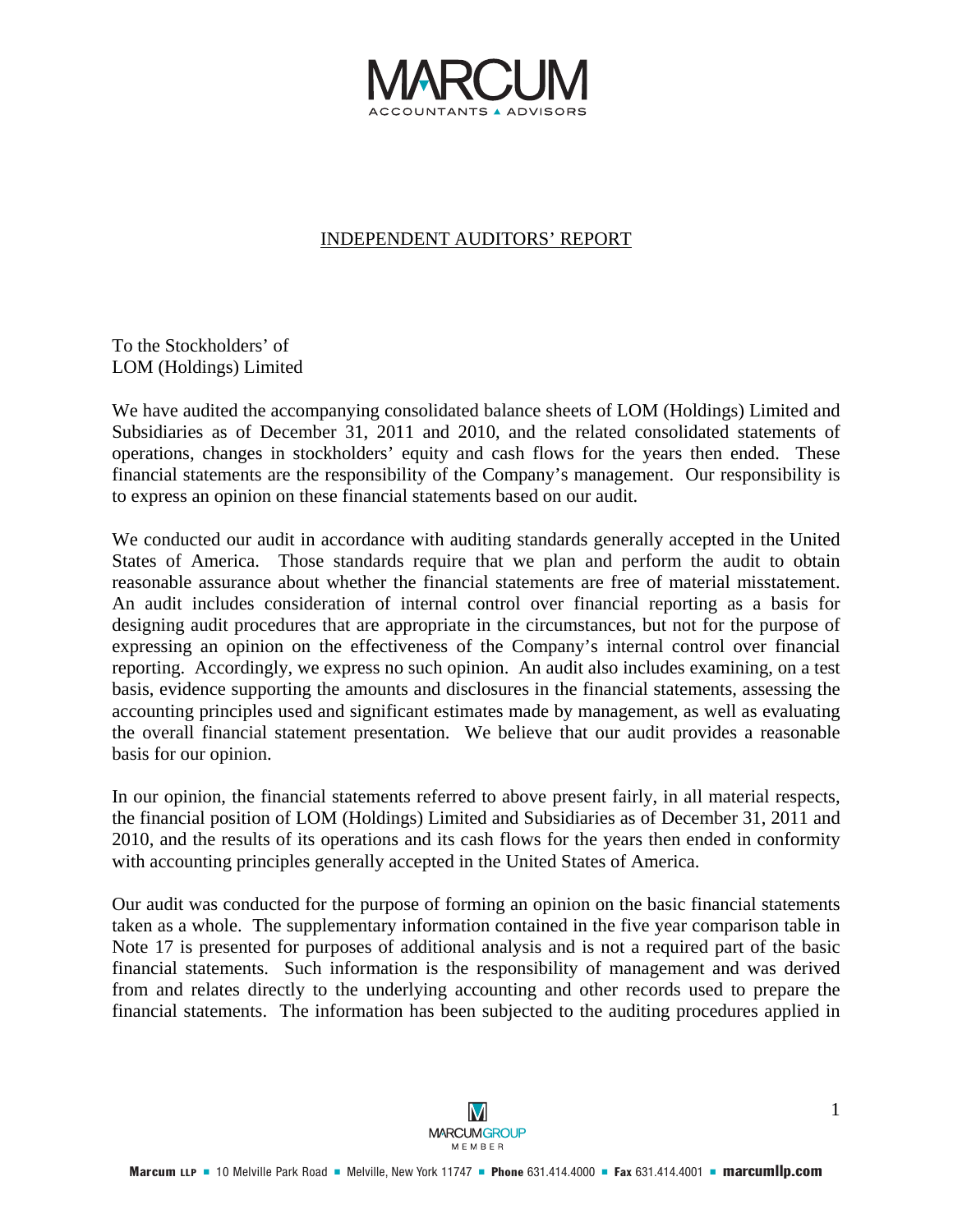the audit of the financial statements and certain additional procedures, including comparing and reconciling such information directly to the underlying accounting and other records used to prepare the financial statements or to the financial statements themselves, and other additional procedures in accordance with auditing standards generally accepted in the United States of America. In our opinion, the information is fairly stated in all material respects in relation to the financial statements taken as a whole.

As discussed in Note 4 to the financial statements, the 2010 financial statements have been restated to correct a misstatement.

Marcum LLP

Melville, NY April 23, 2012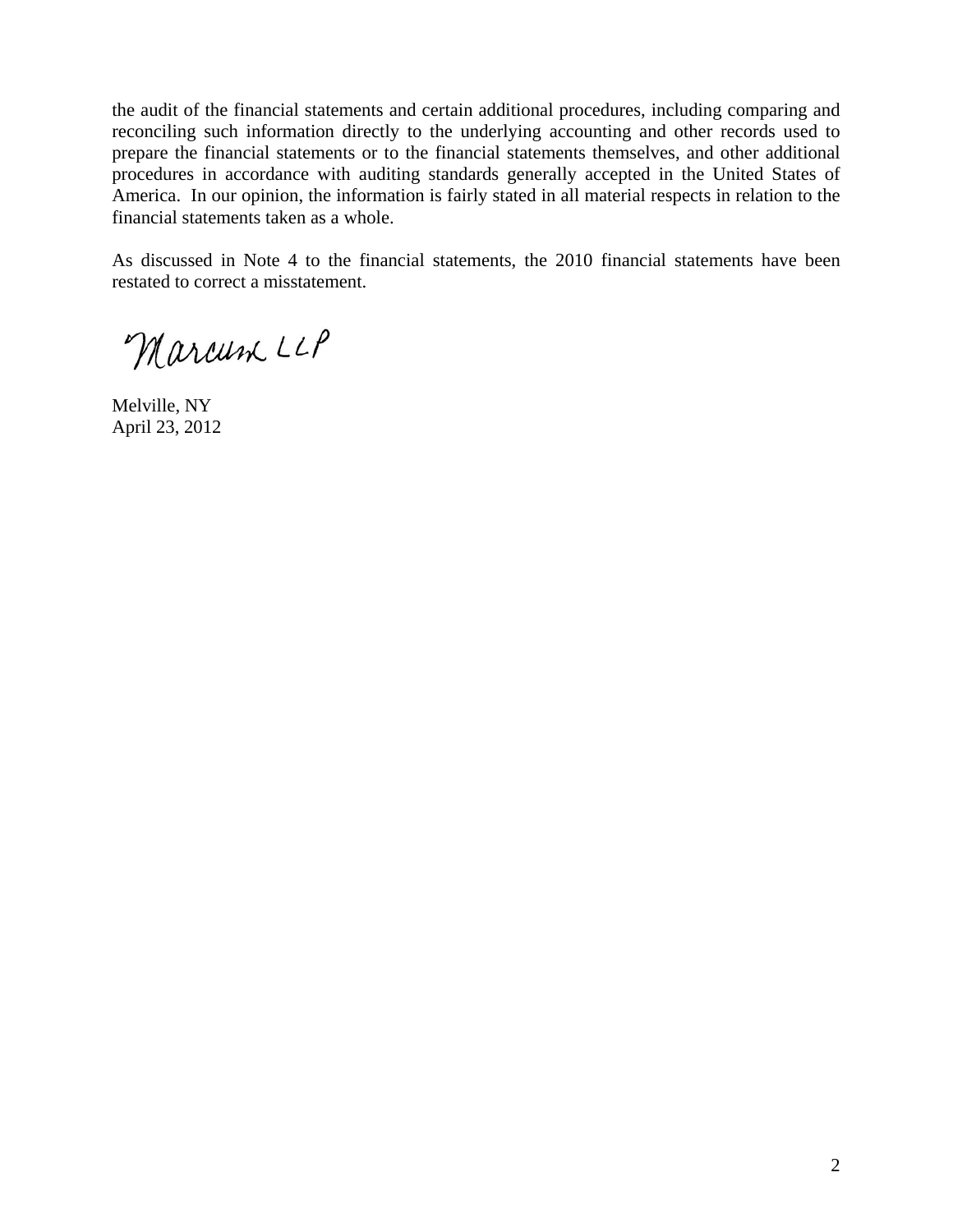# CONSOLIDATED BALANCE SHEETS (Expressed in U.S. Dollars)

December 31, 2011 and 2010

## **ASSETS**

|                                                            |                     | (Restated)           |
|------------------------------------------------------------|---------------------|----------------------|
|                                                            | 2011                | 2010                 |
| Cash and cash equivalents                                  | \$3,584,865         | \$3,795,209          |
| Securities owned, at fair value (cost: 2011 - \$2,808,590  |                     |                      |
| $2010 - $2,853,012$<br>Other receivables                   | 3,835,952<br>67,612 | 4,353,685<br>357,346 |
| Due from related party                                     | 9,357               | 20,004               |
| Prepaid expenses and other assets                          | 279,922             | 328,844              |
| Investment in Yorkstreet Holdings Ltd. – equity method     | 1,193,569           | 1,131,585            |
| Property and equipment, net                                | 8,598,594           | 9,365,748            |
| <b>TOTAL ASSETS</b>                                        | \$17,569,871        | \$19,352,421         |
| LIABILITIES AND STOCKHOLDERS' EQUITY                       |                     |                      |
| LIABILITIES                                                |                     |                      |
| Accounts payable and accrued liabilities                   | \$<br>695,144       | \$<br>763,801        |
| Securities sold short (proceeds: 2011 - \$7,101,           |                     |                      |
| 2010 - \$Nil), at fair value                               | 6,817               |                      |
| Unrealized loss on future contracts                        |                     | 4,412                |
| <b>TOTAL LIABILITIES</b>                                   | 701,961             | 768,213              |
| COMMITMENTS AND CONTINGENCIES                              |                     |                      |
| STOCKHOLDERS' EQUITY                                       |                     |                      |
| Common shares, par value \$0.10 per share; 20,000,000      |                     |                      |
| shares authorized, and 6,149,174 (2010 - 6,223,450) shares | 614,917             | 622,345              |
| issued and outstanding<br>Additional paid-in capital       | 3,291,841           | 3,499,555            |
| Loans receivable for issuance of common stock              | (138,950)           | (171,050)            |
| Retained earnings                                          | 13,100,102          | 14,633,358           |
| TOTAL STOCKHOLDERS' EQUITY                                 | 16,867,910          | 18,584,208           |
| TOTAL LIABILITIES AND STOCKHOLDERS'                        |                     |                      |
| <b>EQUITY</b>                                              | \$17,569,871        | \$19,352,421         |
|                                                            |                     |                      |

Approved by the Board of Directors:

\_\_\_\_\_\_\_\_\_\_\_\_\_\_\_\_\_\_\_\_\_\_\_\_\_\_\_\_\_\_\_\_ \_\_\_\_\_\_\_\_\_\_\_\_\_\_\_\_\_\_\_\_\_\_\_\_\_\_\_\_\_\_\_\_ Director Director Director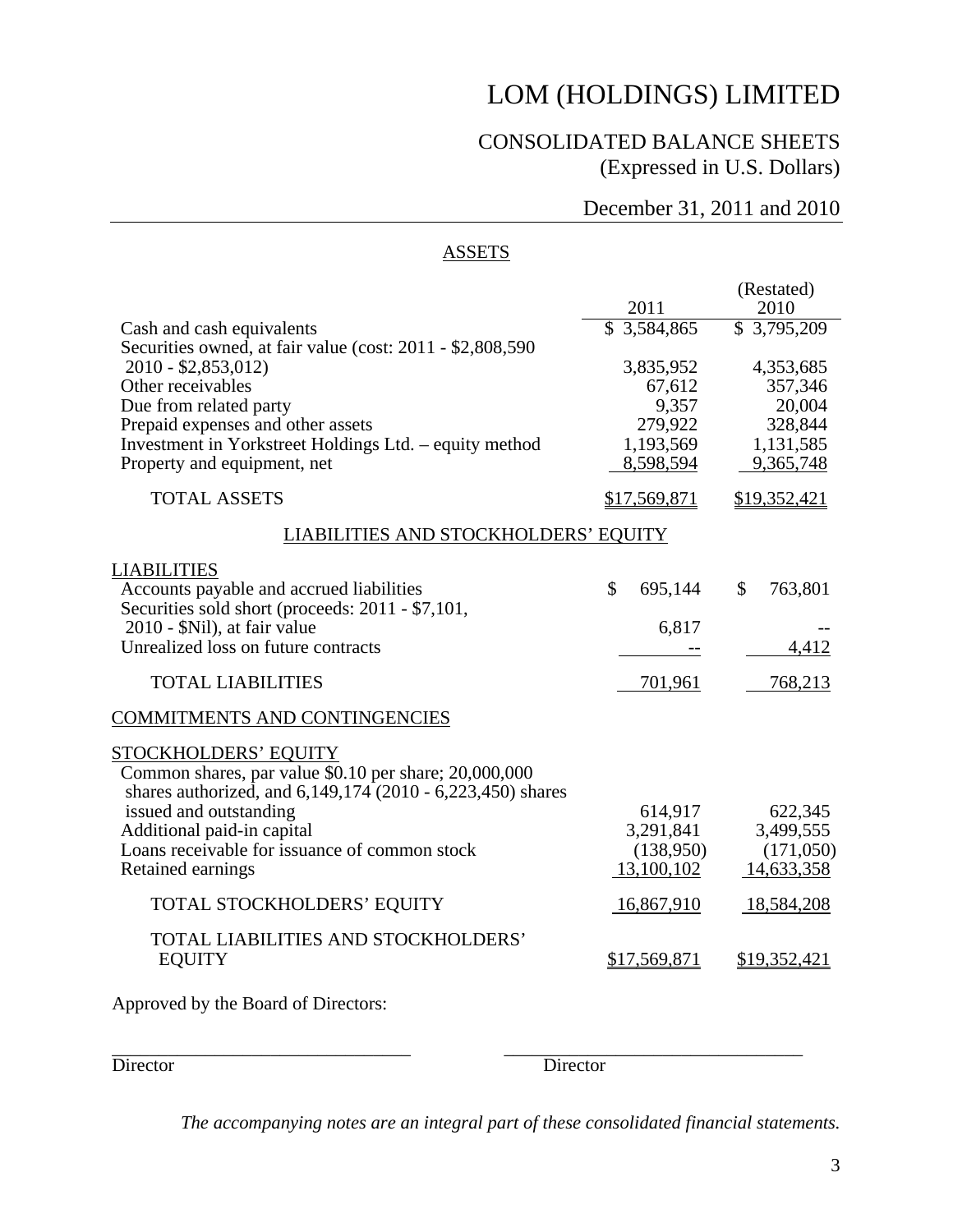# CONSOLIDATED STATEMENTS OF OPERATIONS (Expressed in U.S. Dollars)

## For the Years Ended December 31, 2011 and 2010

|                                                              | 2011          | (Restated)<br>2010 |
|--------------------------------------------------------------|---------------|--------------------|
| REVENUES                                                     |               |                    |
| Broking fee income                                           | \$3,185,694   | \$3,706,049        |
| Management and investment advisory fees including related    |               |                    |
| party management fees of \$1,231,957 in 2011 and             |               |                    |
| \$1,050,345 in 2010                                          | 2,258,603     | 1,921,653          |
| Net interest income, net of interest expense of \$174,901 in |               |                    |
| 2011 and \$168,098 in 2010                                   | 757,452       | 707,755            |
| Rental income, including related party rent of \$243,800 in  |               |                    |
| 2011 and \$243,800 in 2010                                   | 726,562       | 723,717            |
| Other income                                                 | 527,826       | 191,508            |
| Income recorded under the equity method                      | 164,183       | 113,231            |
| Foreign exchange income, net                                 | 899,412       | 1,016,469          |
| Net trading (losses) gains on securities owned               | (296, 017)    | 89,849             |
| Corporate finance income                                     | 36,221        | 278,174            |
| Administration and custody fees                              | 76,026        | 77,029             |
|                                                              |               |                    |
| <b>TOTAL REVENUES</b>                                        | 8,335,962     | 8,825,434          |
| <b>OPERATING EXPENSES</b>                                    |               |                    |
| Employee compensation and benefits                           | 3,083,995     | 2,838,813          |
| Commissions and referral fees                                |               |                    |
|                                                              | 1,890,327     | 1,973,084          |
| Computer and information services                            | 647,350       | 695,788            |
| Depreciation and amortization of property and equipment      | 312,433       | 393,096            |
| Jitney fees                                                  | 377,753       | 517,614            |
| Advisory fee expense                                         | 176,408       | 126,700            |
| Professional fees                                            | 654,565       | 955,040            |
| Occupancy                                                    | 653,060       | 572,261            |
| Administration                                               | 388,656       | 320,182            |
| Insurance                                                    | 198,462       | 189,078            |
| Loss (gain) on disposal of property and equipment            | 750,581       | (15, 871)          |
| Custodial charges                                            | 579,409       | 522,873            |
| Net foreign exchange transaction losses                      | 94,580        | 26,664             |
| <b>TOTAL OPERATING EXPENSES</b>                              | 9,807,579     | 9,115,322          |
| <b>NET LOSS</b>                                              | \$(1,471,617) | \$ (289, 888)      |
|                                                              |               |                    |
| NET LOSS PER COMMON SHARE                                    |               |                    |
| Basic and diluted                                            | $$$ (0.24)    | \$ (0.05)          |
|                                                              |               |                    |
| WEIGHTED AVERAGE COMMON SHARES                               |               |                    |
| <b>OUTSTANDING:</b>                                          |               |                    |
| Basic and diluted                                            | 6,168,336     | 6,245,508          |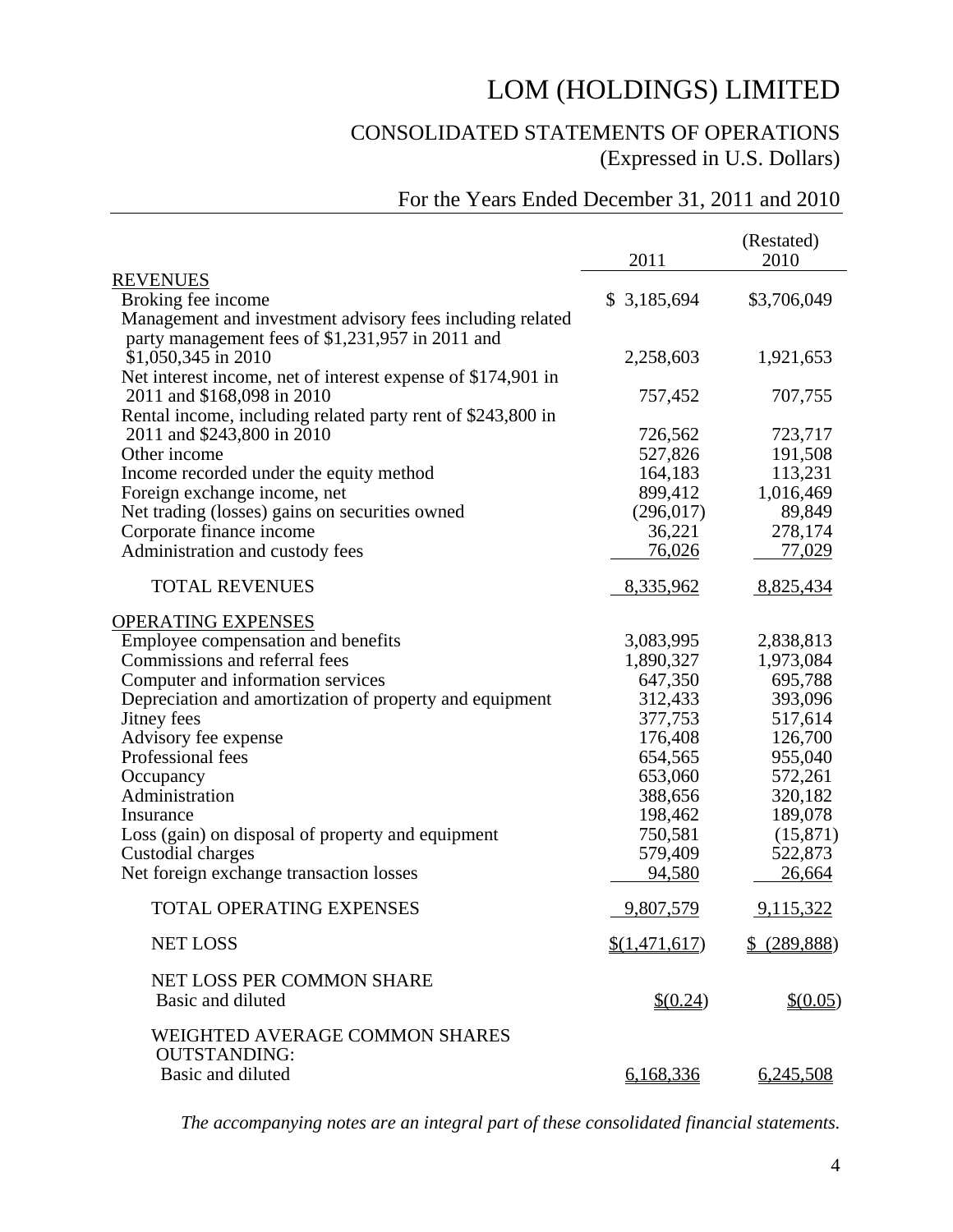## CONSOLIDATED STATEMENTS OF CHANGES IN STOCKHOLDERS' EQUITY (Expressed in U.S. Dollars)

## For the Years Ended December 31, 2011 and 2010

|                                                              | <b>Common Stock</b> |           |             |                                                                        |                      |              |
|--------------------------------------------------------------|---------------------|-----------|-------------|------------------------------------------------------------------------|----------------------|--------------|
|                                                              | <b>Shares</b>       | Amount    | Additional  | Loans<br>Receivable<br>for Issuance of<br>Paid-in Capital Common Stock | Retained<br>Earnings | Total        |
| <b>BALANCE</b> – January 1, 2010 (as restated<br>see Note 4) | 6,257,450           | \$625,745 | \$3,594,710 | \$(172,250)                                                            | \$14,985,621         | \$19,033,826 |
| Net loss                                                     |                     |           |             |                                                                        | (289, 888)           | (289, 888)   |
| Repurchase and retirement of<br>common stock                 | (34,000)            | (3,400)   | (104,900)   |                                                                        |                      | (108, 300)   |
| Stock-based compensation                                     |                     |           | 9,745       |                                                                        |                      | 9,745        |
| Dividends declared                                           |                     |           |             | 1,200                                                                  | (62, 375)            | (61, 175)    |
| BALANCE – December 31, 2010                                  | 6,223,450           | \$622,345 | \$3,499,555 | \$(171,050)                                                            | \$14,633,358         | \$18,584,208 |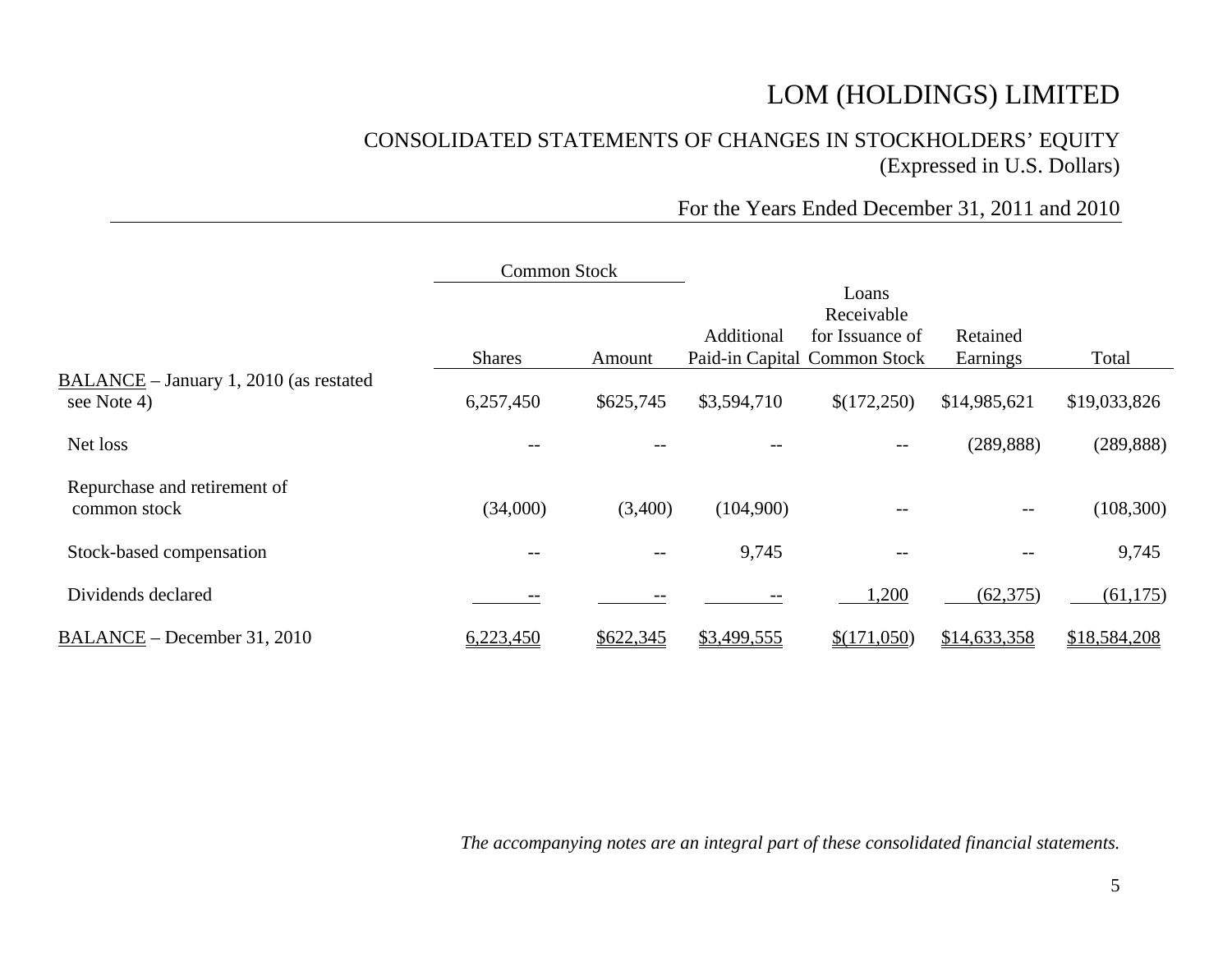## CONSOLIDATED STATEMENTS OF CHANGES IN STOCKHOLDERS' EQUITY, **Continued** (Expressed in U.S. Dollars)

## For the Years Ended December 31, 2011 and 2010

|                                                             | <b>Common Stock</b> |           |             |                                                                        |                      |              |
|-------------------------------------------------------------|---------------------|-----------|-------------|------------------------------------------------------------------------|----------------------|--------------|
|                                                             | <b>Shares</b>       | Amount    | Additional  | Loans<br>Receivable<br>for Issuance of<br>Paid-in Capital Common Stock | Retained<br>Earnings | Total        |
| $BALANCE - January 1, 2011$                                 | 6,223,450           | \$622,345 | \$3,499,555 | \$(171,050)                                                            | \$14,633,358         | \$18,584,208 |
| Net loss                                                    |                     |           |             |                                                                        | (1,471,617)          | (1,471,617)  |
| Repurchase and retirement of<br>common stock                | (74, 276)           | (7, 428)  | (216,750)   |                                                                        | --                   | (224, 178)   |
| Stock-based compensation                                    |                     | --        | 9,036       |                                                                        | $\qquad \qquad -$    | 9,036        |
| Payment of loans receivable for<br>issuance of common stock |                     | --        | --          | 30,903                                                                 |                      | 30,903       |
| Dividends declared                                          |                     |           |             | 1,197                                                                  | (61, 639)            | (60, 442)    |
| BALANCE – December 31, 2011                                 | 6,149,174           | \$614,917 | \$3,291,841 | \$(138,950)                                                            | \$13,100,102         | \$16,867,910 |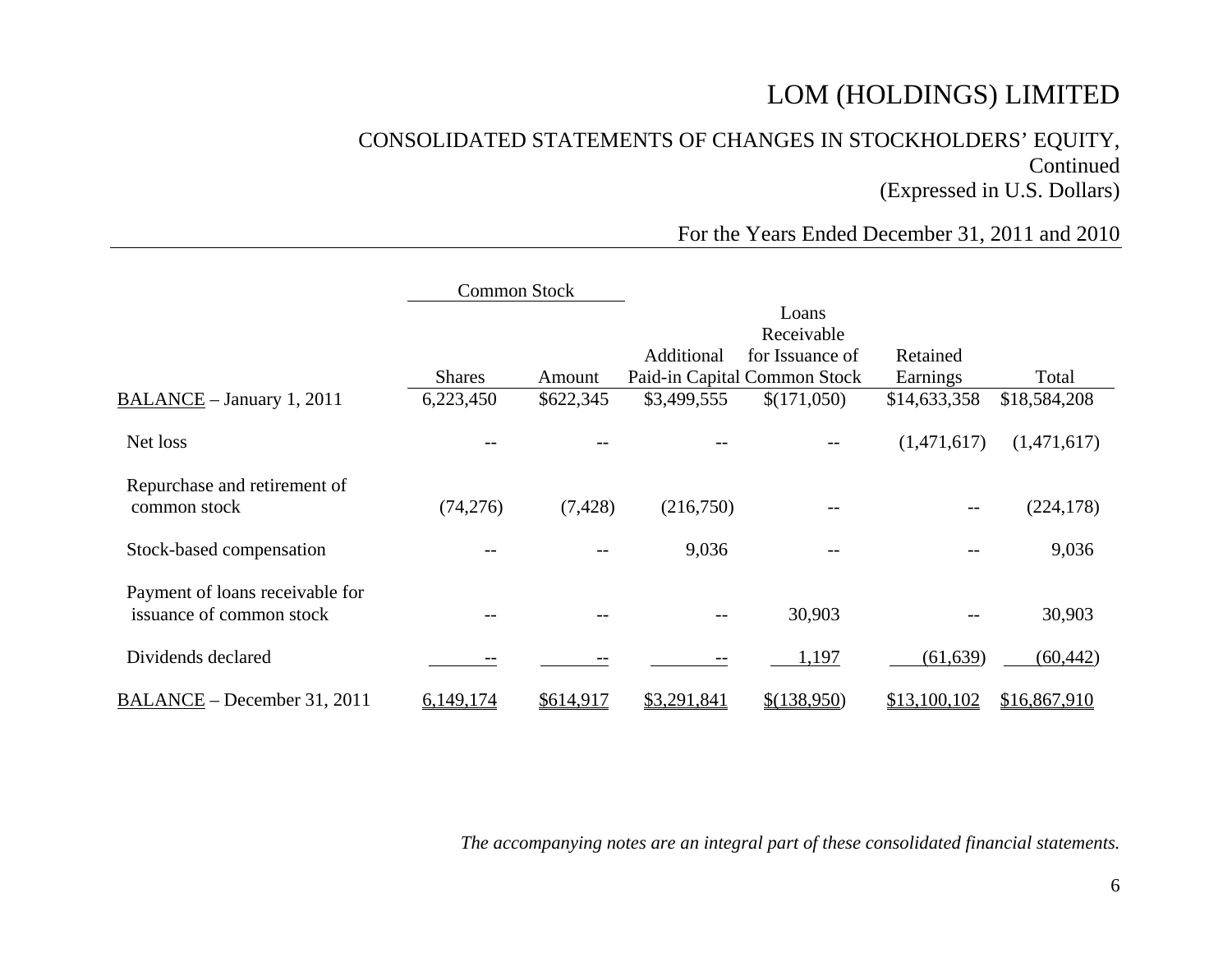# CONSOLIDATED STATEMENTS OF CASH FLOWS (Expressed in U.S. Dollars)

## For the Years Ended December 31, 2011 and 2010

|                                                            | 2011            | (Restated)<br>2010 |
|------------------------------------------------------------|-----------------|--------------------|
|                                                            |                 |                    |
| CASH FLOWS FROM OPERATING ACTIVITIES<br>Net loss           | (1,471,617)     | \$ (289, 888)      |
| Adjustments to reconcile net loss to net cash provided by  |                 |                    |
| (used in) operating activities:                            |                 |                    |
| Depreciation and amortization of property and equipment    | 312,433         | 393,096            |
| Stock-based compensation expense                           | 9,036           | 9,745              |
| Net income from equity method investments                  | (164, 184)      | (113, 231)         |
| Dividends received from equity method investments          | 102,200         | 102,200            |
| Loss (gain) on disposal of property and equipment          | 750,581         | (15, 871)          |
| Net trading losses (gains) on securities owned             | 296,017         | (89, 849)          |
| Changes in operating assets and liabilities:               |                 |                    |
| Securities owned, at fair value                            | 221,716         | 689,371            |
| Other receivables                                          | 289,734         | (212,590)          |
| Employee loans receivable                                  |                 | 1,194,919          |
| Due from related party                                     | 10,647          | (7, 977)           |
| Prepaid expenses and other assets                          | 48,922          | (103, 298)         |
| Accounts payable and accrued liabilities                   | (68, 657)       | 111,812            |
| Securities sold short, at fair value                       | 6,817           |                    |
| Unrealized loss on future contracts                        | (4, 412)        | 4,412              |
| Accrued legal fees and litigation expenses                 |                 | (1,688,426)        |
| <b>TOTAL ADJUSTMENTS</b>                                   | 1,810,850       | 274,313            |
| NET CASH PROVIDED BY (USED IN) OPERATING                   |                 |                    |
| <b>ACTIVITIES</b>                                          | 339,233         | (15,575)           |
|                                                            |                 |                    |
| CASH FLOWS FROM INVESTING ACTIVITIES                       |                 |                    |
| Purchase of property and equipment                         | (295, 860)      | (322,590)          |
| Proceeds from sale of property and equipment               |                 | 26,841             |
| NET CASH USED IN INVESTING ACTIVITIES                      | (295, 860)      | (295,749)          |
| <b>CASH FLOWS FROM FINANCING ACTIVITIES</b>                |                 |                    |
| Repurchase of common stock                                 | (224, 178)      | (108, 300)         |
| Proceeds from loan receivable for issuance of common stock | 30,903          |                    |
| Dividends paid                                             | (60, 442)       | (61, 175)          |
| NET CASH USED IN FINANCING ACTIVITIES                      | (253,717)<br>\$ | \$<br>(169, 475)   |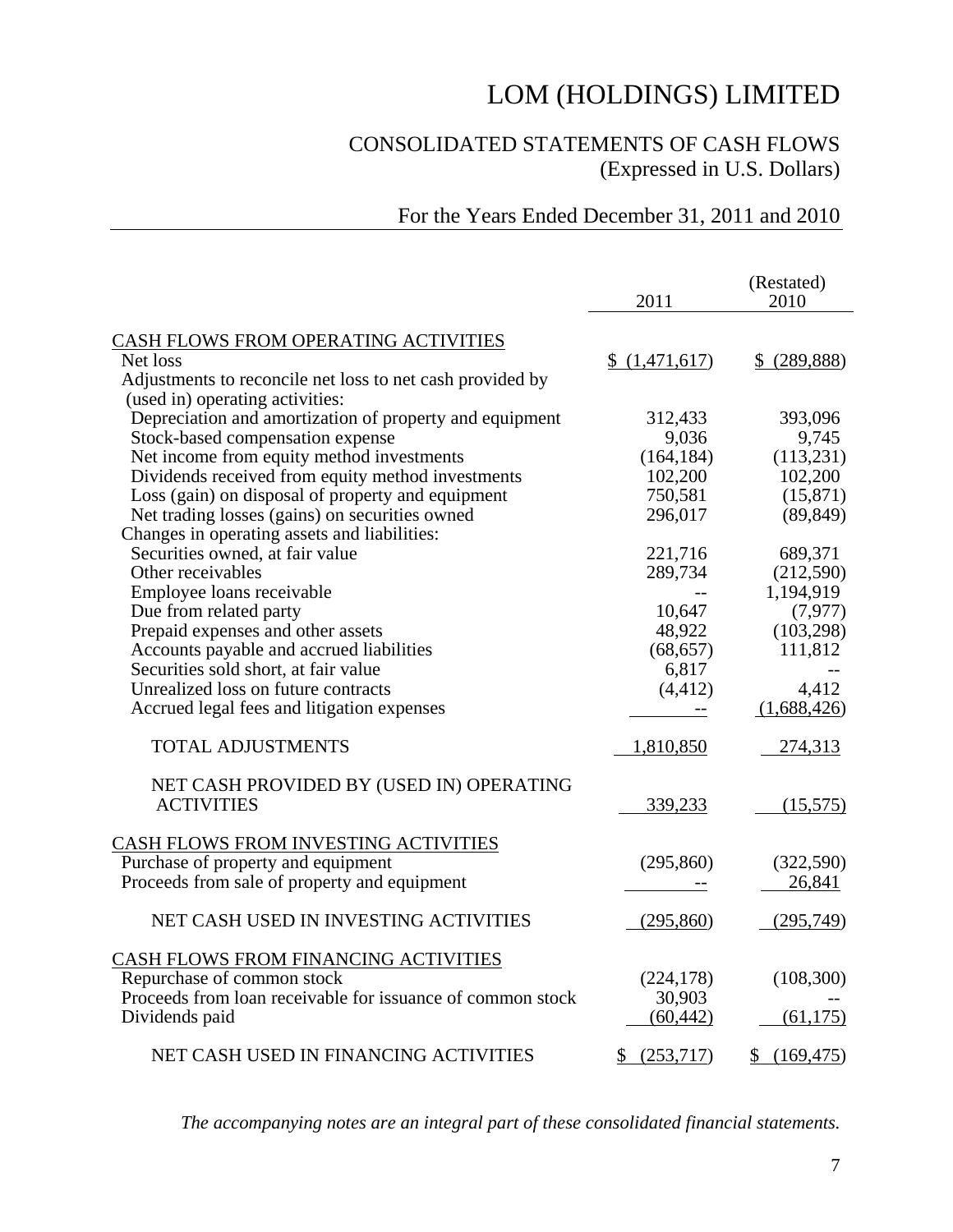# CONSOLIDATED STATEMENTS OF CASH FLOWS, Continued (Expressed in U.S. Dollars)

For the Years Ended December 31, 2011 and 2010

|                                                                                                      | 2011                       | (Restated)<br>2010 |
|------------------------------------------------------------------------------------------------------|----------------------------|--------------------|
| NET DECREASE IN CASH AND CASH<br><b>EQUIVALENTS</b>                                                  | $\mathbb{S}$<br>(210, 344) | (480,799)<br>\$    |
| <b>CASH AND CASH EQUIVALENTS - Beginning</b>                                                         | 3,795,209                  | 4,276,008          |
| CASH AND CASH EQUIVALENTS - Ending                                                                   | \$3,584,865                | \$3,795,209        |
| SUPPLEMENTAL DISCLOSURE OF CASH FLOW INFORMATION                                                     |                            |                    |
| Interest paid                                                                                        | \$174,901                  | \$168,098          |
| Non-Cash Investing and Financing Activities:<br>Dividends paid during the year, offset against loans |                            |                    |
| receivable for issuance of common stock                                                              | \$<br>1,197                | \$<br>1,200        |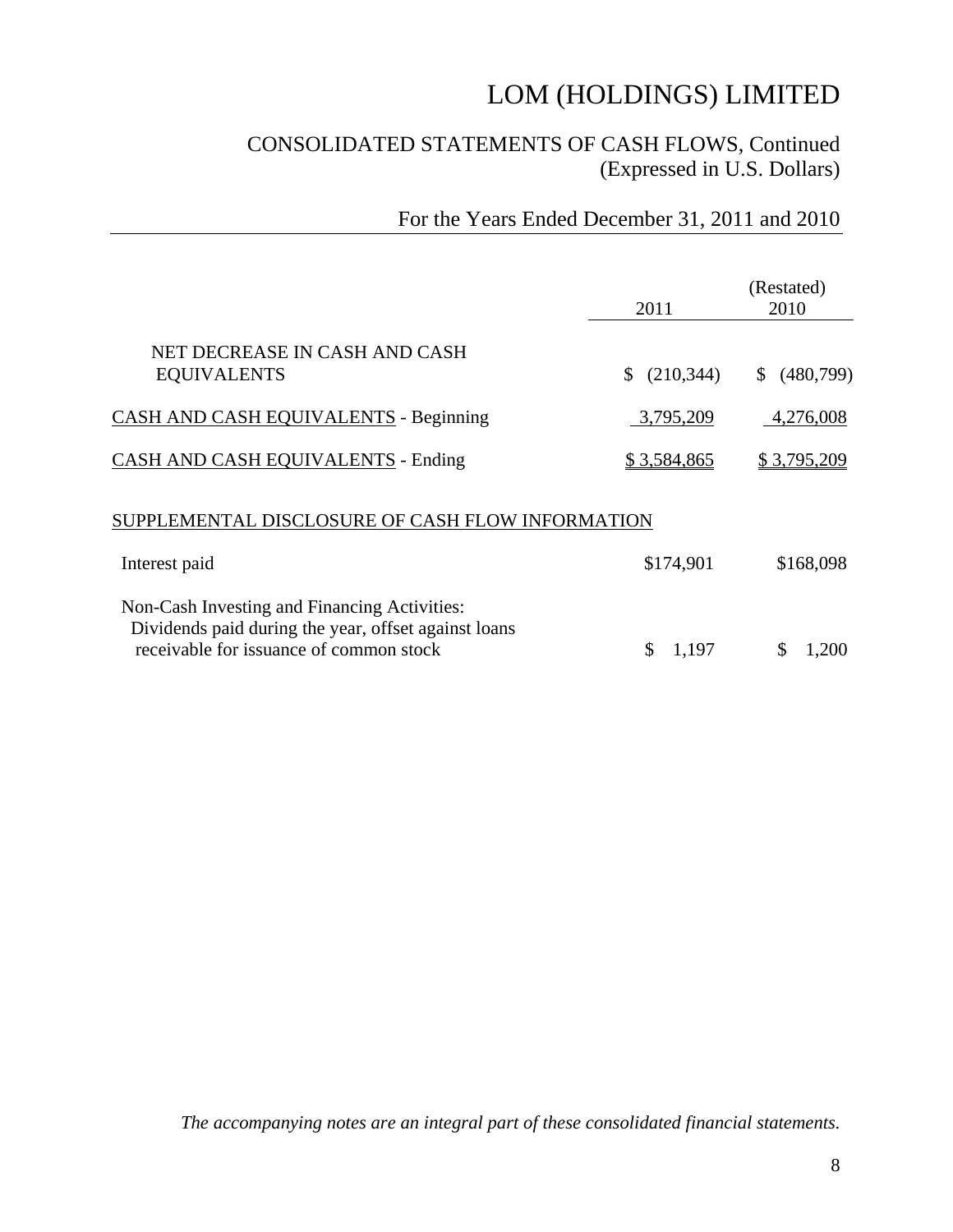## NOTES TO CONSOLIDATED FINANCIAL STATEMENTS (Expressed in U.S. Dollars)

### NOTE 1 - Nature of Business

LOM (Holdings) Limited ("Holdings"), a holding company for several wholly owned subsidiaries, was incorporated on May 1, 1996 under the laws of Bermuda. The common stock of Holdings is publicly traded and listed on the Bermuda Stock Exchange. Holdings, collectively, with its subsidiaries, is referred to as the "Company" or the "LOM Group of Companies."

A description of the operations of Holdings' wholly-owned subsidiaries is as follows:

LOM Securities (Bermuda) Limited ("LOMB") was incorporated in 1998 to provide investment and financial advice, brokerage services and discretionary investment management services. LOMB is domiciled and operates in Bermuda and is regulated under the Investment Business Act (2003) of Bermuda.

LOM International Holdings Limited, a Bahamian company, was incorporated in the Commonwealth of the Bahamas in 2005 to hold the LOM Group of Companies non-Bermuda subsidiaries. However, LOM Securities (Cayman) Limited will be dissolved on May 14, 2012 and all the shares of LOM (UK) Limited were sold to the Company on February 15, 2011.

LOM Securities (Cayman) Limited was incorporated in 1995 under the laws of the Cayman Islands as an exempt company with limited liability and is regulated by the Cayman Islands Monetary Authority until the company voluntarily surrendered its license in December 2010. The LOM Securities (Cayman) Limited office was closed in March 2010 as the Company consolidated its Caribbean operations into its office in Nassau in the Bahamas. The Company went through a voluntary liquidation and will be dissolved on May 14, 2012 in accordance with Cayman island laws.

LOM Securities (Bahamas) Limited was incorporated in 2001 in the Commonwealth of The Bahamas and is regulated by the Securities Commission of the Bahamas. LOM Securities (Bahamas) Limited is domiciled in the Bahamas and is engaged in a single line of business as a Bahamian broker-dealer, which comprises several classes of service, including principal transactions, agency transactions and the provision of investment advisory services.

LOM Asset Management Limited was incorporated in 1995 to offer its services as investment consultant, manager and advisor. LOM Asset Management Limited is domiciled and operates in Bermuda and is regulated under the Investment Business Act (2003) of Bermuda.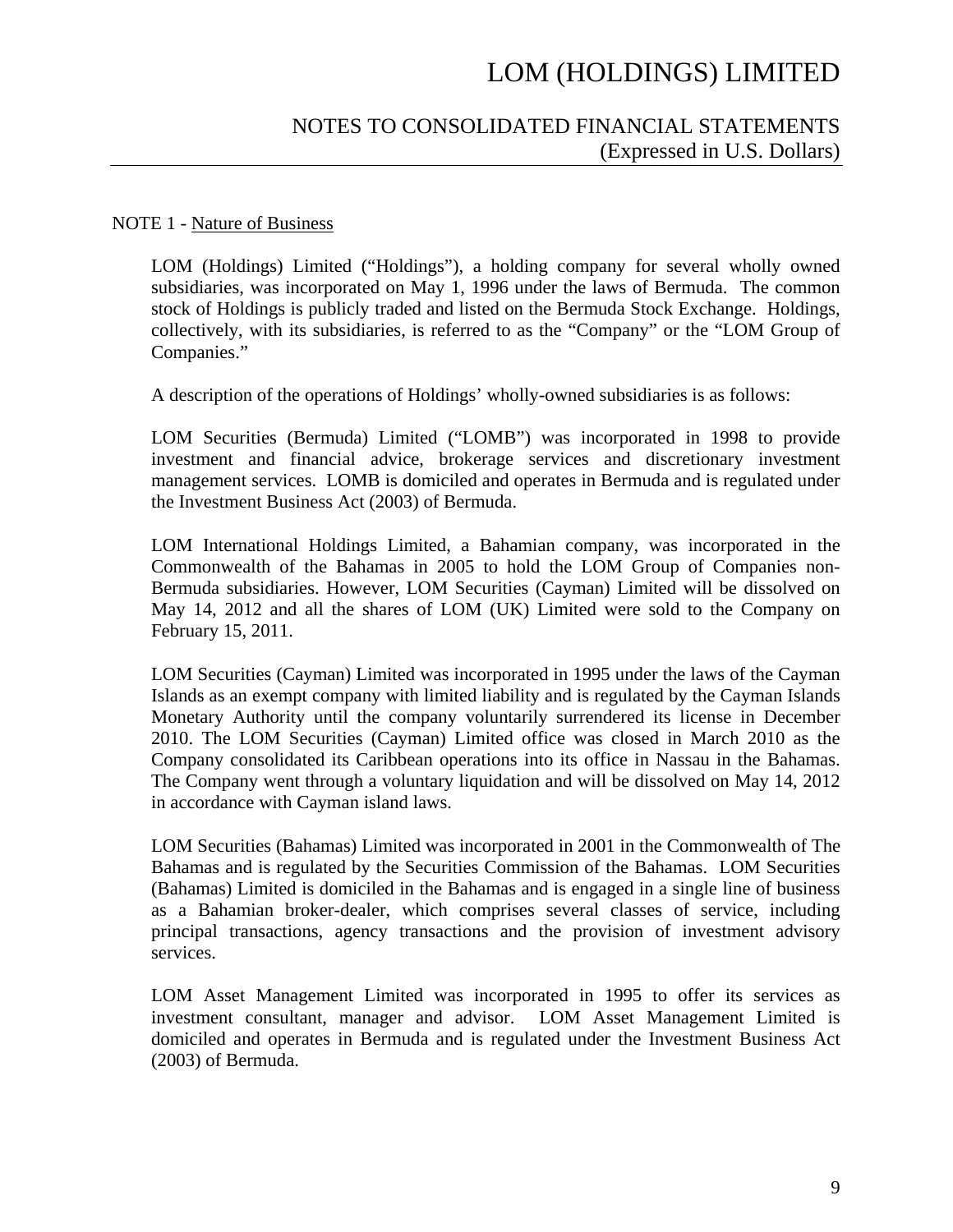## NOTES TO CONSOLIDATED FINANCIAL STATEMENTS (Expressed in U.S. Dollars)

### NOTE 1 - Nature of Business, continued

Lines Overseas Management Limited ("LOML") was incorporated in 1992, to provide custody, settlement, information technology and execution services as well as certain finance, human resources and administrative services to other companies in the LOM Group of Companies. LOML operates in Bermuda and is regulated under the Investment Business Act (2003) of Bermuda. LOML has since gone through a name change to Global Custody & Clearing Limited, this was effective February 9, 2012.

LOM Properties Limited was incorporated in 1996 to hold property for Holdings in Bermuda.

LOM Capital Limited ("LOMCP") was incorporated in 1998 to offer services to source, value, document and close capital investments in growing companies. LOMCP is domiciled and operates in Bermuda.

LOM Services Limited, a Bermuda company, was incorporated in 2003 to provide information technology and client services to the LOM Group of Companies and external clients. The assets, liabilities and intellectual property of LOM Services Limited were purchased by LOML on October 19, 2010. The Company was dissolved on February 3, 2011.

LOM Nominees Limited, a Bermuda company, was incorporated in 1994 to perform nominee services.

LOM (UK) Limited was incorporated in the United Kingdom in 2004 to market the LOM Group of Companies services to intermediaries in Europe. It also provides assistance in administration for the LOM Group of Companies.

#### NOTE 2 - Summary of Significant Accounting Policies

The accompanying consolidated financial statements have been prepared in accordance with accounting principles generally accepted in the United States of America ("US GAAP").

### Principles of Consolidation and Basis of Presentation

The consolidated financial statements include the accounts and results of operations of all wholly-owned subsidiaries listed in Note 1. All inter-company balances and transactions are eliminated in consolidation.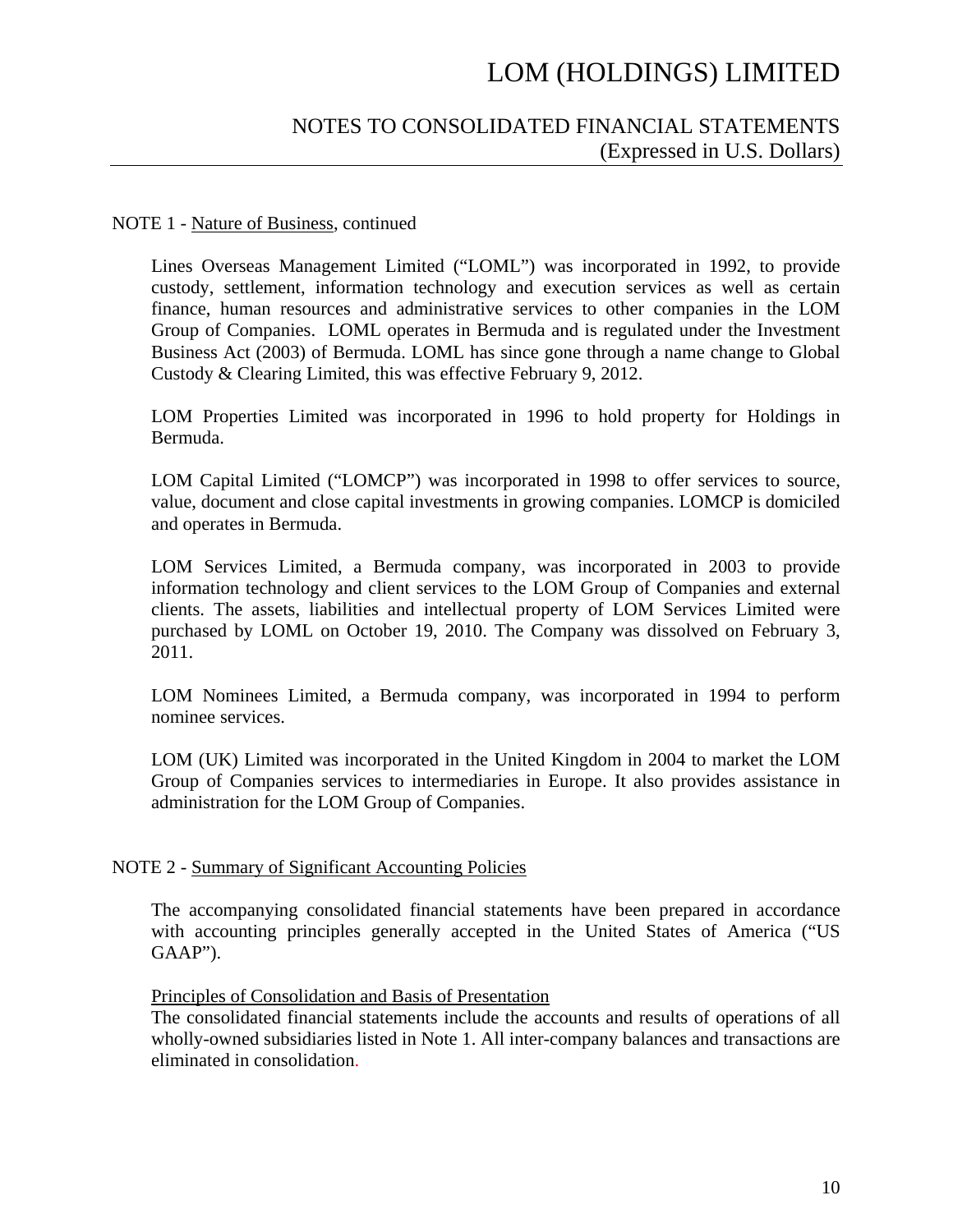## NOTES TO CONSOLIDATED FINANCIAL STATEMENTS (Expressed in U.S. Dollars)

### NOTE 2 - Summary of Significant Accounting Policies, continued

#### Broking Fee Income and Jitney Fees

Broking fee income represents amounts charged to clients for brokerage services and related jitney fees are amounts charged to the Company by the executing broker. Both are recognized on a trade date basis.

#### Management and Investment Advisory Fees

The LOM Group of Companies receives management fees and investment advisory fees for managing assets on a discretionary basis for both private and institutional clients and earns management and investment advisory fees based on the value of the portfolio, which are recorded on an accrual basis and recognized on a monthly basis. The LOM Group of Companies also earns management fees from the following mutual funds listed on the Bermuda Stock Exchange (collectively referred to as the LOM Sponsored Funds), which are recorded on an accrual basis and recognized on a monthly basis, based on the net asset values:

## • LOM Funds SAC Limited

- o LOM Money Market Fund
- o LOM Fixed Income Fund
- o LOM Equity Growth Fund
- o LOM Balanced Fund
- o LOM Stable Income Fund
- LOM Commodities Fund Limited

#### Foreign Exchange Income, net

Foreign exchange income represents income earned from foreign currency transactions facilitated for customers which is based on the current foreign exchange rates, and is net of foreign exchange fees charged by external brokers. Foreign exchange income is recorded on a trade date basis.

### Corporate Finance Income

Corporate finance income consists of fees earned for raising capital for both public and private companies. These fees can be received in the form of cash, securities and/or warrants from the Companies seeking investment. When corporate finance income is received in the form of securities, the Company records income based on the fair value of the securities received as of the date of the transaction. Fair value is the last reported sales price on the main market in which the investments trade on the date of valuation. Where there are no sales on that day, the mid-market prices are used. Where income is received in the form of warrants, the Board of Directors determines a price based on the fair value of the warrant by utilizing accepted valuation techniques such as the Black-Scholes model. Corporate finance income for 2011 amounted to \$36,221 (2010 - \$278,174).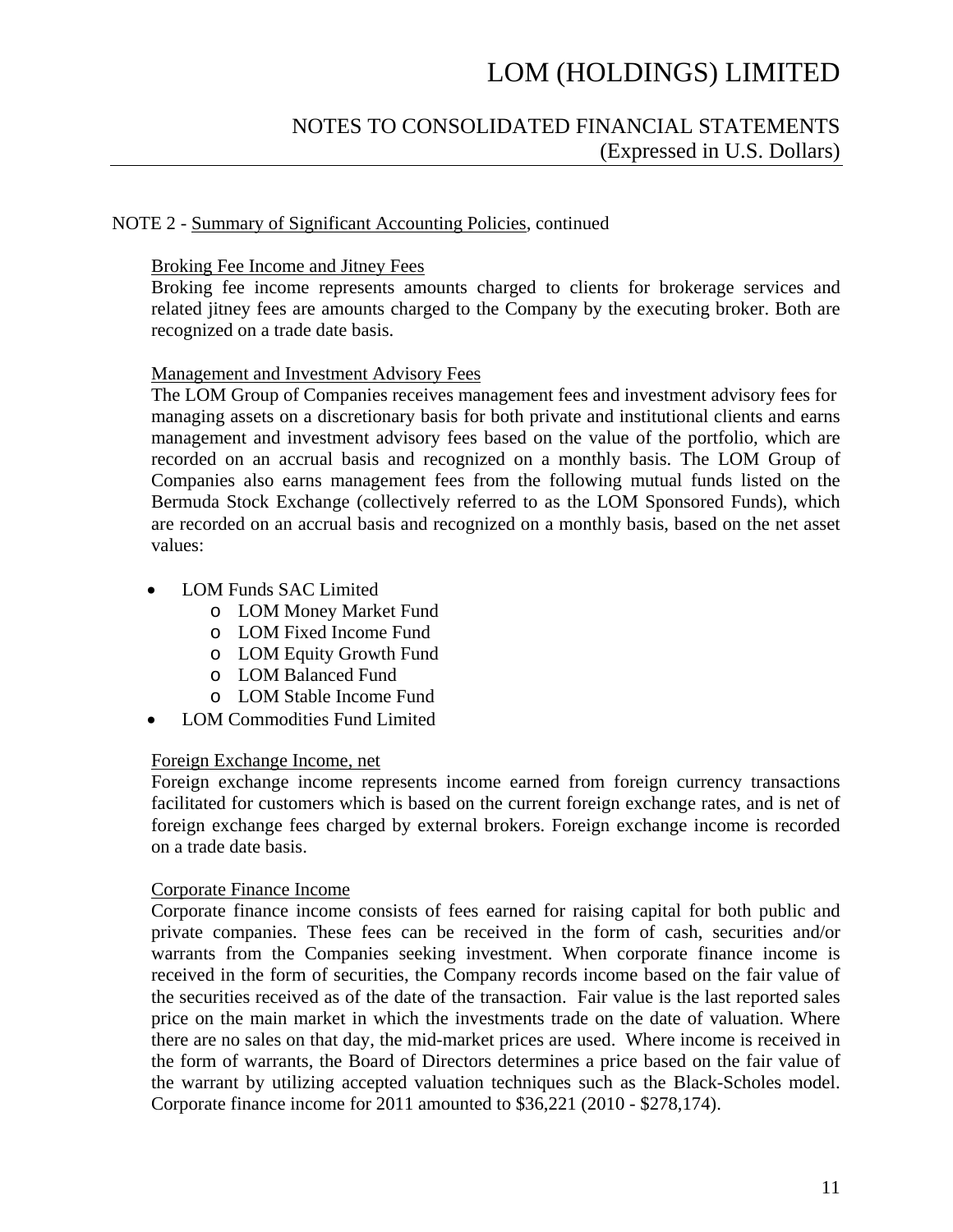## NOTES TO CONSOLIDATED FINANCIAL STATEMENTS (Expressed in U.S. Dollars)

### NOTE 2 - Summary of Significant Accounting Policies, continued

#### Administration and Custody Fees

Administration fees, charged for the administrative and custodial services provided to the LOM Sponsored Funds, are recorded on an accrual basis over the period which the service is provided.

#### Net Interest Income

Net interest income is a combination of interest earned on or paid to clients based on their daily cash balances and interest received or paid on the Company's cash balances from and to brokers, custodians and related parties (see Note 10). Interest income for 2011 amounted to \$932,353 (2010 - \$875,853). Interest expense for 2011 amounted to \$174,901 (2010 - \$168,098).

#### Other Income

Other income earned includes fees for settlement of client investment transactions and dividends received related to the Company's investments. Fees earned for settlement of client investment transactions and dividends received related to the Company's investments are recorded on a transaction date basis.

#### Rental Income

Rental income consists of rent earned from the lease of office space in the Company owned office building and includes rent from related parties and is recorded on an accrual basis (see Note 10).

#### Accrued Legal Fees and Litigation Expenses

In making a determination of the amount to accrue for a loss contingency involving litigation, the Company's policy is to accrue for expected legal fees and associated costs related to the litigation when the loss contingency is initially recorded, not when the legal services are actually provided.

#### Cash and Cash Equivalents

The Company has defined cash equivalents as highly liquid investments, with original maturities of 90 days or less that are not held for sale in the ordinary course of business. Cash and cash equivalents can include time deposits, money market funds and U.S. Treasury bills with original maturities of 90 days or less.

#### Property and Equipment

Property and equipment is stated at cost, net of accumulated depreciation and amortization. The costs of normal maintenance and repairs are charged to expense in the year incurred. Expenditures which significantly improve or extend the life of an asset are capitalized and depreciated or amortized over the assets remaining useful life.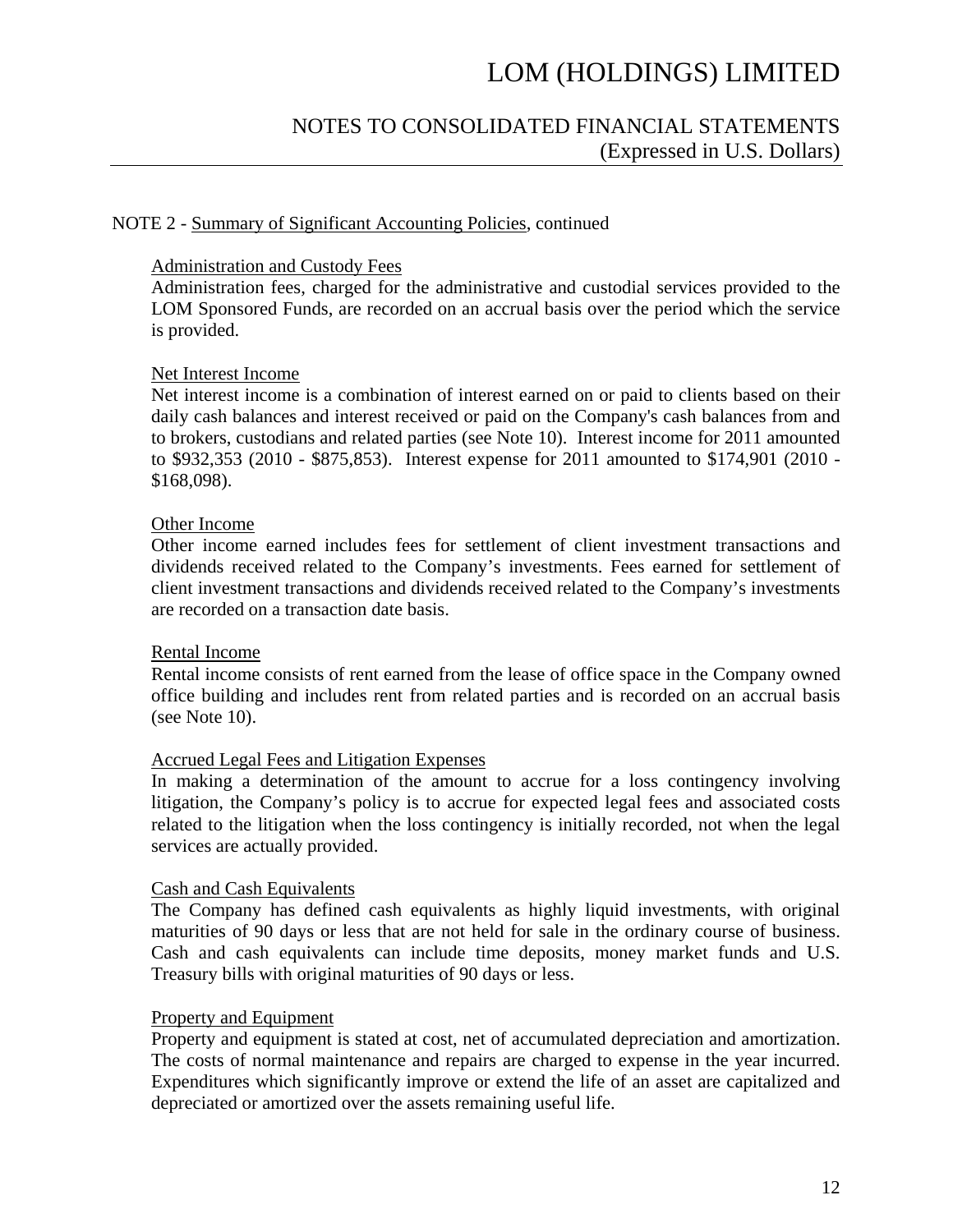## NOTES TO CONSOLIDATED FINANCIAL STATEMENTS (Expressed in U.S. Dollars)

### NOTE 2 - Summary of Significant Accounting Policies, continued

#### Property and Equipment, continued

Depreciation and amortization are provided on a straight-line basis over the estimated useful lives of the related assets. Leasehold improvements are amortized over the lesser of the life of the asset or the remaining lease term. Upon sale or disposition, the related cost and accumulated depreciation or amortization are removed from this account and the result of gain or loss, if any, is reflected in earnings. The useful lives are as follows:

| <b>Building</b>                | 40 years      |
|--------------------------------|---------------|
| Computer hardware and software | 3 years       |
| Furniture and fittings         | 4 years       |
| Leasehold improvements         | $4 - 6$ years |
| Machinery and equipment        | 4 years       |

## Unclaimed Cash and Securities

Client funds received and unclaimed after a three-year period are included as income under the category of broking fees. Securities received and unclaimed after a five-year period are sold and included as income under the category of broking fees. During 2011, the amount of unclaimed cash and proceeds from the sale of unclaimed securities included in income was \$Nil (2010 - \$515).

#### Foreign Currency Transactions and Balances

The Company has adopted U.S. Dollars as its functional currency because the majority of the Company's transactions and assets under management are denominated in U.S. Dollars. Bermuda Dollars and Bahamian Dollars trade at par with the U.S. Dollar. Therefore, no foreign currency translation gains or losses are recorded in the accompanying consolidated financial statements. Foreign currency transaction gains or losses are recorded at the prevailing foreign exchange rates on the date of the transaction and are reflected in earnings for the year in the accompanying consolidated statement of operations.

#### Impairment of Long-Lived Assets

The Company reviews long-lived assets and certain identifiable intangibles for impairment whenever events or changes in circumstances indicate that the carrying amount of an asset may not be recoverable. The recoverability of an asset to be held and used is measured by a comparison of the carrying amount of the asset to future net undiscounted cash flows expected to be generated by the asset. If such assets are considered to be impaired, the impairment to be recognized is measured by the amount the carrying value of the assets exceeds the fair value of the assets.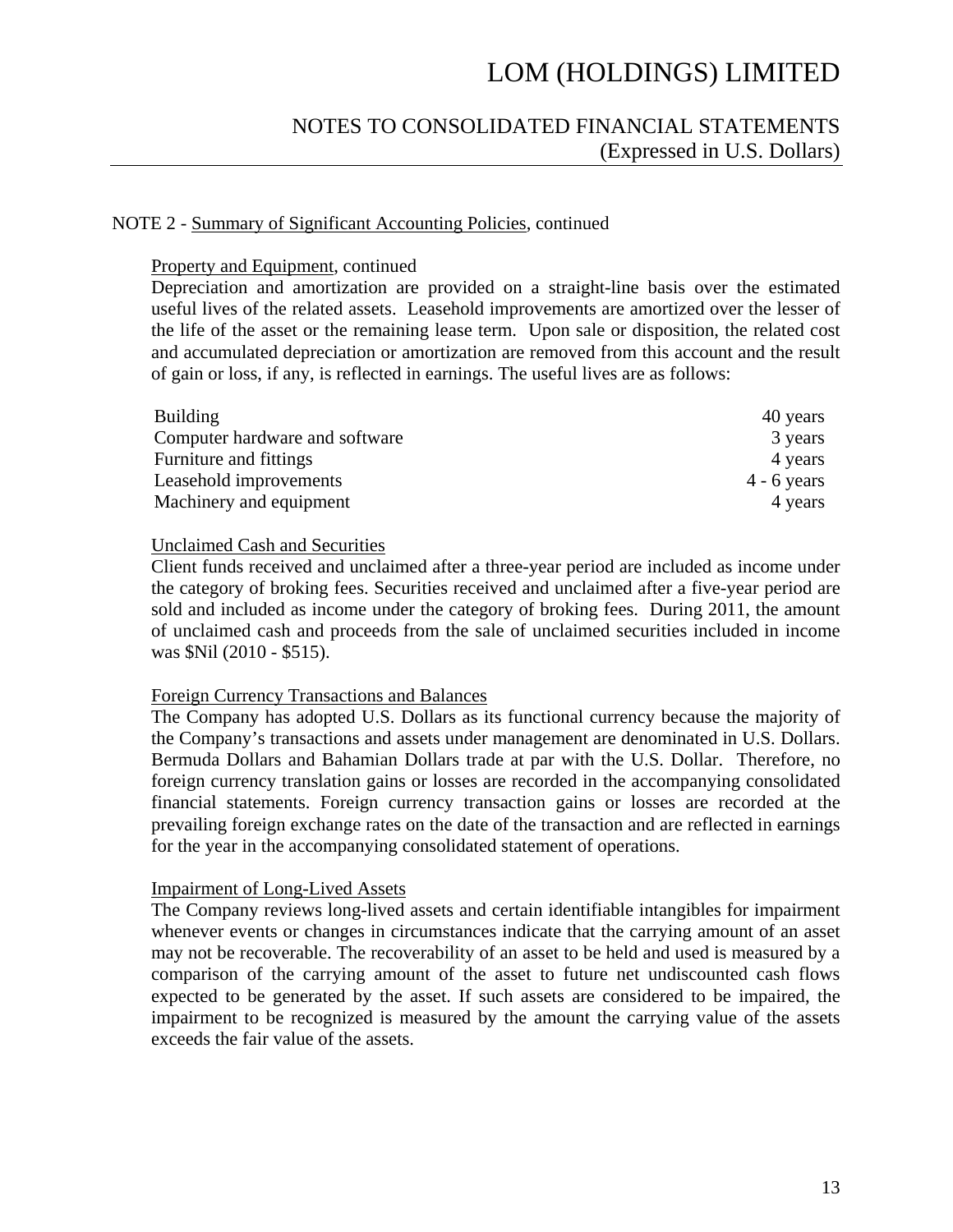## NOTES TO CONSOLIDATED FINANCIAL STATEMENTS (Expressed in U.S. Dollars)

#### NOTE 2 - Summary of Significant Accounting Policies, continued

#### Securities Owned

Securities owned are investments such as bonds and equities that are both marketable and non-marketable. These investments consist of trading investments, securities received as income from corporate finance transactions, privately held securities, and other strategic investments. Realized and unrealized gains or losses for trading securities and strategic investments are reflected in earnings for the year and are reflected as net trading gains and losses in the consolidated statements of operations. Realized gains or losses are based on the average cost method of securities purchased and sold. Security transactions are recorded on a trade date basis. Marketable securities are valued at the last reported sales price on the principal market in which the investments trade on the date of valuation. Where there are no sales on that day, the mid-market prices are used. For securities with no readily available market price or where the security is restricted, the securities are recorded at the estimated fair value in accordance with U.S. GAAP. The use of different assumptions or valuation techniques could produce materially different estimates of fair value.

#### Investments Recorded Under the Equity Method

For investments in entities that do not constitute a Variable Interest Entity ("VIE"), or for investments in securities owned and held as trading investments which is held at fair value, the Company considers other U.S. GAAP, as required, in determining (i) consolidation of the entity if the Company's ownership interests comprise a majority of its outstanding voting stock or otherwise control the entity, or (ii) application of the equity method of accounting if the Company does not have direct or indirect control of the entity, with the initial investment carried at cost and subsequently adjusted for the Company's share of net income or loss and cash contributions and distributions to and from these entities.

If events or circumstances indicate that the fair value of an investment accounted for using the equity method has declined below its carrying value and the Company considers the decline to be "other than temporary," the investment is written down to fair value and an impairment loss is recognized. The evaluation of impairment for an investment would be based on a number of factors, including financial condition and operating results for the investment, inability to remain in compliance with provisions of any related debt agreements, and recognition of impairments by other investors. Impairment recognition would negatively impact the recorded value of the Company's investment and reduce net income.

#### Stock-Based Compensation Plans

The Company accounts for stock-based compensation under the provisions of Financial Accounting Standards Board ("FASB") Accounting Standards Codification ("ASC") Topic 718, "Compensation – Stock Compensation," which requires the recognition of the fair value of stock-based compensation. Under the fair value recognition provisions for ASC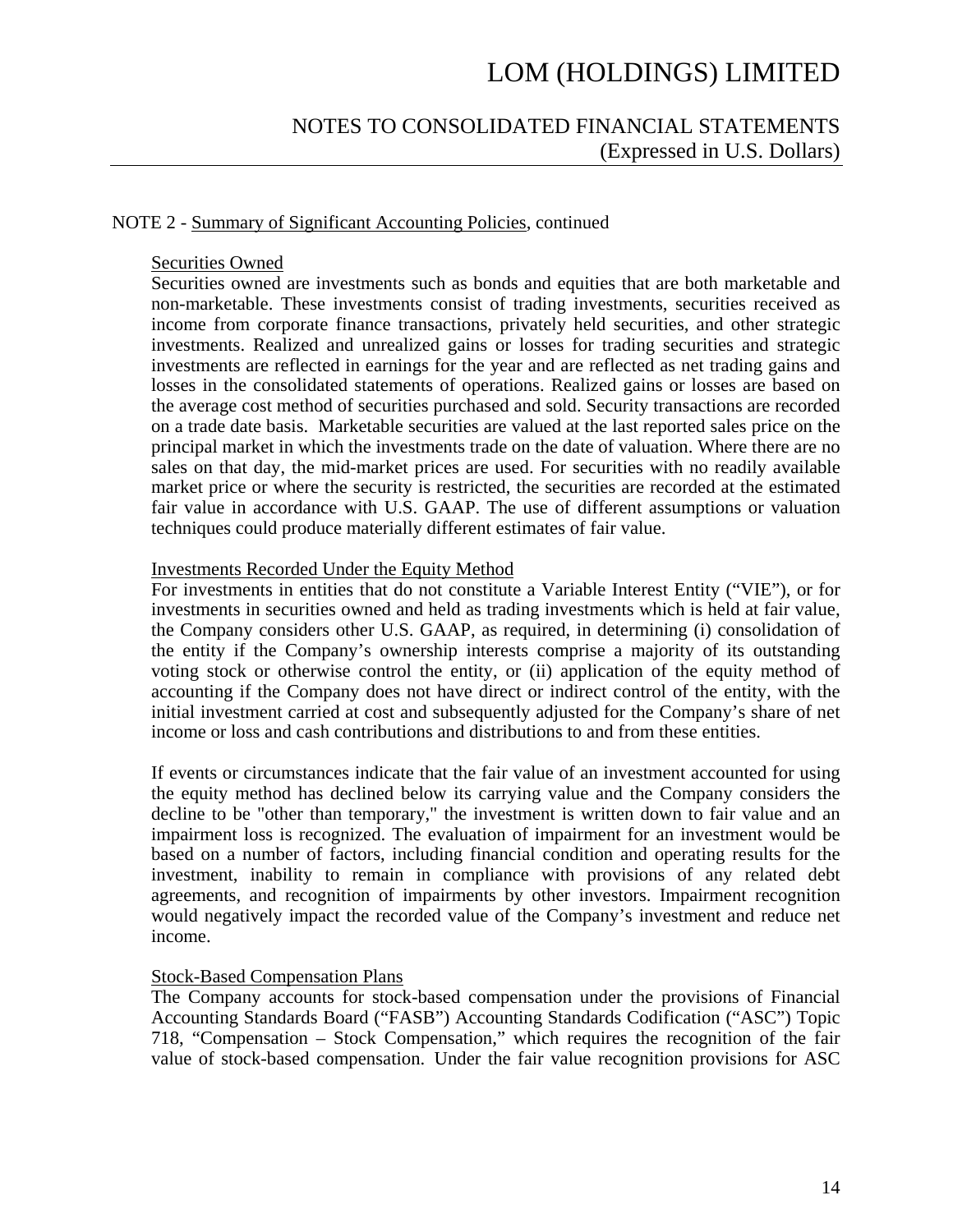## NOTES TO CONSOLIDATED FINANCIAL STATEMENTS (Expressed in U.S. Dollars)

### NOTE 2 - Summary of Significant Accounting Policies, continued

#### Stock-Based Compensation Plans, continued

Topic 718, stock-based compensation is estimated at the grant date based on the fair value of the awards expected to vest and recognized as expense rateably over the requisite service period of the award. The Company uses the Black-Scholes valuation model to estimate fair value of stock-based awards, which requires various assumptions including estimating stock price volatility, forfeiture rates and expected life.

#### Fair Value of Financial Instruments

The Company's financial instruments consist primarily of cash and cash equivalents, accounts receivable, securities owned, securities sold short, accounts payable and accrued liabilities. The book value of cash and cash equivalents, accounts receivable, and accounts payable is considered to be representative of their fair value because of their short term maturities.

#### Concentration of Credit Risk

Financial instruments that potentially subject the Company to a concentration of credit risk principally consist of cash and cash equivalents, employee loans, and securities owned. The Company has its cash and cash equivalents and securities placed with major international, financial institutions. As part of its cash management process, the Company performs continuous evaluation of the relative credit standing of these institutions.

### Use of Estimates

The preparation of consolidated financial statements in conformity with accounting principles generally accepted in the United States of America requires management to make estimates and assumptions that affect the reported amount of assets and liabilities and disclosure of contingent assets and liabilities at the date of the consolidated financial statements and the reported amounts of revenues and expenses during the reporting period. Management bases its estimates on historical experience and on various assumptions that are believed to be reasonable under the circumstances, the results of which form the basis for making judgments about the carrying values of assets and liabilities that are not readily apparent from the other sources. The most significant estimates include estimates recorded for the fair market value of non-marketable investments, the estimated useful lives of fixed assets, certain accrued liabilities, and recognition of revenue. On a continual basis, management reviews its estimates utilizing currently available information, changes in facts and circumstances, historical experience and reasonable assumptions. After such reviews, and if deemed appropriate, those estimates are adjusted accordingly. Actual results could differ from those estimates.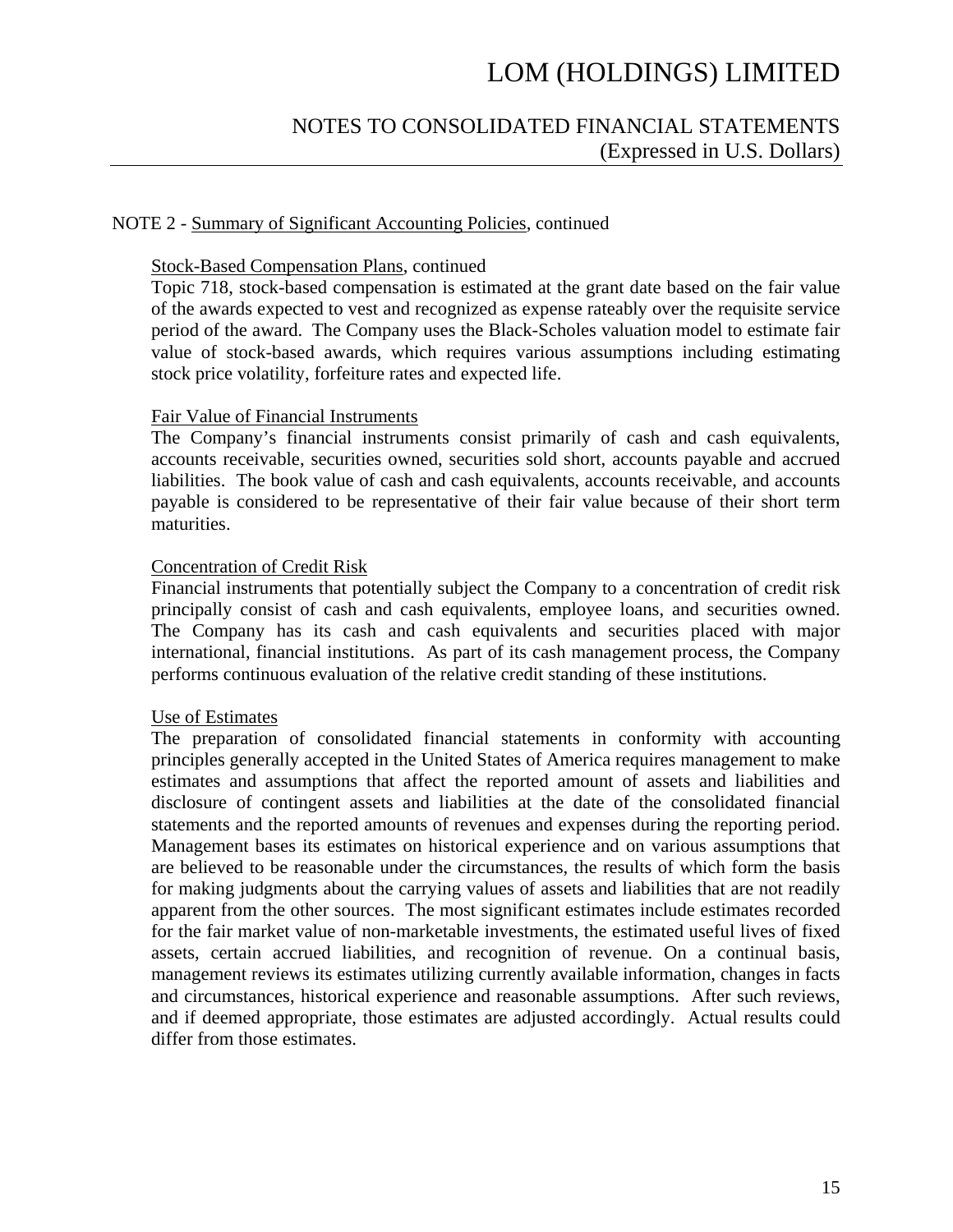## NOTES TO CONSOLIDATED FINANCIAL STATEMENTS (Expressed in U.S. Dollars)

#### NOTE 2 - Summary of Significant Accounting Policies, continued

#### Reclassification

Certain accounts in the prior year consolidated financial statements have been reclassified for comparative purposes to conform with the presentation in the current year consolidated financial statements. This reclassification has no effect on previously reported net loss.

#### Net Loss Per Common Share

The Company calculates basic net loss per common share and diluted net loss per common share assuming dilution. Basic net loss per common share is calculated by dividing net loss attributable to common stockholders by the weighted average number of common shares outstanding during the period. Diluted net loss per common share is calculated by dividing the net loss attributable to common stockholders by the weighted average number of common shares outstanding during the period, plus potential dilutive common shares. Options issued by the Company are considered potential dilutive common shares and are included in the calculation using the treasury stock method, unless their inclusion would be considered anti-dilutive. Securities that could potentially dilute basic net loss per common share in the future, that were not included in the computation of both the 2011 and 2010 diluted net loss per common share because to do so would have been anti-dilutive, consist of  $1,275,000$  options  $(2010 - 1,275,000)$  to purchase common stock. For the years ended December 31, 2011 and 2010, the weighted average common shares basic and diluted were the same.

#### Securities Sold Short

The Company may sell a security it does not own in anticipation of a decline in fair value of the security, or as a hedge against similar securities owned. When the Company sells a security short, it must borrow the security sold short and deliver it to the broker-dealer through which it made the short sale. Obligations related to securities sold short are recorded as a liability at fair value. Realized and unrealized gains and losses are recorded in net trading (losses) gains on securities owned in the consolidated statements of operations. A gain, limited to the price at which the Company sold the security short, or a loss, unlimited in size, is recognized on a monthly basis.

#### Recently Issued Accounting Pronouncements

The Company does not believe any recently issued, but not yet effective accounting standards, if currently adopted, would have a material effect on the financial statements.

### NOTE 3 - Securities Owned and Fair Value Measurements

#### Fair Value Measurements

ASC 820, "Fair Value Measurements and Disclosures," clarifies the definition of fair value, establishes a framework for measurement of fair value and expands disclosure about fair value measurements. Fair value is the price that would be received to sell an asset or paid to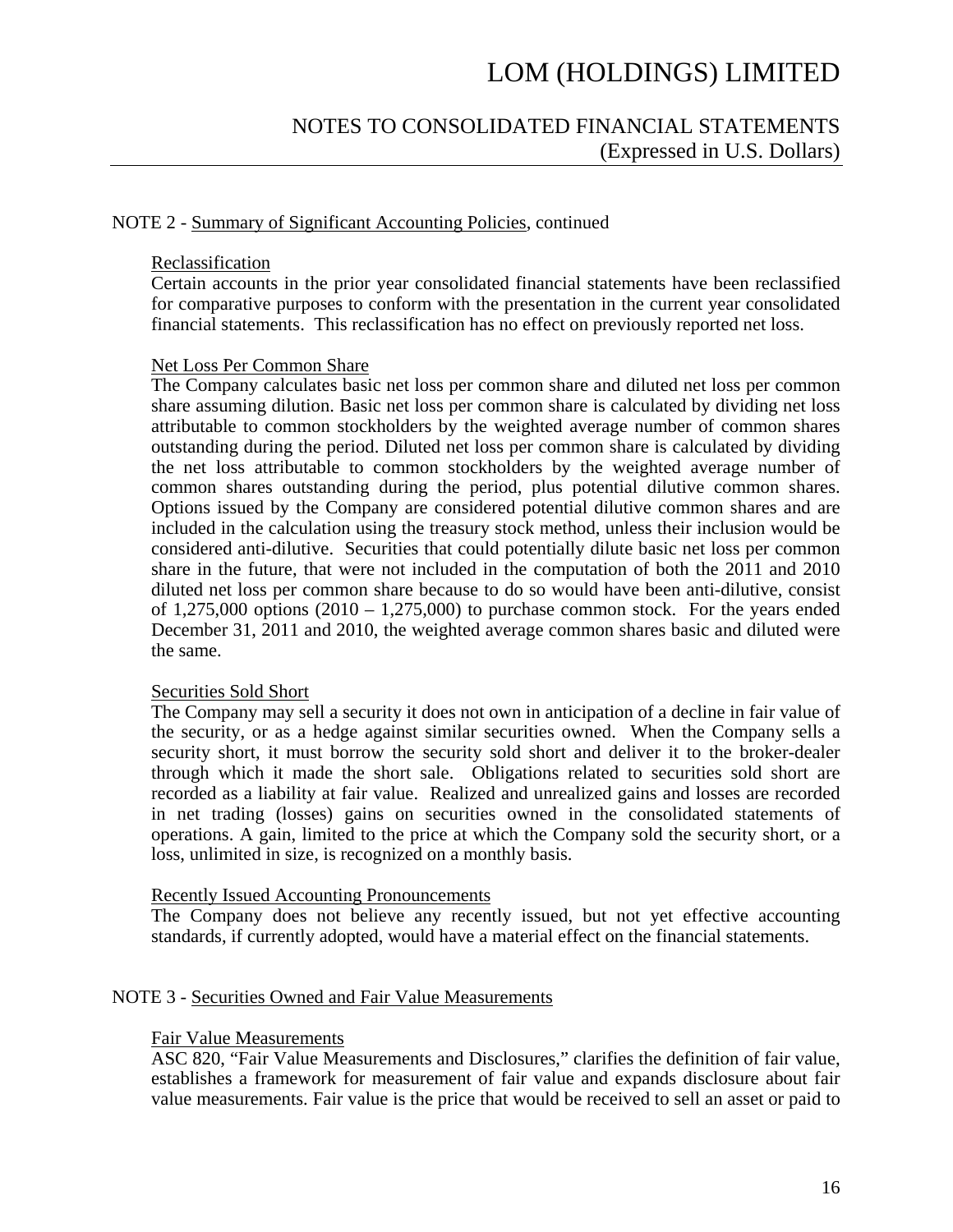## NOTES TO CONSOLIDATED FINANCIAL STATEMENTS (Expressed in U.S. Dollars)

### NOTE 3 - Securities Owned and Fair Value Measurements, continued

#### Fair Value Measurements, continued

transfer a liability in an orderly transaction between market participants at the measurement date. ASC 820 applies to all financial instruments that are measured and reported on a fair value basis.

The Company categorizes the fair value of its financial assets and liabilities according to the hierarchy established under ASC 820. The hierarchy gives the highest priority to unadjusted quoted prices in active markets for identical assets and liabilities (Level 1 measurements) and the lowest priority to unobservable inputs (Level 3 measurements). The three levels of the fair value hierarchy are described as follows:

Financial assets carried at fair value are classified and disclosed in one of the following three categories:

Level 1 - Observable inputs that reflect quoted market prices are available in active markets for identical assets or liabilities as of the reporting date.

Level 2 - Observable inputs, other than Level 1 prices, such as quoted prices in active markets for similar assets and liabilities, quoted prices for identical or similar assets and liabilities in markets that are not active, or other inputs that are observable or can be corroborated by observable market data.

Level 3 - Unobservable inputs that are supported by little or no market activity and that are significant to the fair value of the assets or liabilities.

The Company's financial assets and liabilities are measured at fair value on a recurring basis. Instruments that are classified within Level 1 of the fair value hierarchy generally include equity securities, mutual funds, commodities and future commodities contracts. Level 1 securities represents quoted market prices and do not require significant management judgment.

Instruments that are classified within Level 2 of the fair value hierarchy generally include equity securities in markets for which there are few transactions (non-active markets). The Company uses a market approach to value these securities which includes market prices corroborated on observable markets.

Instruments that are classified within Level 3 of the fair value hierarchy generally include equity securities in private companies which there are no markets. The Company uses both a market approach and income approach or a combination of the two approaches to determine the fair value of the Level 3 investments. The fair value determination for Level 3 financial instruments may include observable components such as actual trade data, benchmark yields of comparable companies and other similar data obtained from quoted market prices and other sources.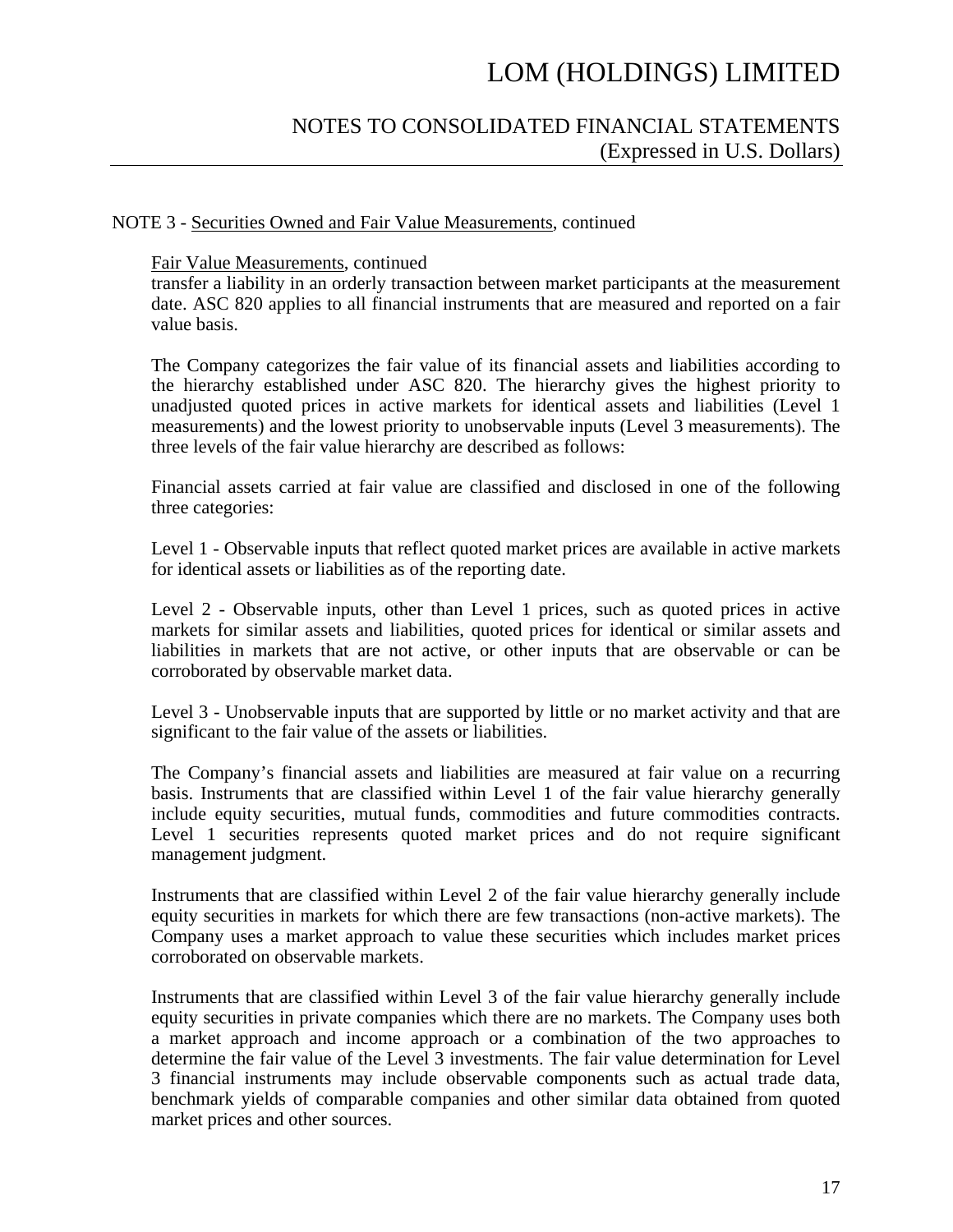## NOTES TO CONSOLIDATED FINANCIAL STATEMENTS (Expressed in U.S. Dollars)

## NOTE 3 - Securities Owned and Fair Value Measurements, continued

### Fair Value Measurements, continued

The following are the Company's major categories of assets and liabilities measured at fair value on a recurring basis at December 31, 2011 and 2010, categorized by the ASC 820 fair value hierarchy:

|                                |                             |             | Fair Value Measurements at December 31, 2011 Using: |                        |
|--------------------------------|-----------------------------|-------------|-----------------------------------------------------|------------------------|
|                                | Quoted                      |             |                                                     |                        |
|                                | Prices                      |             |                                                     |                        |
|                                | in Active                   | Significant |                                                     |                        |
|                                | Markets for                 | Other       | Significant                                         |                        |
|                                | Identical                   | Observable  | Unobservable                                        |                        |
|                                | Assets                      | Inputs      | Inputs                                              |                        |
| Description                    | (Level 1)                   | (Level 2)   | (Level 3)                                           | Total                  |
| <b>Assets:</b>                 |                             |             |                                                     |                        |
| <b>Equity Securities:</b>      |                             |             |                                                     |                        |
| <b>Banking industry</b>        | $\mathbf{\hat{S}}$<br>3,181 | \$          | \$                                                  | $\mathcal{S}$<br>3,181 |
| Commercial services industry   |                             | 20,565      |                                                     | 20,565                 |
| Financial services industry    | 6,793                       | 32,855      |                                                     | 39,648                 |
| Investment exchange industry   | $-$                         |             | 1,031,553                                           | 1,031,553              |
| Life insurance industry        |                             | 179,493     |                                                     | 179,493                |
| Media industry                 | $-$                         | 1,157,522   | $-$                                                 | 1,157,522              |
| Mining industry                | 86,640                      |             | 977,109                                             | 1,063,749              |
| Real estate industry           | $-$                         | 41,098      |                                                     | 41,098                 |
| <b>Restaurant industry</b>     | $-$                         | 110         | $- -$                                               | 110                    |
| Telecommunication industry     | --                          | 396         | 476                                                 | 872                    |
| Other                          | 38                          | 8,659       |                                                     | 8,697                  |
|                                |                             |             |                                                     |                        |
| <b>Total Equity Securities</b> | 96,652                      | 1,440,698   | 2,009,138                                           | 3,546,488              |
|                                |                             |             |                                                     |                        |
| <b>Mutual Funds:</b>           |                             |             |                                                     |                        |
| Exchange traded fund           | 10,235                      |             |                                                     | 10,235                 |
| Open-ended fund                |                             | 166,758     |                                                     | 166,758                |
| <b>Total Mutual Funds</b>      | 10,235                      | 166,758     |                                                     | 176,993                |
| <b>Commodities:</b>            |                             |             |                                                     |                        |
| Gold                           | 111,023                     |             |                                                     | 111,023                |
|                                |                             |             |                                                     |                        |
| <b>Derivatives:</b>            |                             |             |                                                     |                        |
| Commodity futures contract     | 1,448                       |             |                                                     | 1,448                  |
| <b>Total Assets</b>            | \$219,358                   | \$1,607,456 | \$2,009,138                                         | \$3,835,952            |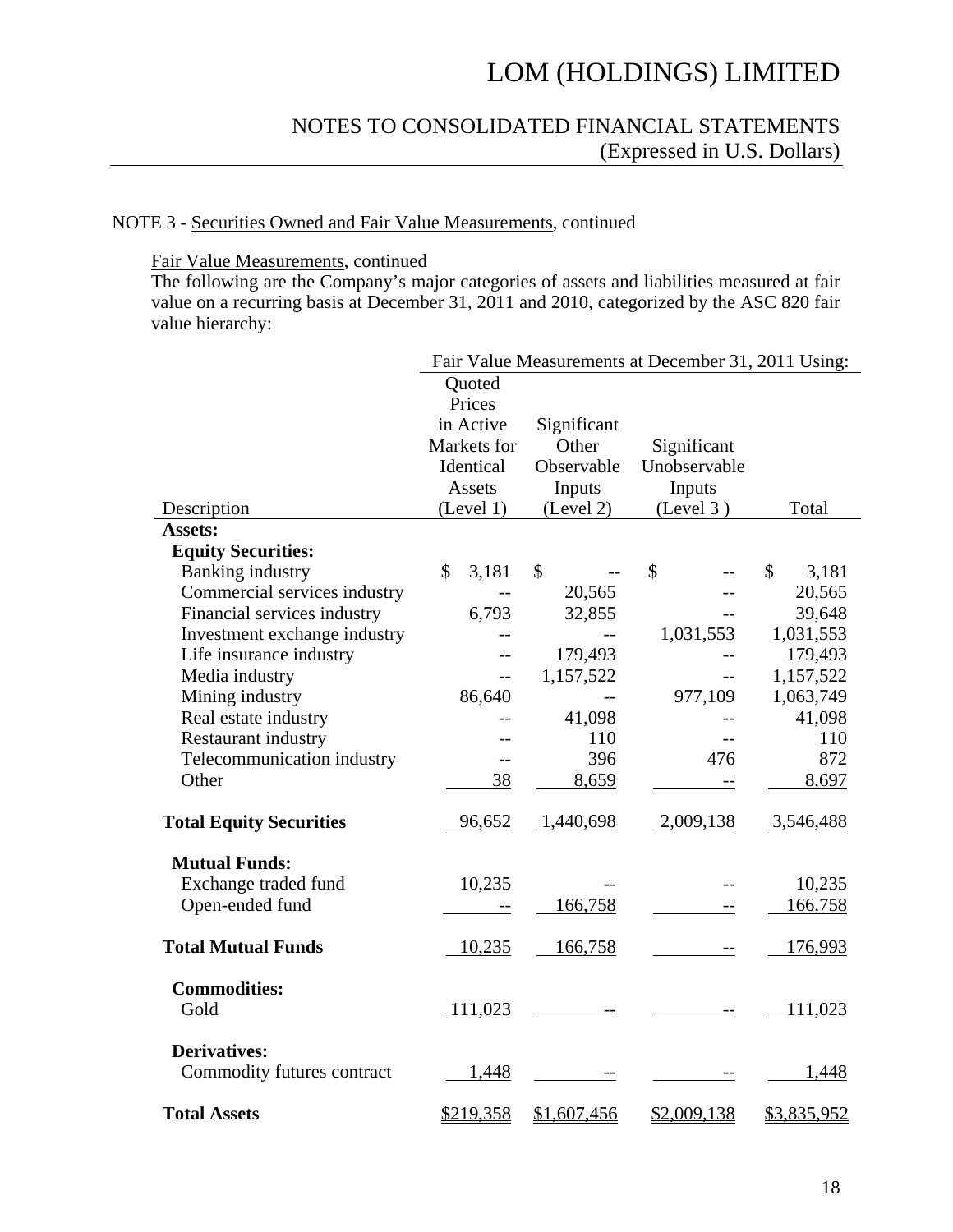## NOTES TO CONSOLIDATED FINANCIAL STATEMENTS (Expressed in U.S. Dollars)

## NOTE 3 - Securities Owned and Fair Value Measurements, continued

## Fair Value Measurements, continued

|                              |             |             | Fair Value Measurements at December 31, 2011 Using: |             |
|------------------------------|-------------|-------------|-----------------------------------------------------|-------------|
|                              | Quoted      |             |                                                     |             |
|                              | Prices      |             |                                                     |             |
|                              | in Active   | Significant |                                                     |             |
|                              | Markets for | Other       | Significant                                         |             |
|                              | Identical   | Observable  | Unobservable                                        |             |
|                              | Assets      | Inputs      | Inputs                                              |             |
| Description                  | (Level 1)   | (Level 2)   | (Level 3)                                           | Total       |
| <b>Liabilities:</b>          |             |             |                                                     |             |
| Securities sold short:       |             |             |                                                     |             |
| Financial services industry  | \$6,797     | \$          | \$                                                  | \$6,797     |
| Other securities sold short  |             | 20          |                                                     | 20          |
|                              |             |             |                                                     |             |
| <b>Total Liabilities</b>     | \$6,797     | \$<br>20    | $\overline{\mathbb{S}}$                             | \$6,817     |
|                              |             |             |                                                     |             |
|                              |             |             | Fair Value Measurements at December 31, 2010 Using: |             |
|                              | Quoted      |             |                                                     |             |
|                              | Prices in   |             |                                                     |             |
|                              |             |             |                                                     |             |
|                              | Active      | Significant |                                                     |             |
|                              | Markets for | Other       | Significant                                         |             |
|                              | Identical   | Observable  | Unobservable                                        |             |
|                              | Assets      | Inputs      | Inputs                                              |             |
| Description                  | (Level 1)   | (Level 2)   | (Level 3)                                           | Total       |
| <b>Assets:</b>               |             |             |                                                     |             |
| <b>Equity Securities:</b>    |             |             |                                                     |             |
| <b>Banking industry</b>      | \$<br>3,488 | \$          | \$                                                  | \$<br>3,488 |
| Investment exchange industry |             |             | 1,939,401                                           | 1,939,401   |
| Life insurance industry      | --          | 233,100     |                                                     | 233,100     |
| Media industry               | $-$         | 1,347,219   | $-$                                                 | 1,347,219   |
| Mining industry              | 182,393     | 30,461      | 133,982                                             | 346,836     |
| Real estate industry         |             | 93,600      |                                                     | 93,600      |
| Restaurant industry          |             | 132         |                                                     | 132         |
| Telecommunication industry   | $-$         | 420         |                                                     | 420         |
| Other                        | 2,123       | 17,382      |                                                     | 19,505      |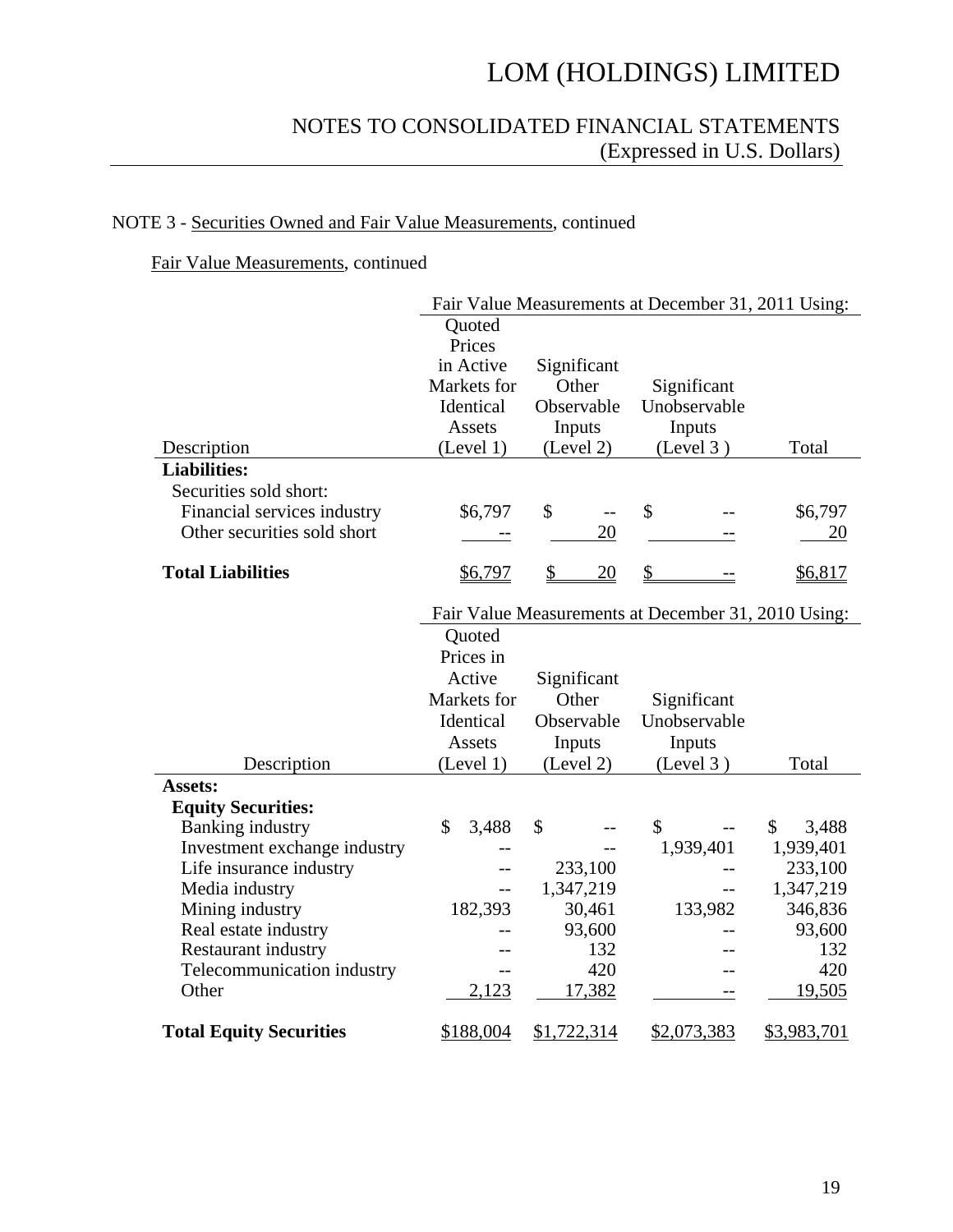## NOTES TO CONSOLIDATED FINANCIAL STATEMENTS (Expressed in U.S. Dollars)

### NOTE 3 - Securities Owned and Fair Value Measurements, continued

### Fair Value Measurements, continued

|                            | Fair Value Measurements at December 31, 2010 Using: |             |              |              |  |
|----------------------------|-----------------------------------------------------|-------------|--------------|--------------|--|
|                            | Quoted                                              |             |              |              |  |
|                            | Prices                                              |             |              |              |  |
|                            | in Active                                           | Significant |              |              |  |
|                            | Markets for                                         | Other       | Significant  |              |  |
|                            | Identical                                           | Observable  | Unobservable |              |  |
|                            | Assets                                              | Inputs      | Inputs       |              |  |
| Description                | (Level 1)                                           | (Level 2)   | (Level 3)    | Total        |  |
| <b>Mutual Funds:</b>       |                                                     |             |              |              |  |
| Open-ended fund            | \$106,737                                           | \$          | \$           | 106,737<br>S |  |
| <b>Commodities:</b>        |                                                     |             |              |              |  |
|                            |                                                     |             |              |              |  |
| Gold                       | 263,247                                             |             |              | 263,247      |  |
| <b>Total Assets</b>        | \$557,988                                           | \$1,722,314 | \$2,073,383  | \$4,353,685  |  |
| <b>Liabilities:</b>        |                                                     |             |              |              |  |
| Unrealized loss on futures |                                                     |             |              |              |  |
| contracts                  | \$4,412                                             | \$          | \$           | \$4,412      |  |
|                            |                                                     |             |              |              |  |
| <b>Total Liabilities</b>   | \$4,412                                             |             |              | \$4,412      |  |

The following is a reconciliation of the beginning and ending balances for the Company's assets measured at fair value on a recurring basis using significant unobservable inputs (Level 3) during the year ended December 31, 2011 and 2010:

|                                                                                                              | Privately<br>Held |
|--------------------------------------------------------------------------------------------------------------|-------------------|
| Description                                                                                                  | Securities        |
| <b>Assets:</b>                                                                                               |                   |
| <b>Balance</b> - January 1, 2011                                                                             | \$2,073,383       |
| Purchases                                                                                                    | 397               |
| Total loss, net included in net trading (losses) gains on<br>securities owned in the consolidated statements |                   |
| of operations                                                                                                | (64, 642)         |
| <b>Balance</b> - December 31, 2011                                                                           | \$2,009,138       |
| Change in unrealized gains and losses relating to investments                                                |                   |
| still held at December 31, 2011 (included in the                                                             |                   |
| consolidated statements of operations)                                                                       | :64,642           |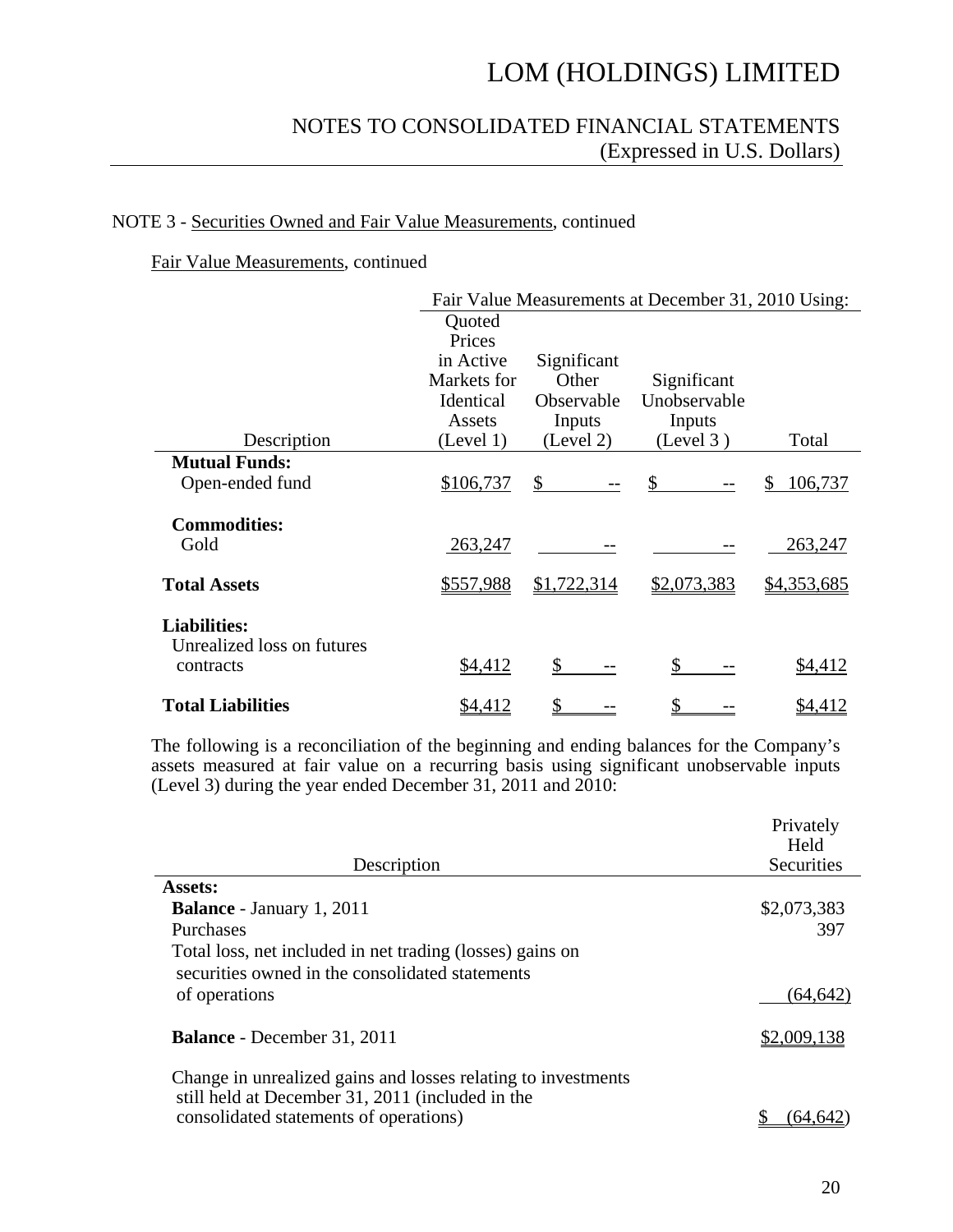## NOTES TO CONSOLIDATED FINANCIAL STATEMENTS (Expressed in U.S. Dollars)

### NOTE 3 - Securities Owned and Fair Value Measurements, continued

|                                                                                                                    | Privately Held |
|--------------------------------------------------------------------------------------------------------------------|----------------|
| Description                                                                                                        | Securities     |
| <b>Assets:</b>                                                                                                     |                |
| <b>Balance</b> - January 1, 2010                                                                                   | \$2,614,950    |
| Purchases                                                                                                          | 13,337         |
| <b>Sales</b>                                                                                                       | (44, 522)      |
| Total gains, net included in net trading (losses) gains on                                                         |                |
| securities owned in the consolidated statements of operations                                                      | (510, 382)     |
| <b>Balance</b> - December 31, 2010                                                                                 | \$2,073,383    |
| Changes in unrealized gains and losses relating to<br>investments still held at December 31, 2010 (included in the |                |
| consolidated statements of operations)                                                                             |                |

### Derivatives

The Company uses futures contracts to gain exposure, or hedge against, the change in value of certain commodities, specifically gold. As of December 31, 2011, the Company owned one derivative futures contract consisting of short gold mini futures  $(2010 - 5$  contracts) which is designated as a fair value hedge against quantities of physical gold held in inventory by the Company. These derivatives are traded on recognized commodity exchanges and the Company executes the trades through a broker on a net margin basis. As of December 31, 2011 the underlying notional value of the one short contract, each representing 33.2 fine troy ounces of gold, amounted to \$53,518 (2010 - \$235,952) compared to a cost of \$52,070 (2010 - \$231,541) resulting in an unrealized gain of \$1,448 (2010 – a loss of \$4,412). Because the contracts are executed on a net margin basis, the Company recorded only the unrealized gain in the financial statements.

At December 31, 2011, the volume of the Company's derivative activities based on their notional amounts and number of contracts, categorized by primary underlying risk, are as follows:

|                                |                                         | <b>Short Exposure</b> |  |
|--------------------------------|-----------------------------------------|-----------------------|--|
|                                | Underlying                              | Number                |  |
| Primary Underlying Risk        | <b>Contract Size</b>                    | of Contracts          |  |
| <b>Commodities:</b>            |                                         |                       |  |
| <b>Short Gold Mini Futures</b> | 33.2 ounces of Fine<br><b>Troy Gold</b> |                       |  |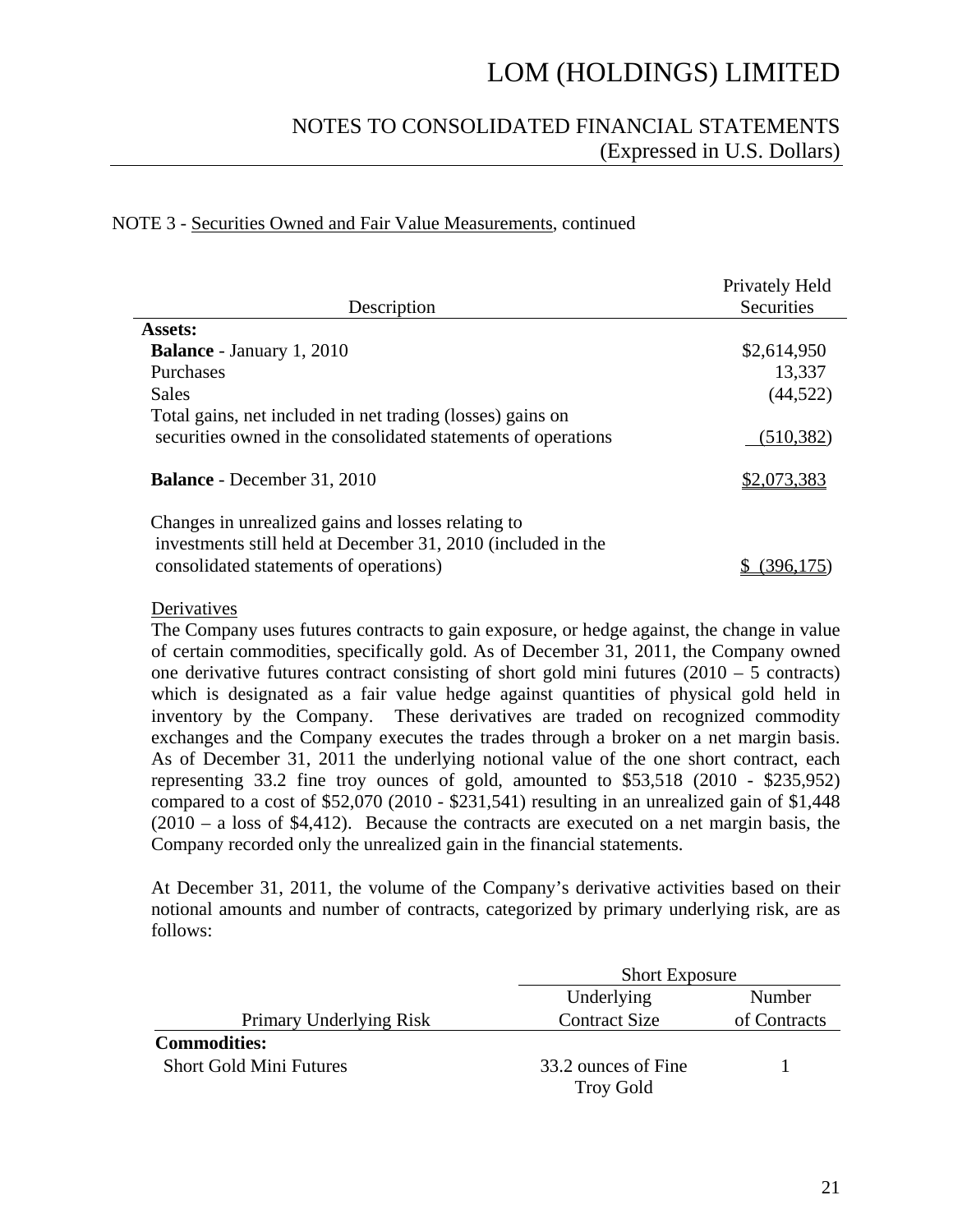## NOTES TO CONSOLIDATED FINANCIAL STATEMENTS (Expressed in U.S. Dollars)

#### NOTE 3 - Securities Owned and Fair Value Measurements, continued

During the year ended December 31, 2011, the Company recorded realized gains of \$87,263 (2010 – realized losses of \$151,245) from derivative trades, hedging its physical gold held for resale to customers.

At December 31, 2011, the fair value amounts of derivative instruments included in the consolidated balance sheet, categorized by primary underlying risk, are as follows (in thousands):

| Primary Underlying<br>Risk                | Derivative<br>Assets | Derivative<br>Liabilities | Location in the Consolidated<br><b>Balance Sheets</b> |
|-------------------------------------------|----------------------|---------------------------|-------------------------------------------------------|
| <b>Commodity price</b><br>Future contract | \$1,448              |                           | -- Securities owned, at fair value                    |
|                                           |                      |                           |                                                       |

At December 31, 2010, the fair value amounts of derivative instruments included in the consolidated balance sheet, categorized by primary underlying risk, are as follows (in thousands):

| Primary Underlying     | Derivative    | Derivative         | Location in the Consolidated                |
|------------------------|---------------|--------------------|---------------------------------------------|
| Risk                   | <b>Assets</b> | <b>Liabilities</b> | <b>Balance Sheets</b>                       |
| <b>Commodity price</b> |               |                    |                                             |
| Future contract        | $- -$         |                    | \$4,412 Unrealized loss on future contracts |
|                        | $- -$         |                    |                                             |

#### NOTE 4 - Equity Investment in Yorkstreet Holdings Limited

|                                     |                           | (Restated) |
|-------------------------------------|---------------------------|------------|
|                                     | 2011                      | 2010       |
| Yorkstreet Holdings Limited ("YHL") | $$1,193,569$ $$1,131,585$ |            |

The Company owns 127,750 (39.92%) ordinary shares of YHL, an affiliate, which is accounted for under the equity method. The Company's Chair of the Board of Directors is the Chair of YHL's Board of Directors and is involved in YHL's operations. The Company also engages in certain transactions with YHL (see Note 10). YHL provides management services through its wholly owned subsidiaries. The Company's share of the net income of YHL for the year ended December 31, 2011 was \$164,184 (2010 - \$113,231). The Company received a dividend in 2011 of \$102,200 (2010 - \$102,200) which was recorded as a reduction in the carrying value of the investment on the consolidated balance sheets.

During the year ended December 31, 2011, YHL discovered the need for a prior period adjustment related to unrecorded income from prior years. The opening balance sheet and statement of stockholders' equity has been restated as a result of the prior period adjustment related to YHL.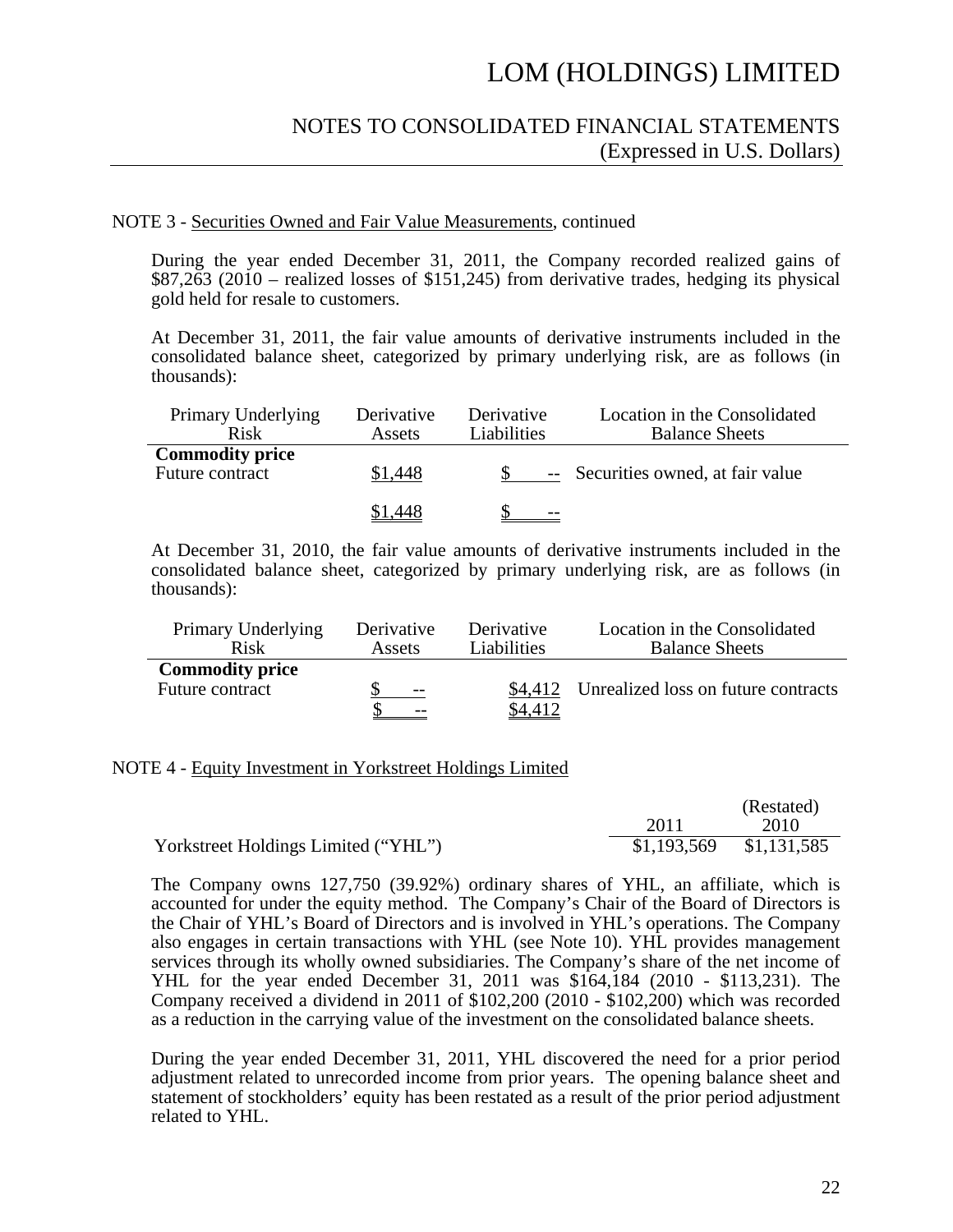## NOTES TO CONSOLIDATED FINANCIAL STATEMENTS (Expressed in U.S. Dollars)

## NOTE 4 - Equity Investment in Yorkstreet Holdings Limited, continued

Components of net change in investments recorded under the equity method:

|                    | 2011       | 2010       |
|--------------------|------------|------------|
| Net income         | \$164,184  | \$113,231  |
| Dividends received | (102, 200) | (102, 200) |
| Net change         | \$ 61.984  | 1,031      |

The following is summarized financial information of Yorkstreet Holdings Limited:

|                            | 2011        | (Restated)  |
|----------------------------|-------------|-------------|
|                            |             | 2010        |
| Current assets             | \$3,585,709 | \$3,276,351 |
| Total assets               | 3,860,434   | 3,548,259   |
| <b>Current liabilities</b> | 998,071     | 840,396     |
| Total liabilities          | 998,071     | 840,396     |
| Total equity               | 2,862,363   | 2,707,863   |
| Total revenues             | 2,474,914   | 2,236,771   |
| Net income                 | 410,500     | 283,645     |
|                            |             |             |

### NOTE 5 - Property and Equipment

Property and equipment consists of the following:

|                                           | 2011        | 2010        |
|-------------------------------------------|-------------|-------------|
| <b>Building</b>                           | \$8,559,374 | \$8,559,374 |
| Freehold land                             | 2,008,192   | 2,008,192   |
| Computer hardware and software            | 1,451,884   | 1,972,001   |
| <b>Fixtures</b> and fittings              | 532,233     | 527,824     |
| Leasehold improvements                    | 526,810     | 477,056     |
| Machinery and equipment                   | 449,526     | 438,293     |
|                                           | 13,528,019  | 13,982,740  |
| Accumulated depreciation and amortization | 4,929,425   | 4,616,992   |
| Property and equipment, net               | \$8,598,594 | \$9,365,7   |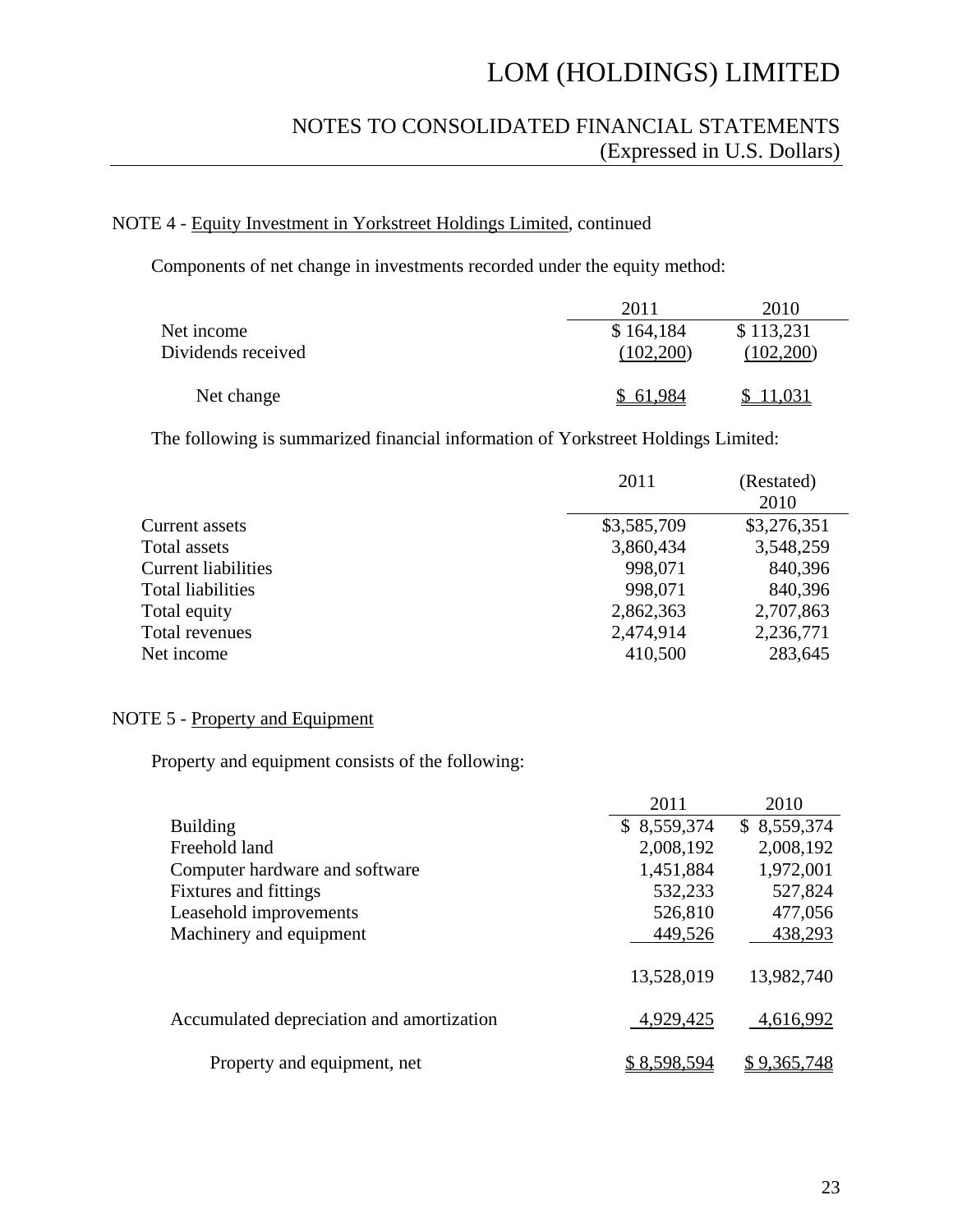## NOTES TO CONSOLIDATED FINANCIAL STATEMENTS (Expressed in U.S. Dollars)

#### NOTE 5 - Property and Equipment, continued

Depreciation expense for the year ended December 31, 2011 amounted to \$312,433 (2010 - \$393,096). Included in computer hardware and software at December 31, 2011 are assets which have not been placed in service in the amount of \$435,518 (2010 - \$1,045,316). Accordingly, no depreciation expense was recorded related to these assets for the years ended December 31, 2011 and 2010.

The Company was in the process of installing a new portfolio management system but the asset was never placed into service. Accordingly, no depreciation expense was recorded related to this computer software. During 2011, management determined that the computer software would never be placed in service for its intended use and abandoned the implementation of the computer software. For the year ended December 31, 2011, the Company recorded a loss on the disposal of the computer software of \$750,581.

#### NOTE 6 - Common Stock and Additional Paid-in Capital

The Board of Directors has authorized the Company in 2011 to purchase up to \$500,000 (2010 - \$500,000) of its own shares from existing stockholders at no fixed price per share and that the shares purchased be retired. Such repurchase is subject to appropriate market conditions and repurchases will only be made in the best interest of the Company. During the year the Company repurchased  $74,276$  (2010 – 34,000) shares on the open market at a weighted average price of \$3.02 (2010 - \$3.19) per share, for cash. These shares were immediately retired upon purchase.

#### NOTE 7 - Stock-Based Compensation Plans

From time to time the Company may grant stock options to executive and management personnel at its discretion. A summary of the status of the plan as of December 31, 2011 and changes during the years then ended are presented below: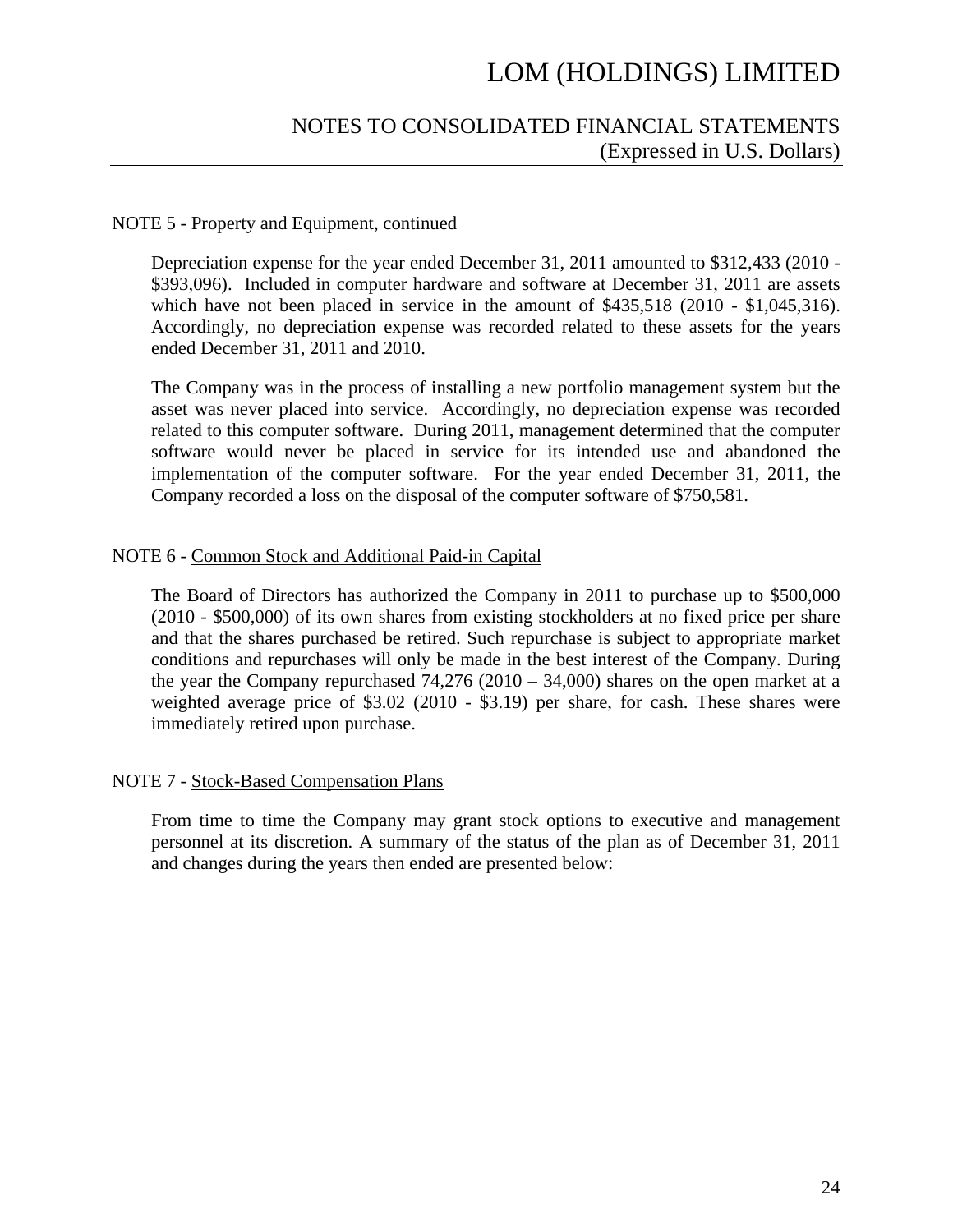## NOTES TO CONSOLIDATED FINANCIAL STATEMENTS (Expressed in U.S. Dollars)

### NOTE 7 - Stock-Based Compensation Plans, continued

#### Directors' and Executive Stock Option Plan

|                           |              | 2011     |             |           |
|---------------------------|--------------|----------|-------------|-----------|
|                           |              |          | Weighted    |           |
|                           |              |          | Average     |           |
|                           | Number       | Weighted | Remaining   |           |
|                           | <b>Of</b>    | Average  | Contracted  | Aggregate |
|                           | <b>Stock</b> | Exercise | Terms       | Intrinsic |
|                           | Options      | Price    | (in years)  | Value     |
| Outstanding $-$ Beginning | 1,275,000    | \$5.15   | 1.5 years   |           |
| Granted                   |              |          |             |           |
| Exercised                 |              |          |             |           |
| Forfeited                 |              |          |             |           |
| Outstanding $-$ Ending    | 1,275,000    | \$5.15   | $0.5$ years |           |
| Exercisable               | ,275,000     | \$5.15   | $0.5$ years |           |

On June 15, 2007, the Board of Directors granted and authorized the issuance of 1,375,000 stock options with an exercise price of \$5.15 with an expiry date of June 14, 2012. The vesting period is 20% immediately and 20% annually on the anniversary date of the grants until fully vested. The fair value of shares vested during the years ended December 31, 2011 amounted to \$9,036 (2010 - \$9,745). There were no options granted during 2010 or 2011. As of December 31, 2011 there was no unrecognized compensation costs related to stock options granted.

Stock Based Compensation expense of \$9,036 was recognized during the year ended December 31, 2011 (2010 - \$9,745).

#### NOTE 8 - Loans Receivable for Issuance of Common Stock

As of December 31, 2011, loans receivable for issuance of common stock relating to previous stock option exercises amounted to \$138,950 (2010 - \$171,050). These loans were to be repaid over a five-year period ending November 20, 2011 this repayment date was extended to June 30, 2013. At December 31, 2011, common stock of the Company with a market value of \$378,000 is held in two escrow accounts as collateral for the loans.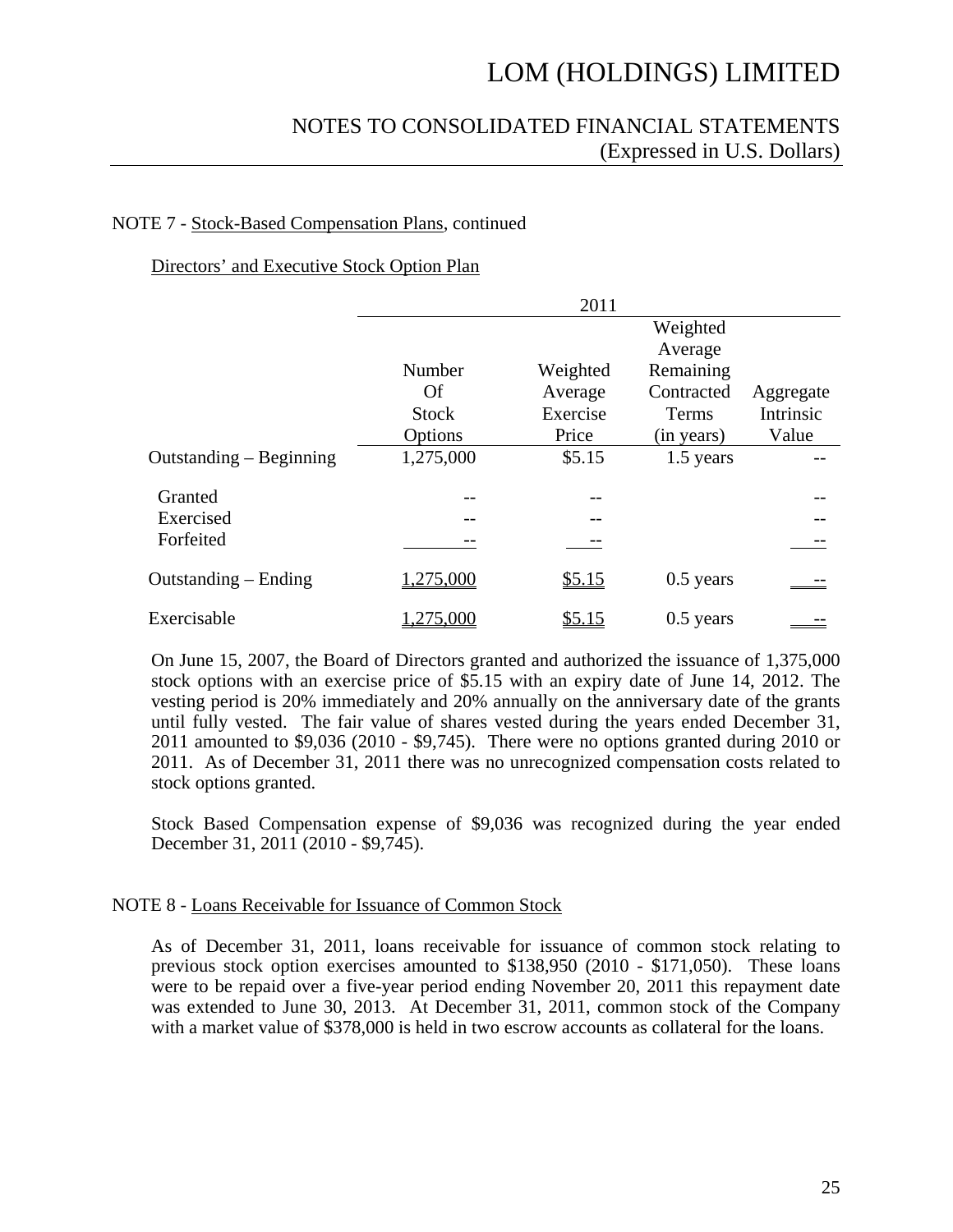## NOTES TO CONSOLIDATED FINANCIAL STATEMENTS (Expressed in U.S. Dollars)

### NOTE 9 - Assets Under Management

Cash, securities and properties held in the Company's role as custodian for customers are not included in the consolidated balance sheets as they are not the property of the Company. The Company is licensed by the Bermuda Monetary Authority under the Investment Business Act of 2003 and approved to hold client assets. The assets under management include LOM's investments, the LOM Sponsored Funds and the clients' investments which are included in the LOM Sponsored Funds. The fair value of assets under management as of December 31, 2011 is approximately \$681 million (2010 - \$876 million).

#### NOTE 10 - Related Party Transactions

During the year, the Company earned broking fee revenue from directors and employees of \$34,459 (2010 - \$31,059).

During the year, the Company had transactions with stockholders' who are also directors and employees of the Company. These transactions consisted of commission expenses of \$840,004 (2010 - \$684,938).

During 2011 the Company earned rent and service charge income of \$243,800 (2010 - \$243,800) from YHL. In addition, the Company earned \$30,790 (2010 - \$36,042) for information technology services, recorded in other income, of which \$7,700 (2010 - \$20,004) is still outstanding at year end.

During the year, the Company paid \$38,484 (2010 - \$53,231) for corporate services, recorded in professional fees, provided by Waterstreet Corporate Services, a subsidiary of YHL. However, \$9,029 (2010 – \$14,965) of this amount was paid for government annual fees.

The Company earned management fees during the year of \$1,231,957 (2010 - \$1,050,345) from the LOM Sponsored Funds, of which \$Nil (2010 - \$187,635) was included in other receivables at year end.

The Company is the custodian for the LOM Sponsored Funds and receives a custodial fee, recorded in administrative and custody fees, of \$76,026 (2010 - \$77,029) for these services.

The Company earned interest on a mortgage to an officer of the company of \$Nil (2010 - \$15,026) and is included in net interest income. This mortgage was paid in full on December 22, 2010.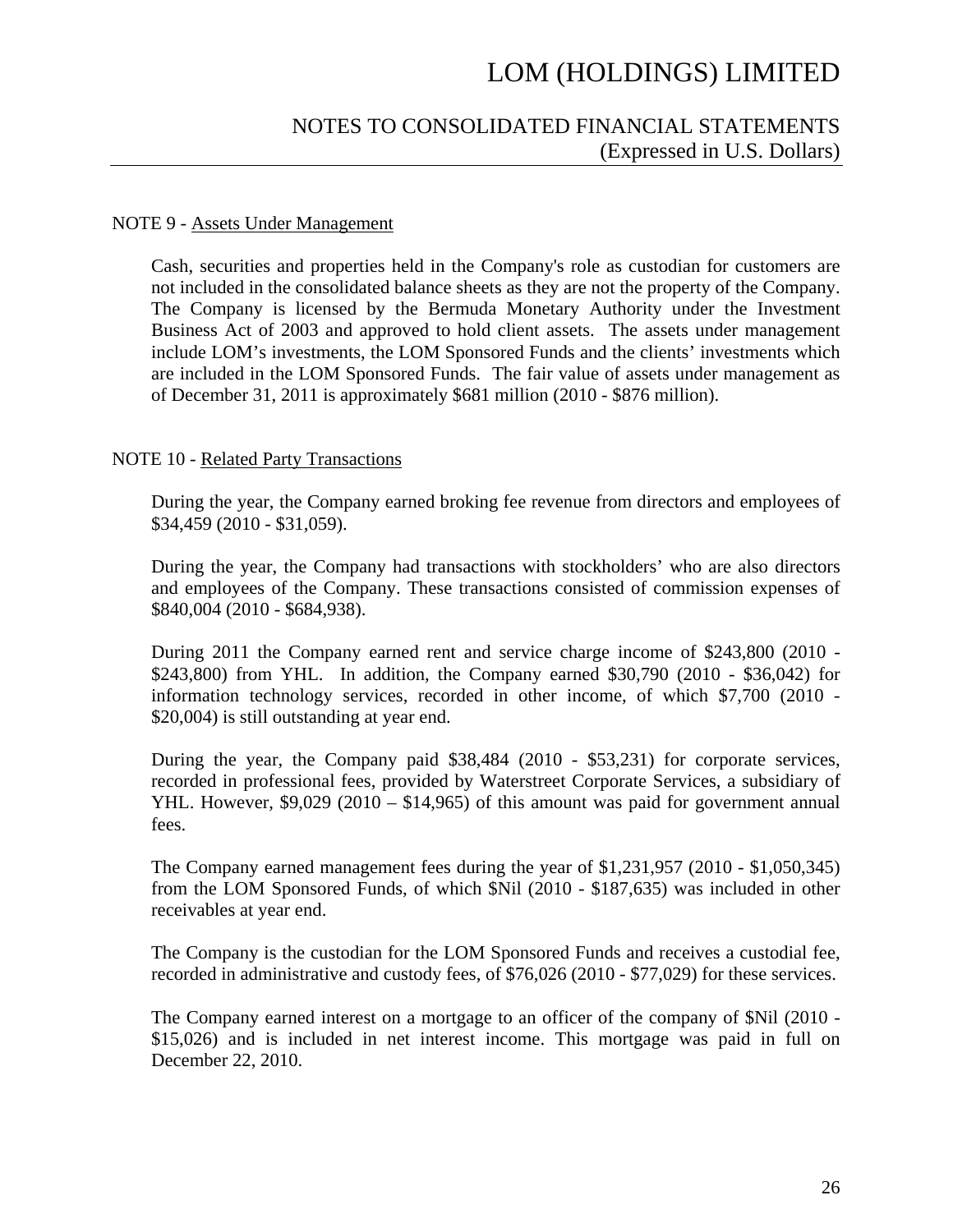## NOTES TO CONSOLIDATED FINANCIAL STATEMENTS (Expressed in U.S. Dollars)

### NOTE 11 – Off-Balance Sheet and Other Risks

In the normal course of trading, the Company is party to certain financial instruments with off-balance sheet risk, where the risk of potential loss due to changes in the market ("market risk") or failure of the other party to the transaction to perform ("credit risk") exceeds the related amounts recorded. The Company attempts to manage these risks on an aggregate basis along with the risks associated with its investing activities as part of its overall risk management policies.

#### Credit Risk

The Company is potentially subject to credit risk associated with its cash and cash equivalents and securities owned. The Company's credit risk is equal to the replacement cost at the then-estimated fair value of the instrument, less recoveries. As the Company places its cash and cash equivalents and securities with major international high credit quality financial institutions, management believes that the risk of incurring losses with these financial instruments is remote and that such losses, if any, would not be material.

#### Liquidity Risk

The Company is potentially subject to liquidity risk with some of its non-marketable or illiquid securities owned. As a result, the Company may be unable to realize the full fair value of these securities since it may not be able to liquidate its positions in a timely manner.

#### Market Risk

The Company is subject to market risk with its securities owned. As a result of changes in market conditions, the values of these financial instruments will fluctuate.

### NOTE 12 - Future Lease Payments

The Company leases office space under operating leases for certain of its overseas operations. The Company leases office space in the Bahamas. The terms of the lease agreement states the annual rent including operating costs from November 1, 2007 to October 31, 2010 is \$58,702 per annum and from November 1, 2010 to October 31, 2012 is \$61,000 per annum. Future annual minimum lease payments (excluding real estate taxes and maintenance costs) for the year ended December 31, 2012 are \$50,834.

Operating lease rent expense (including real estate taxes and maintenance costs) were  $$66,002$  (2010 – \$63,792).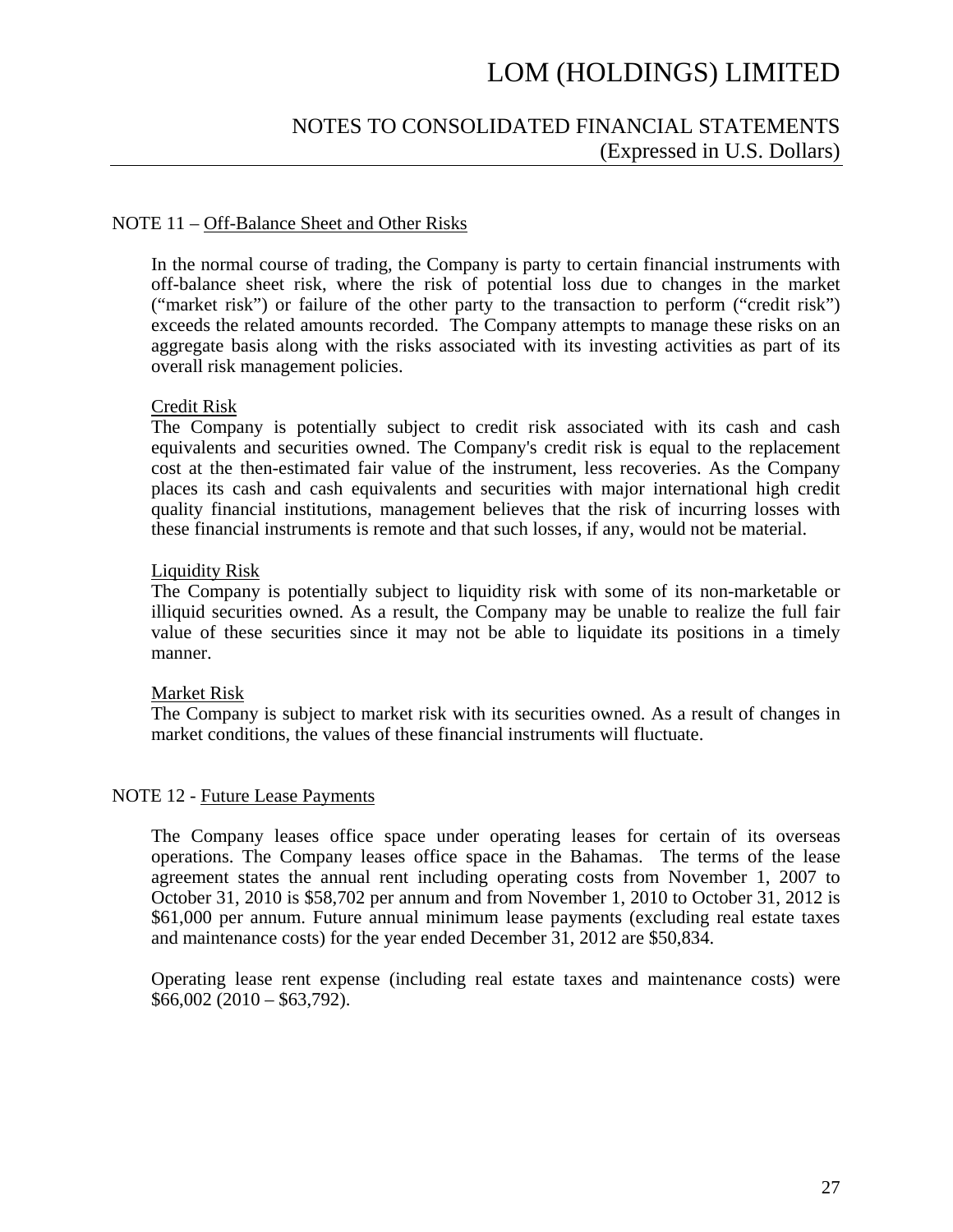## NOTES TO CONSOLIDATED FINANCIAL STATEMENTS (Expressed in U.S. Dollars)

#### NOTE 13 - Income Taxes

The Company accounts for income taxes in accordance with ASC 740 "Income Taxes" ("ASC 740"). ASC 740 clarifies the accounting for uncertainty in income taxes recognized in financial statements and requires the impact of a tax position to be recognized in the financial statements if that position is more likely than not of being sustained by the taxing authority. ASC 740 also provides guidance on derecognition, classification, interest and penalties, accounting in interim periods, disclosure and transition.

The Company makes no provision for income taxes since under current legislation in the jurisdictions in which it operates, no income taxes are imposed upon the Company. In addition, the Company is not subject to, and does not anticipate becoming subject to, income taxes in any jurisdiction in which it currently operates, other than in the United Kingdom. LOM (UK) Limited is subject to income taxes.

A reconciliation of the statutory income tax rates applied to the Company's net income from LOM (UK) Limited for the years ended December 31, 2011 and 2010 is as follows:

Provision for income taxes consist of the following:

|                                                                                              | 2011      | 2010      |
|----------------------------------------------------------------------------------------------|-----------|-----------|
| Income tax benefit for foreign operations at statutory<br>rate in effect of 26% (2010 - 28%) | \$(1,844) | \$(1,741) |
| Depreciation adjustment                                                                      | (76)      | 98        |
| Permanent differences                                                                        |           |           |
| Income tax benefit                                                                           | (1,920)   | (1,643)   |
| Less: increase in valuation allowance                                                        | (1,920)   | (1,643)   |
| Income Tax Expense (Benefit)                                                                 |           |           |

LOM (UK) Limited, has a deferred tax asset of approximately \$162,009 (2010 – \$166,126), arising predominantly from availability of net operating losses to be deducted from future taxable income. These losses are available indefinitely for offset against future income arising from the same business. The asset has not been recognized and a full valuation allowance is provided for as there is no certainty that sufficient profits will arise in future accounting periods.

The change in the valuation allowance for the deferred tax assets is summarized for the years ended December 31, 2011 and 2010 as follows: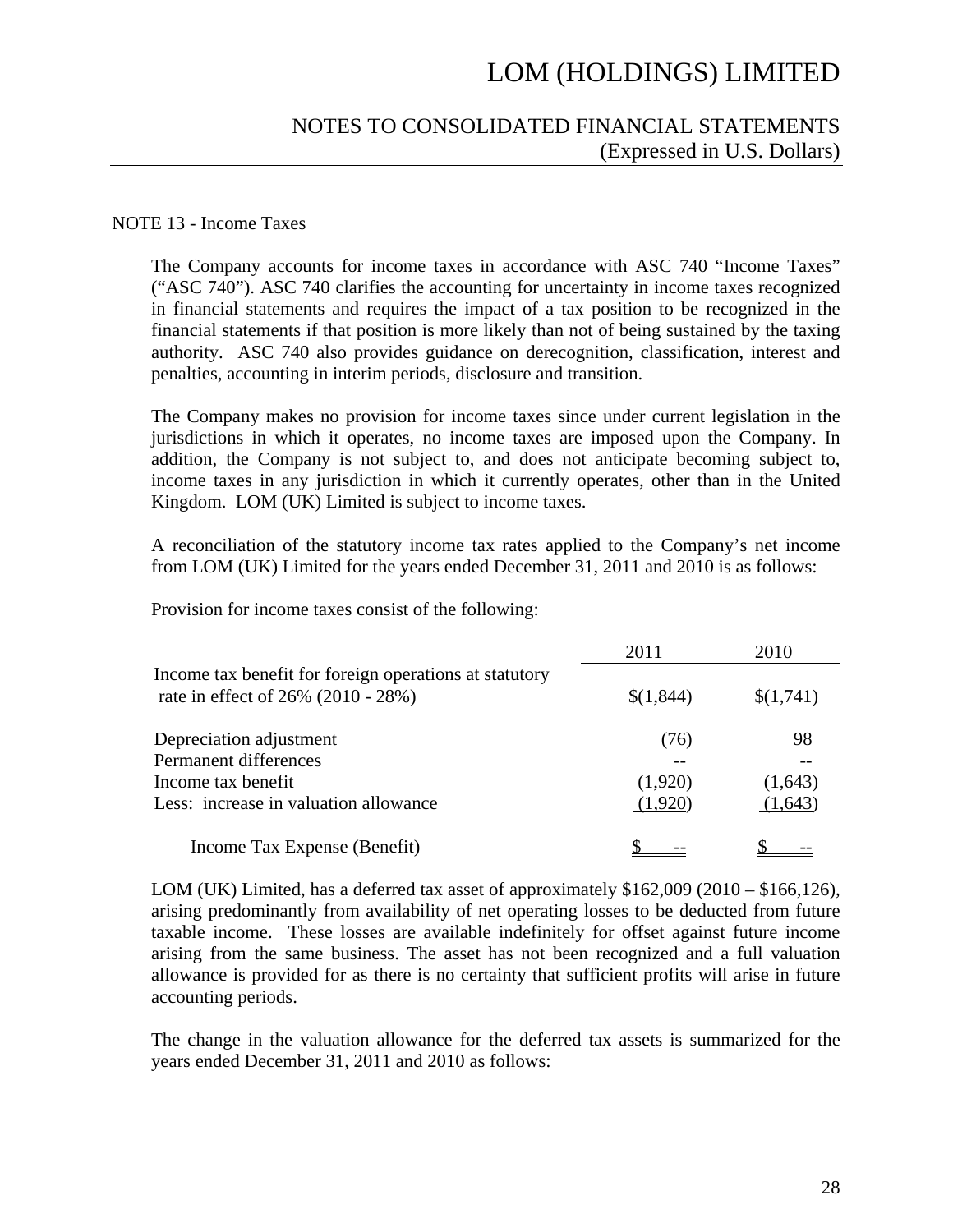## NOTES TO CONSOLIDATED FINANCIAL STATEMENTS (Expressed in U.S. Dollars)

### NOTE 13 - Income Taxes, continued

|                            | 2011      | 2010      |
|----------------------------|-----------|-----------|
| <b>Balance</b> – Beginning | \$166,126 | \$169,516 |
| Change in Balance          | (4,117)   | (3,390)   |
| <b>Balance</b> – Ending    | \$162,009 | \$166,126 |

### NOTE 14 - Commitments, Contingencies and Off-Balance Sheet Risk

### Client Activities

In the normal course of business, the Company's client activities include execution, settlement, and financing of various client securities and commodities transactions. These activities may expose the Company to off-balance sheet risk in the event the client is unable to fulfill its contractual obligations and the Company has to sell the financial instrument underlying the contract at a loss. The Company attempts to mitigate this risk by adhering to strict policies requiring client acceptance procedures prior to the execution of any transactions.

The Company's client securities activities are transacted on either a cash or margin basis. In margin transactions, the Company extends credit to the client collateralized by cash and securities in the client's account. The Company seeks to control the risks associated with its client activities by requiring clients to maintain margin collateral in compliance with various regulatory, exchange, and internal guidelines. The Company monitors required margin levels daily and, pursuant to such guidelines, requires the clients to deposit additional collateral or reduce positions when necessary. Such transactions may expose the Company to significant off-balance sheet risk in the event the margin is not sufficient to fully cover losses which clients may incur. In the event the client fails to satisfy its obligations, the Company may be required to purchase or sell the collateral at prevailing market prices in order to fulfill the client's obligations.

The Company records client transactions on a transaction date basis, which is generally the day of the trade. The Company is therefore exposed to risk of loss on these transactions in the event of the client's or broker's inability to meet the terms of their contracts in which case the Company may have to purchase or sell financial instruments at prevailing market prices.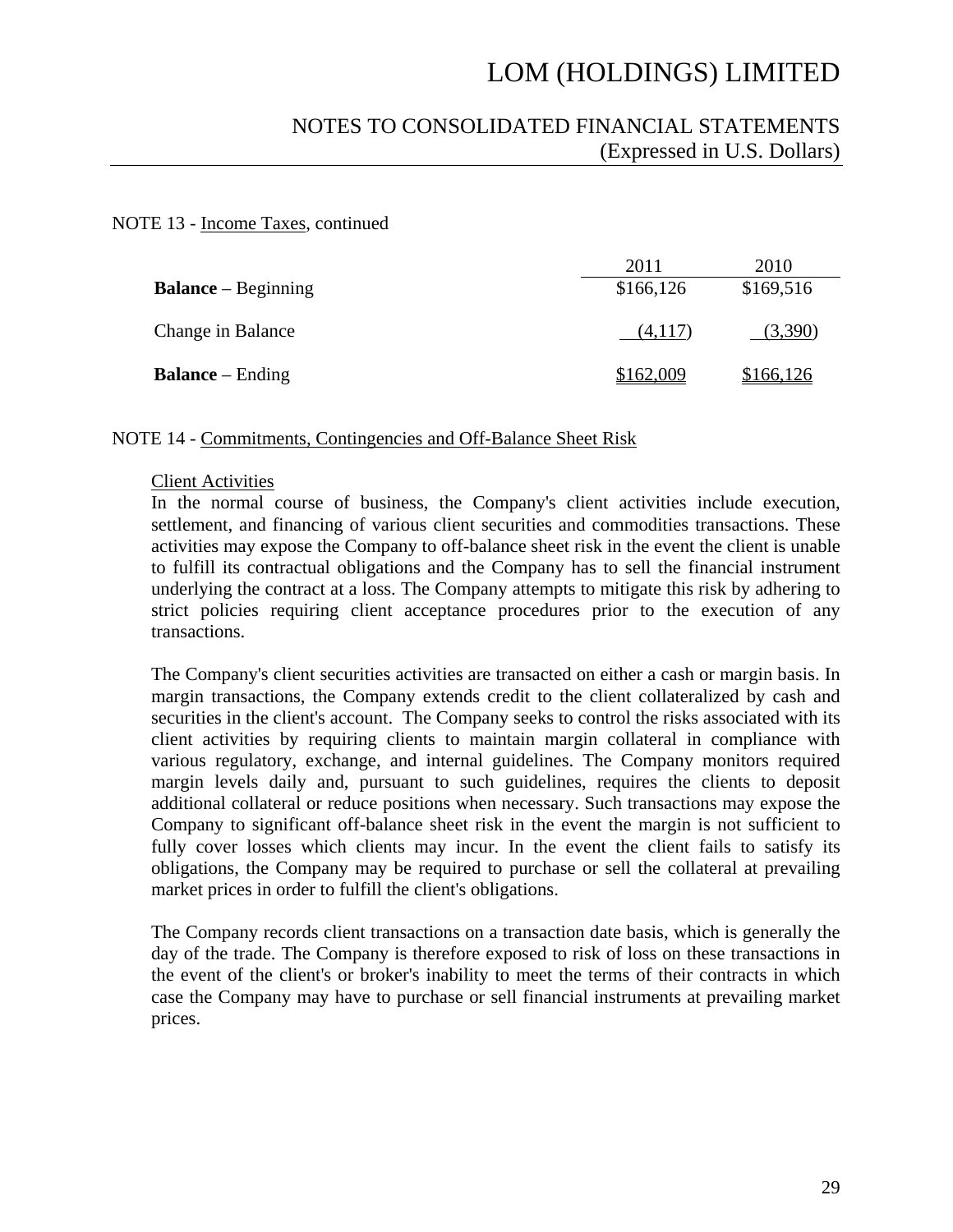## NOTES TO CONSOLIDATED FINANCIAL STATEMENTS (Expressed in U.S. Dollars)

### NOTE 14 - Commitments, Contingencies and Off-Balance Sheet Risk, continued

### Counterparty Risk

In the event counterparties to the transactions do not fulfill their obligations, the Company may be exposed to significant credit risk to the extent such obligations are unsecured. The Company's policy is to monitor its market exposure and counterparty risk through the use of a variety of credit exposure reporting and control procedures.

### Employment Contract Commitments

The Company remains liable for health insurance premiums related to a termination agreement signed on July 1, 2005 for one its directors and officers. The Company is liable for 50% of the premiums due for this individual and their family through June 30, 2015. The Company recorded under commission and expenses total expenses of \$8,372 in 2011 (2010 - \$10,936) as a result of the agreement.

### Legal Proceedings

From time to time, the Company is involved in various legal proceedings, including arbitration proceedings, and/or regulatory inquiries that arise in the normal course of business. These matters generally relate to specific client accounts and/or transactions and may include requests for information on or from officers of the Company. In the opinion of management, the aggregate amount of any potential liability arising from such matters is not expected to have a material effect on the Company's financial position or results of operations. Management is unaware of any outstanding legal claims.

### Regulatory Restrictions

The Company's business operations are regulated under the laws of Bermuda and Bahamas, and other jurisdictions that the Company operates and has business relationships. Compliance with many of the regulations applicable to the Company involves a number of risks, particularly in areas where applicable regulations may be subject to interpretation. In the event of non-compliance with an applicable regulation, securities regulators may institute administrative or judicial proceedings that may result in censure, fines, civil penalties, issuance of cease-and-desist orders, deregistration or suspension of the noncompliant company. It could even lead to the suspension or disqualification of the Company officers or employees, or other adverse consequences. The imposition of such penalties or orders on the Company could in turn have a material adverse effect on the Company's operating results and financial condition.

### Futures Contracts

Futures contracts provide reduced counterparty risk to the Company since futures are exchange-traded; and the exchange's clearinghouse, as the counterparty to all exchangetraded futures, guarantees the futures against default. For futures contracts where the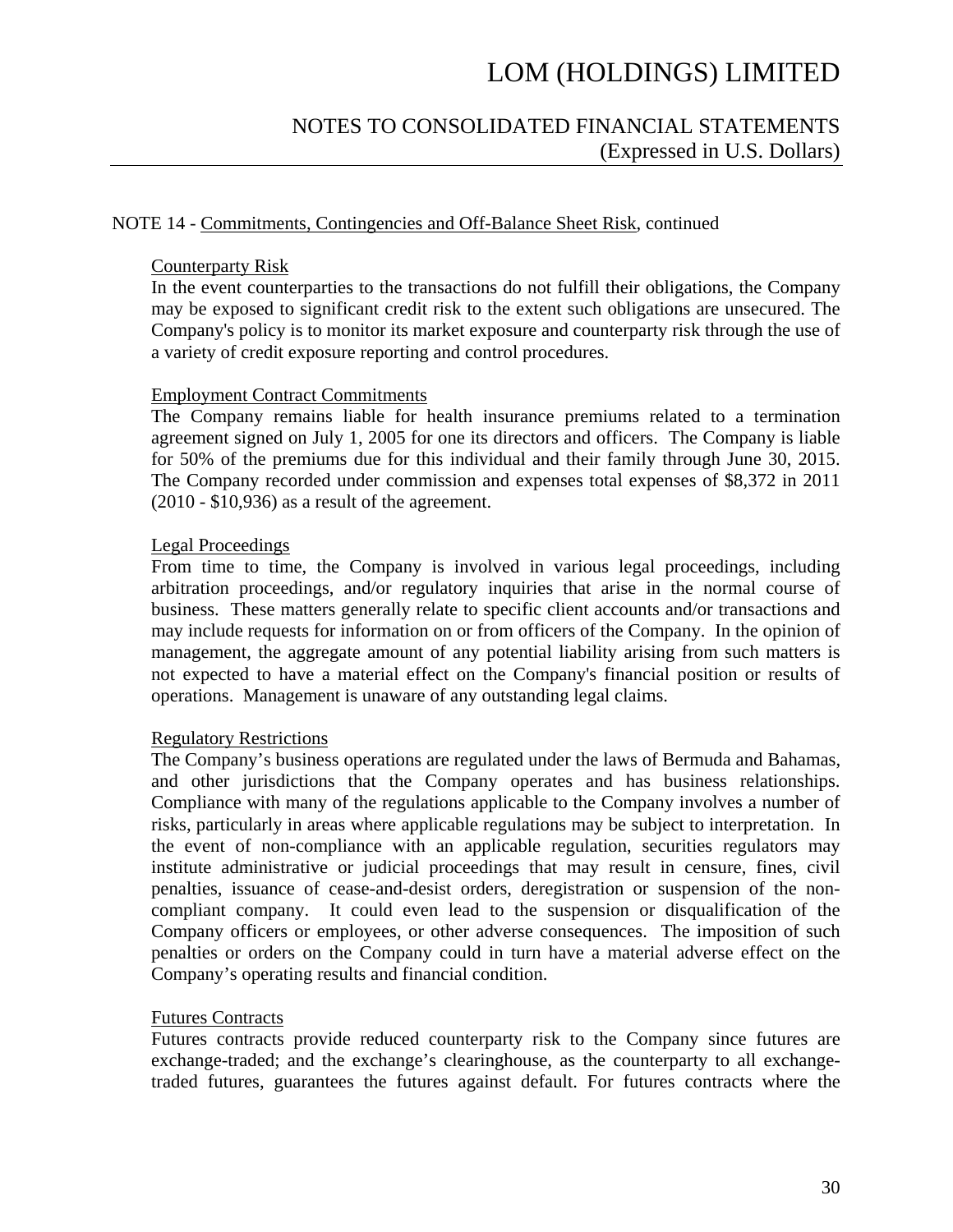## NOTES TO CONSOLIDATED FINANCIAL STATEMENTS (Expressed in U.S. Dollars)

### NOTE 14 - Commitments, Contingencies and Off-Balance Sheet Risk, continued

### Futures Contracts, continued

Company takes a short position, a gain, limited to the original fair value of the contract, or a loss, unlimited in size, will be recognized upon the termination of the futures contract. Short futures contracts represent obligations of the Company to deliver specified securities or commodities at contracted prices and thereby create a liability to repurchase the securities or commodity in the market at prevailing prices. Accordingly, these transactions involve, to varying degrees, elements of market risk, as the Company's ultimate obligation to satisfy the sale of securities sold short may exceed the amount recognized in the consolidated balance sheets.

### Minimum Net Asset Requirements

Certain subsidiaries of the Company are required to maintain a minimum net asset or regulatory capital amount to satisfy the domiciliary regulator. Those minimum amounts are as follows:

| LOM Securities (Bermuda) Limited    | \$250,000 |
|-------------------------------------|-----------|
| <b>LOM Asset Management Limited</b> | \$250,000 |
| Lines Overseas Management Limited   | \$250,000 |
| LOM Securities (Bahamas) Limited    | \$300,000 |

The above subsidiaries were in compliance with the net asset requirements as of December 31, 2011 and 2010. LOM Securities (Bermuda) Limited, LOM Asset Management Limited, and Lines Overseas Management Limited are referred to as the "Bermuda regulated companies."

### MF Global UK Limited

The Company previously maintained accounts with MF Global UK Limited ("MFG-UK"), a UK based broker-dealer, which provided execution and custody for all of the Company's futures and options business in addition to a minority of the Company's equities and foreign exchange business. As of October 31, 2011, the Company held approximately \$5.1 million of client assets in accounts at MFG-UK. These assets consisted of both cash and securities. On October 31, 2011, MFG-UK's ultimate parent, MF Global Holdings (a United States Corporation domiciled in Delaware) declared bankruptcy. Special Administrators were appointed in the United Kingdom to manage the affairs of MFG-UK. The objectives of the UK administration are: (i) to ensure the return of client assets as soon as is reasonably practicable; (ii) to ensure the timely engagement with market infrastructure bodies and the authorities pursuant to regulation 13; and (iii) to either rescue the MFG-UK as a going concern or wind it up in the best interests of creditors.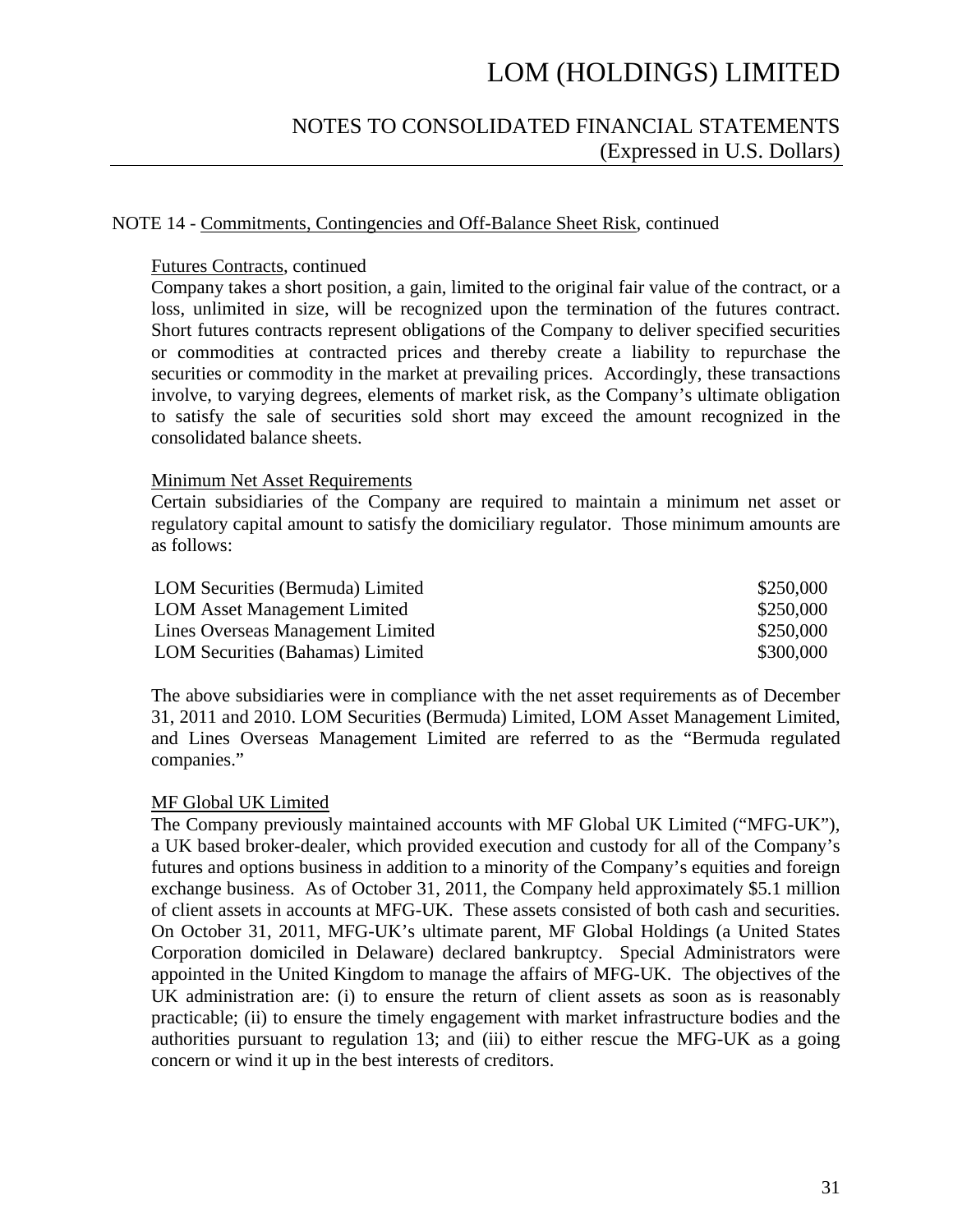## NOTES TO CONSOLIDATED FINANCIAL STATEMENTS (Expressed in U.S. Dollars)

### NOTE 14 - Commitments, Contingencies and Off-Balance Sheet Risk, continued

### MF Global UK Limited, continued

On January 5, 2012, the Company filed appropriate claims with the Special Administrators of MFG-UK in the U.K and the United States Security Investors Protection Agency. As of the date of the accompanying financial statements, the Company has received no statements for its accounts with MFG-UK since October 31, 2011, nor had it received any distribution of assets. The Company believes that a portion of the client assets are, and may remain for some time, illiquid, but does not have sufficient information to estimate accurately how long such assets may be unavailable or the percentage of assets that may not be recovered, if any. Consequently, the Company is unable to estimate the impact this liquidation will have on the amount of client funds that will be recovered and the potential liability to customers for unrecovered funds.

### NOTE 15 - Regulatory Matters

### Settlement of Securities and Exchange Commission Action

On October 15, 2010, the Company announced that the U.S. District Court in New York had approved a settlement with the U.S. Securities and Exchange Commission (SEC) that resolved a civil enforcement action.

As part of the settlement agreement, LOMB, LOML and LOM Securities (Bahamas) Limited were required to engage an independent consultant who will monitor that they are compliant with the settlement with the SEC. Future required payments to be made to the consultant are approximately \$40,000 in 2012.

### NOTE 16 - Segment Information

The Company operates its business in segments which have been segregated based on products and services reflecting the way that management organizes the segments within the business for making operating decisions and assessing performance.

## Measurement of Segment Income and Segment Assets

The Company evaluates each segment's performance based on its contribution to consolidated net income (loss). The accounting policies of the reportable segments are the same as those described in the summary of significant accounting policies.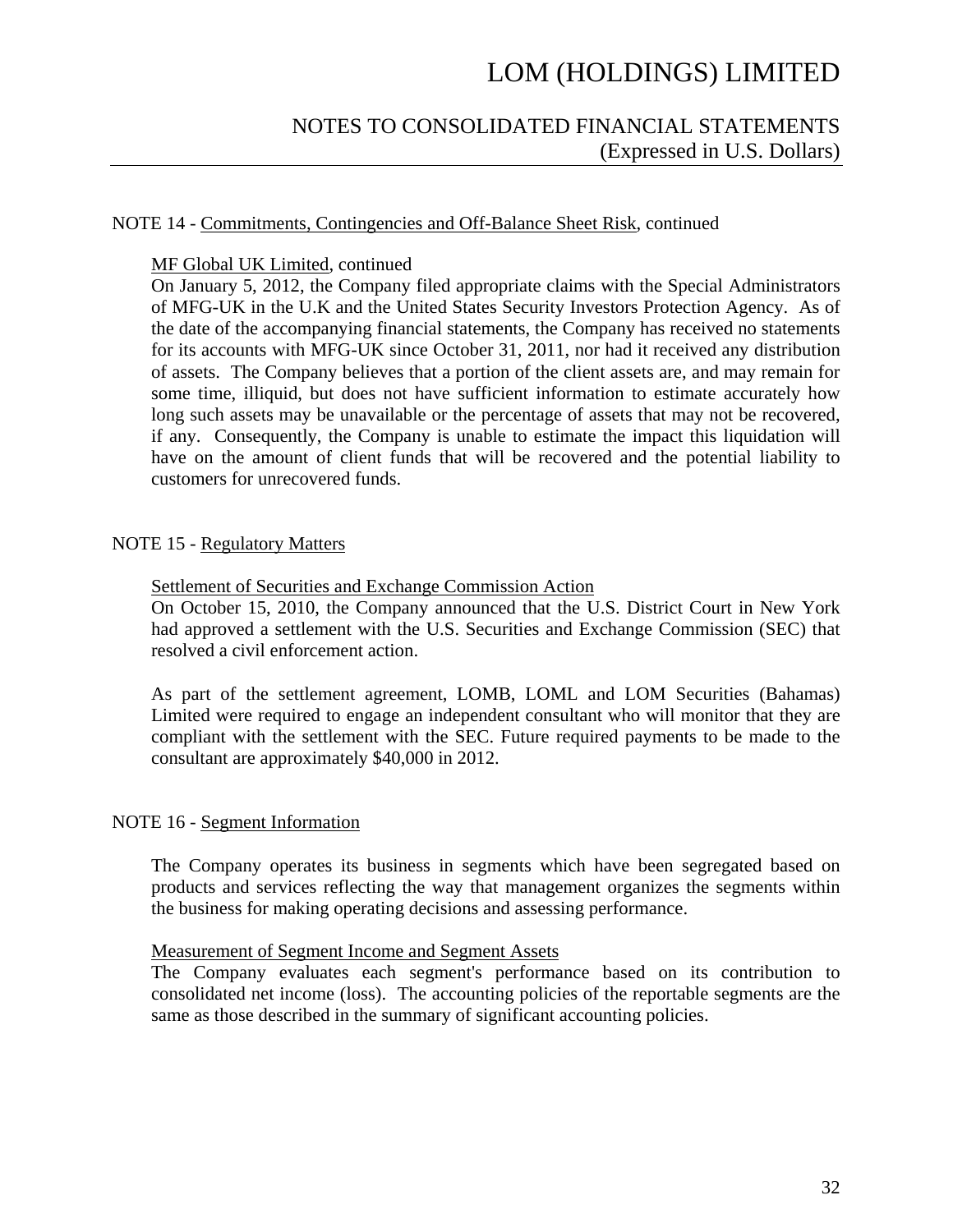## NOTES TO CONSOLIDATED FINANCIAL STATEMENTS (Expressed in U.S. Dollars)

### NOTE 16 - Segment Information, continued

Factors Management Used to Identify the Company's Reportable Segment

Management monitors performance based on individual companies. The description of these companies is included in Note 1 to the consolidated financial statements. Intersegment revenue and expenses are allocated based on contractual terms that may not necessarily be at arm's length.

Intersegment revenue relates to recharges from Holdings to all wholly-owned subsidiaries for information technology charges, administrative expenses and rent. These are charged at Holdings estimated current market prices. Revenues from segments below the quantitative thresholds for disclosure prescribed by accounting principles generally accepted in the United States of America are attributable to three operating segments and are aggregated and included in the other operating segment. These operating segments include LOM Services Limited (until its closure in 2010), LOM Capital Limited and LOM (UK) Limited.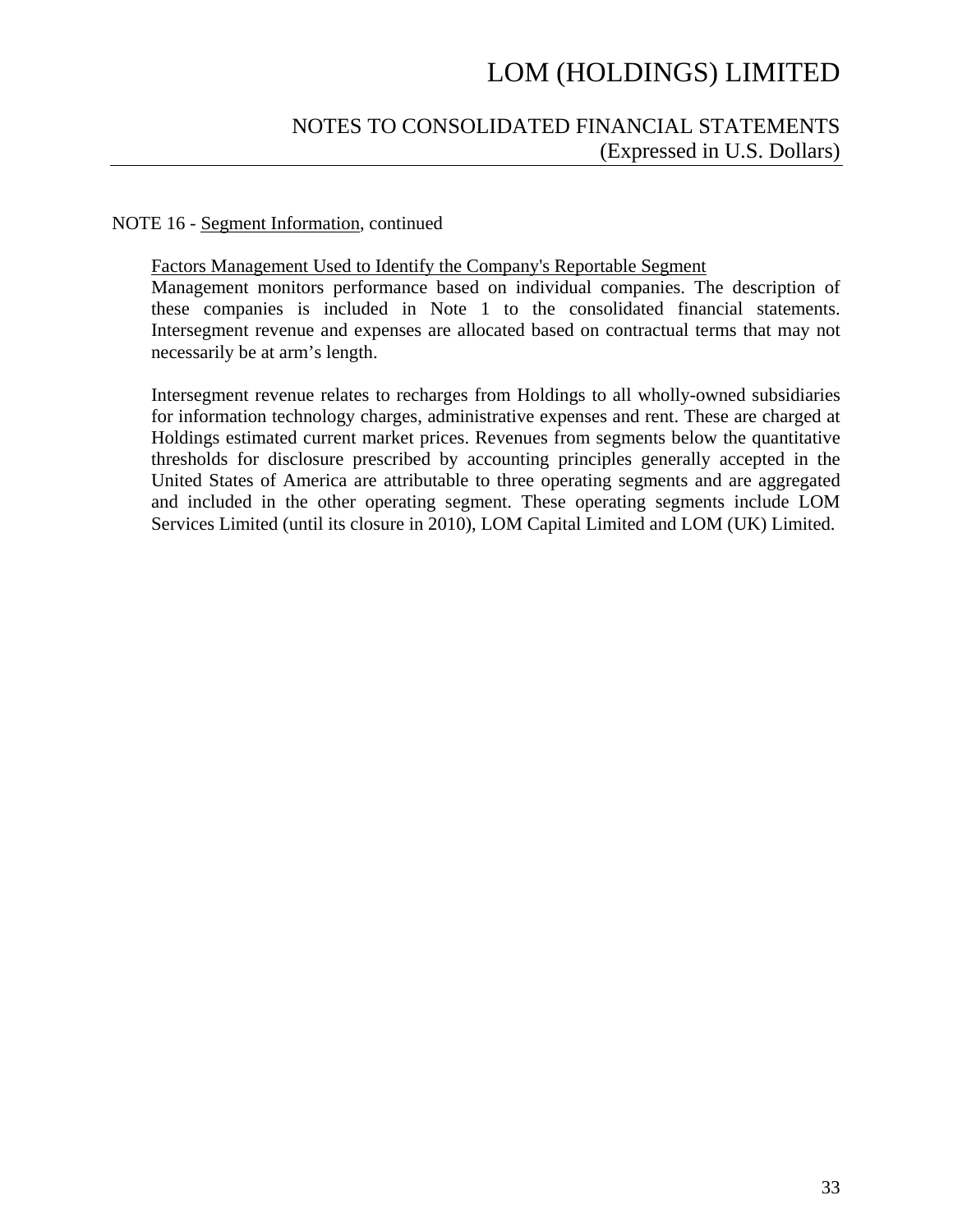## NOTES TO CONSOLIDATED FINANCIAL STATEMENTS

# NOTE 16 - Segment Information, continued

|                       | <b>Brokerage</b> |                                |               |                      |              |                          |                |                          |                     |               |
|-----------------------|------------------|--------------------------------|---------------|----------------------|--------------|--------------------------|----------------|--------------------------|---------------------|---------------|
|                       |                  |                                |               |                      | Lines        |                          |                |                          |                     |               |
|                       | LOM              | <b>LOM</b>                     | <b>LOM</b>    | <b>LOM</b> Asset     | Overseas     | LOM                      | <b>LOM</b>     |                          |                     |               |
|                       | Securities       | Securities                     | Securities    | Management           | Management   | (Holdings)               | Properties     |                          |                     |               |
|                       | (Bermuda)        | (Cayman)                       | (Bahamas)     | Limited              | Limited      | Limited                  | Limited        |                          |                     |               |
| 2011                  | Limited          | Limited                        | Limited       | (Bermuda)            | (Bermuda)    | (Bermuda)                | (Bermuda)      | Other                    | Eliminations        | Total         |
| Revenues from         |                  |                                |               |                      |              |                          |                |                          |                     |               |
| external customers    | \$2,791,160      | \$299                          | \$1,676,855   | \$1,719,174          | \$1,374,271  | (6,631)                  | 728,353<br>-\$ | \$52,481                 | \$<br>$\mathbf{u}$  | \$8,335,962   |
| Intersegment revenue  | 14,803           | $-$                            | 1,100         | 99,631               | 1,404,659    | 770,000                  | 396,679        | $\overline{\phantom{m}}$ | (2,686,872)         |               |
|                       |                  |                                |               |                      |              |                          |                |                          |                     |               |
| <b>Total Revenue</b>  | \$2,805,963      | \$299                          | \$1,677,955   | \$1,818,805          | \$2,778,930  | \$763,369                | \$1,125,032    | \$52,481                 | \$(2,686,872)       | \$8,335,962   |
|                       |                  |                                |               |                      |              |                          |                |                          |                     |               |
| Depreciation and      |                  |                                |               |                      |              |                          |                |                          |                     |               |
| amortization          | \$<br>$-$        | \$<br>$\overline{\phantom{a}}$ | 44,327<br>\$. | -\$<br>$\sim$ $\sim$ | \$<br>23,932 | \$<br>$\mathbf{u}$       | 244,174<br>\$. | \$<br>$\mathbf{u}$       | \$<br>$\sim$ $\sim$ | \$<br>312,433 |
|                       |                  |                                |               |                      |              |                          |                |                          |                     |               |
| Operating expenses    | 2,747,793        | 16,785                         | 1,563,759     | 2,225,962            | 3,972,240    | 250,768                  | 920,758        | 26,386                   | (1,916,872)         | 9,807,579     |
| Segment income (loss) | 58,170           | (16, 486)                      | 114,196       | (407, 157)           | (1,193,310)  | 512,601                  | 204,274        | 26,095                   | (770,000)           | (1,471,617)   |
|                       |                  |                                |               |                      |              |                          |                |                          |                     |               |
| Identifiable assets   | 1,548,450        | 17,085                         | 433,329       | 720,240              | 1,964,117    | 19,964,250               | 8,122,204      | 854,875                  | (16,054,679)        | 17,569,871    |
|                       |                  |                                |               |                      |              |                          |                |                          |                     |               |
| Long-lived assets net |                  |                                |               |                      |              |                          |                |                          |                     |               |
| of depreciation and   |                  |                                |               |                      |              |                          |                |                          |                     |               |
| amortization          | $- -$            | $\overline{\phantom{m}}$       | 41,853        | $\sim$ $\sim$        | 481,128      | $--$                     | 8,075,613      |                          | $\sim$ $\sim$       | 8,598,594     |
|                       |                  |                                |               |                      |              |                          |                |                          |                     |               |
| Capital expenditures  |                  | $\overline{\phantom{m}}$       | 15,891        | $\qquad \qquad -$    | 218,554      | $\overline{\phantom{m}}$ | 61,415         | $-$                      | $-$                 | 295,860       |
|                       |                  |                                |               |                      |              |                          |                |                          |                     |               |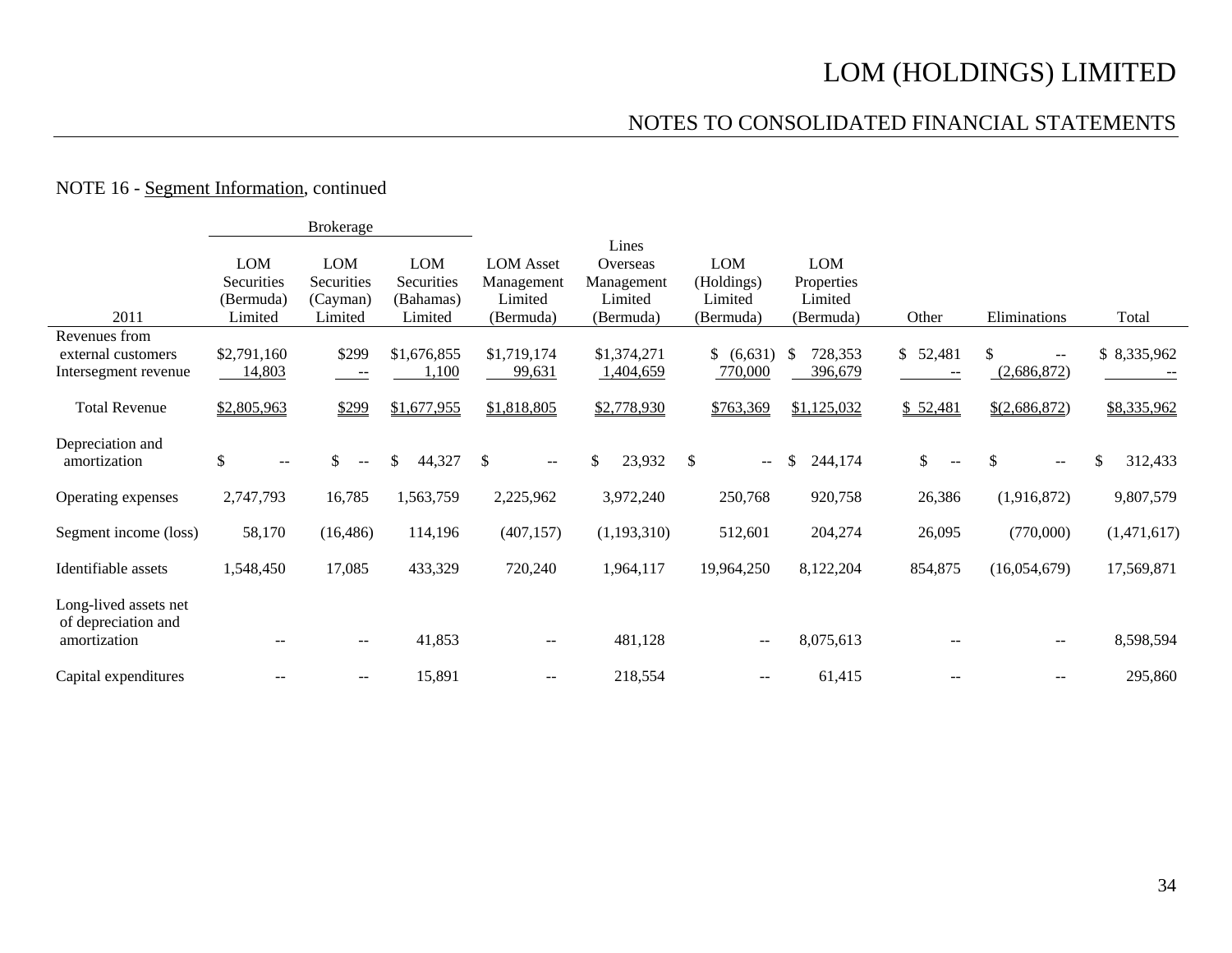## NOTES TO CONSOLIDATED FINANCIAL STATEMENTS

# NOTE 16 - Segment Information, continued

|                       | <b>Brokerage</b>               |             |                        |                  |              |                               |               |                        |                                |               |
|-----------------------|--------------------------------|-------------|------------------------|------------------|--------------|-------------------------------|---------------|------------------------|--------------------------------|---------------|
|                       |                                |             |                        |                  | Lines        |                               |               |                        |                                |               |
|                       | LOM                            | <b>LOM</b>  | <b>LOM</b>             | <b>LOM</b> Asset | Overseas     | <b>LOM</b>                    | LOM           |                        |                                |               |
|                       | Securities                     | Securities  | Securities             | Management       | Management   | (Holdings)                    | Properties    |                        |                                |               |
| (Restated)            | (Bermuda)                      | (Cayman)    | (Bahamas)              | Limited          | Limited      | Limited                       | Limited       |                        |                                |               |
| 2010                  | Limited                        | Limited     | Limited                | (Bermuda)        | (Bermuda)    | (Bermuda)                     | (Bermuda)     | Other                  | Eliminations                   | Total         |
| Revenues from         |                                |             |                        |                  |              |                               |               |                        |                                |               |
| external customers    | \$1,849,533                    | \$187,315   | \$1,914,455            | \$1,584,655      | \$1,980,566  | \$176,826                     | 726,527       | \$<br>405,557          | \$<br>$\overline{\phantom{a}}$ | \$8,825,434   |
| Intersegment revenue  |                                |             |                        | 120,983          | 1,425,069    | 250,000                       | 396,679       | 628,269                | (2,821,000)                    |               |
|                       |                                |             |                        |                  |              |                               |               |                        |                                |               |
| <b>Total Revenue</b>  | \$1,849,533                    | \$187,315   | \$1,914,455            | \$1,705,638      | \$3,405,635  | \$426,826                     | \$1,123,206   | \$1,033,826            | \$(2,821,000)                  | \$8,825,434   |
|                       |                                |             |                        |                  |              |                               |               |                        |                                |               |
| Depreciation and      |                                |             |                        |                  |              |                               |               |                        |                                |               |
| amortization          | \$<br>$\overline{\phantom{a}}$ | \$<br>2,774 | $\mathbb{S}$<br>44,366 | - S<br>$ -$      | \$<br>26,452 | $\mathbb{S}$<br>$\sim$ $\sim$ | 260,733<br>\$ | $\mathbb{S}$<br>58,771 | \$<br>$\mathbf{u}$             | \$<br>393,096 |
|                       |                                |             |                        |                  |              |                               |               |                        |                                |               |
| Operating expenses    | 2,297,997                      | 280,915     | 1,593,025              | 1,434,713        | 3,625,267    | 637,231                       | 823,338       | 993,836                | (2,571,000)                    | 9,115,322     |
|                       |                                |             |                        |                  |              |                               |               |                        |                                |               |
| Segment (loss) income | (448, 464)                     | (93,600)    | 321,430                | 270,925          | (219, 632)   | (210, 405)                    | 299,868       | 39,990                 | (250,000)                      | (289, 888)    |
| Identifiable assets   |                                |             |                        |                  |              |                               |               |                        |                                |               |
|                       | 1,086,915                      | 28,643      | 318,258                | 1,340,539        | 3,137,506    | 19,762,582                    | 8,416,722     | 1,639,579              | (16,378,323)                   | 19,352,421    |
| Long-lived assets net |                                |             |                        |                  |              |                               |               |                        |                                |               |
| of depreciation and   |                                |             |                        |                  |              |                               |               |                        |                                |               |
| amortization          | $- -$                          | --          | 70,289                 | 750,581          | 286,505      | $-$                           | 8,258,373     |                        | $-$                            | 9,365,748     |
|                       |                                |             |                        |                  |              |                               |               |                        |                                |               |
| Capital expenditures  |                                | $- -$       | 3,516                  | 750,581          | 312,957      | $\qquad \qquad -$             | 44,067        | 6,571                  | (795, 102)                     | 322,590       |
|                       |                                |             |                        |                  |              |                               |               |                        |                                |               |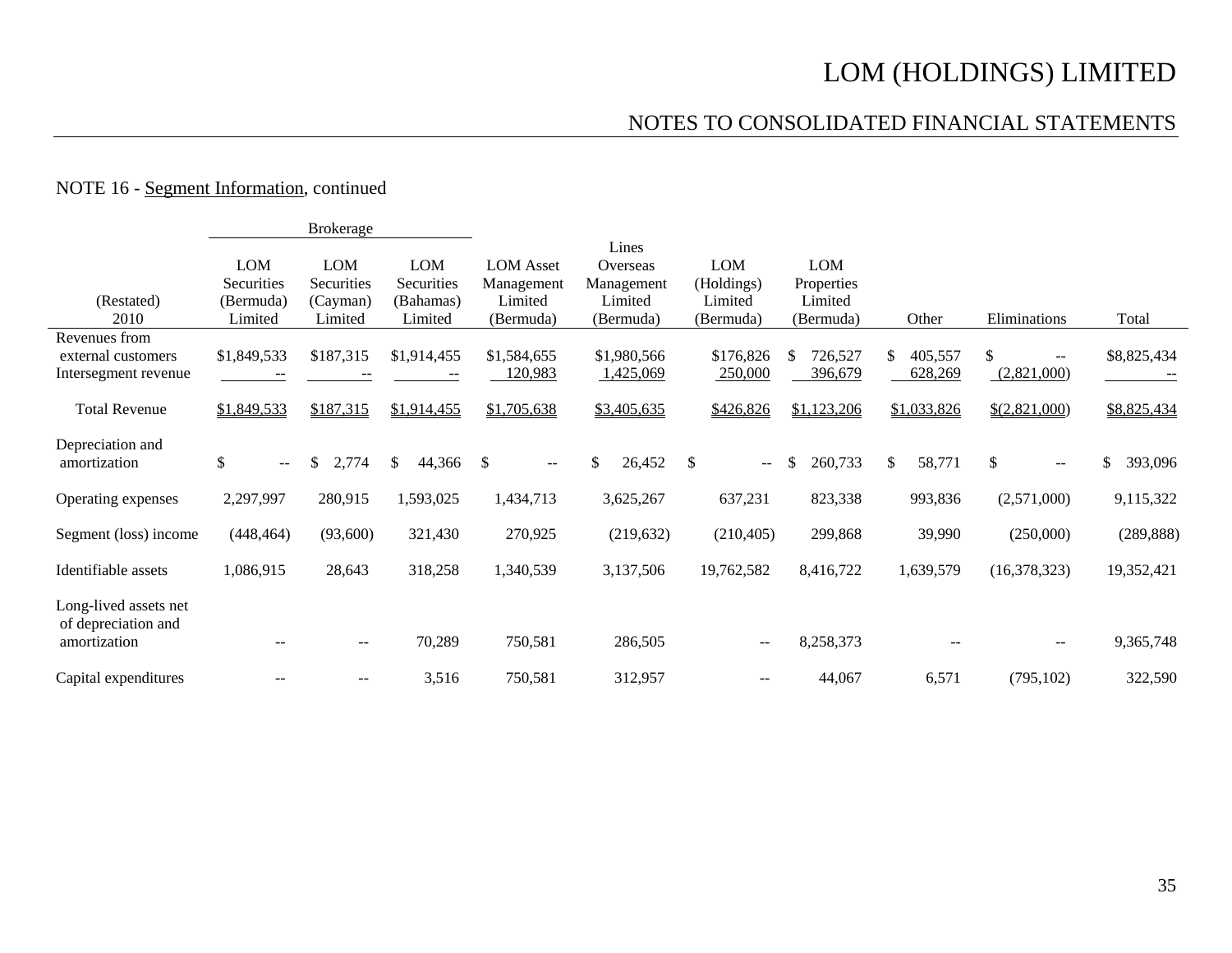## NOTES TO CONSOLIDATED FINANCIAL STATEMENTS

## NOTE 16 - Segment Information, continued

## Geographic Split

| 2011                             | <b>Bermuda</b> | Cavman    | <b>Bahamas</b> | Total       |
|----------------------------------|----------------|-----------|----------------|-------------|
| Revenues from external customers | \$6,658,808    | \$299     | \$1,676,855    | \$8,335,962 |
| Long lived assets - property     |                |           |                |             |
| and equipment                    | 8,556,741      | $- -$     | 41,853         | 8,598,594   |
|                                  |                |           |                |             |
| 2010                             | Bermuda        | Cayman    | <b>Bahamas</b> | Total       |
| Revenues from external customers | \$6,723,664    | \$187,315 | \$1,914,455    | \$8,825,434 |
|                                  |                |           |                |             |
| Long lived assets - property     |                |           |                |             |

Geographic split is disclosed by location of business.

## NOTE 17 - Supplementary Information - Five Year Comparison Table

## Income Statement Data – For the Year Ended December 31,

|                       | 2011          | 2010        | 2009        | 2008        | 2007         |
|-----------------------|---------------|-------------|-------------|-------------|--------------|
| Net interest income   | 757,452       | 707,755     | 631,373     | \$1,239,978 | 1,876,783    |
| Fees and other income | 7,578,510     | 8,117,679   | 7,383,116   | 7,546,866   | 14,648,136   |
| Operating expenses    | (9,807,579)   | (9,115,322) | (8,454,264) | (9,552,358) | (14,046,601) |
| Net (loss) income     | \$(1,471,617) | (289, 888)  | (439,775)   | (765, 514)  | 2,478,318    |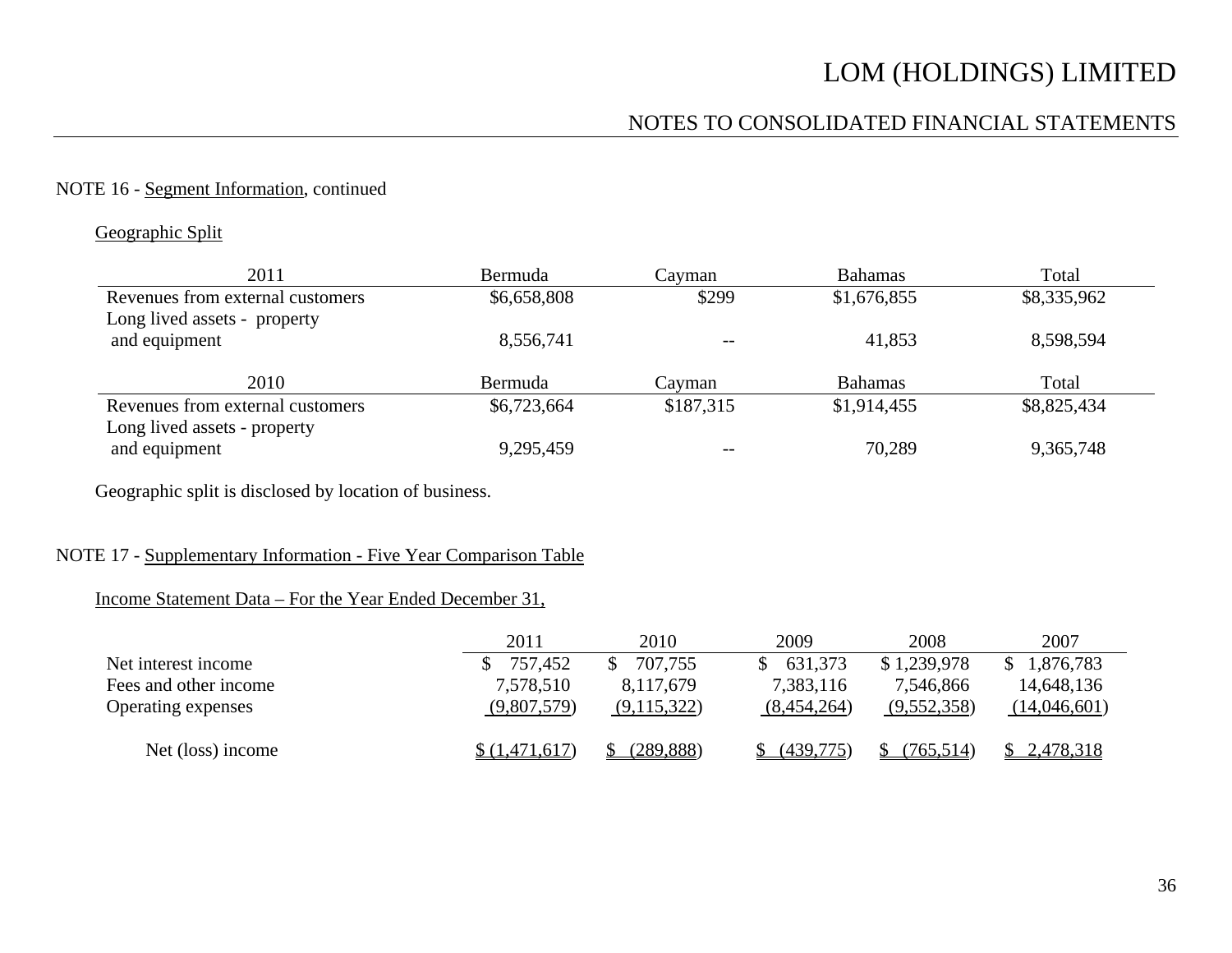## NOTES TO CONSOLIDATED FINANCIAL STATEMENTS

## NOTE 17 - Supplementary Information - Five Year Comparison Table, continued

## Balance Sheet Data – As of December 31,

|                                                                        |             | (Restated)  | (Restated)  |             |              |
|------------------------------------------------------------------------|-------------|-------------|-------------|-------------|--------------|
|                                                                        | 2011        | 2010        | 2009        | 2008        | 2007         |
|                                                                        |             |             |             |             |              |
| Cash and cash equivalents                                              | \$3,548,865 | \$3,795,209 | \$4,276,008 | \$3,409,556 | \$ 8,410,832 |
| Securities owned, at fair value                                        | 3,835,952   | 4,353,685   | 4,953,207   | 4,979,635   | 4,889,451    |
| Property and equipment, net                                            | 8,598,594   | 9,365,748   | 9,447,224   | 9,709,480   | 9,345,224    |
| Total assets                                                           | 17,569,871  | 19,352,421  | 21,374,241  | 21,833,802  | 25,831,639   |
| Stockholders' equity                                                   | 16,867,910  | 18,584,208  | 19,033,826  | 19,498,393  | 21,879,946   |
| Directors and Executives Shareholdings<br>(in numbers of shares owned) | 4,102,896   | 3,586,996   | 3,465,496   | 3,515,096   | 3,554,596    |

## Financial Ratios – As of December 31,

|                          |       | (Restated) | (Restated) |       |       |
|--------------------------|-------|------------|------------|-------|-------|
|                          | 201.  | 2010       | 2009       | 2008  | 2007  |
| Liabilities-equity ratio | 4.2%  | 4.1%       | 12.3%      | 12.0% | 18.1% |
| Return on equity         | (8.8) | (1.6)      | (2.3)      | (3.9) | 11.3  |
| Return on assets         | (8.4) | (1.5)      | (2.1)      | (3.5) | 9.6   |